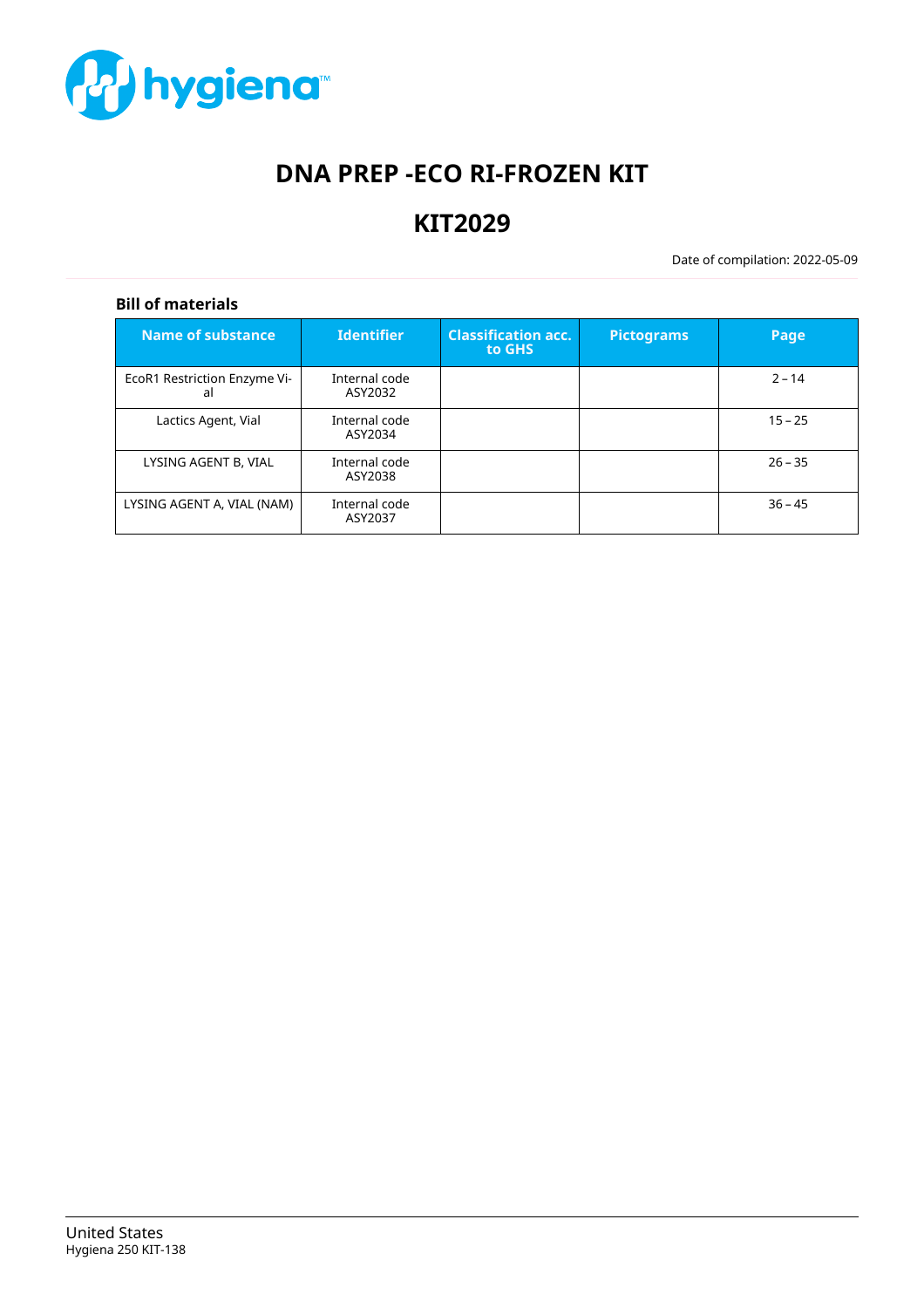<span id="page-1-0"></span>

acc. to 29 CFR 1910.1200 App D

# **EcoR1 Restriction Enzyme Vial**

Version number: 1.2 Date of compilation: 2022-04-25

|               | <b>SECTION 1: Identification</b>                                                                                                    |                                      |
|---------------|-------------------------------------------------------------------------------------------------------------------------------------|--------------------------------------|
| 1.1           | <b>Product identifier</b>                                                                                                           |                                      |
|               | Trade name                                                                                                                          | <b>EcoR1 Restriction Enzyme Vial</b> |
|               | Product code(s)                                                                                                                     | ASY2032                              |
| 1.2           | Relevant identified uses of the substance or mixture and uses advised against                                                       |                                      |
|               | Relevant identified uses                                                                                                            | Laboratory and analytical use        |
| 1.3           | Details of the supplier of the safety data sheet                                                                                    |                                      |
|               | <b>Qualicon Diagnostics LLC</b><br>941 Avenida Acaso<br>Camarillo CA 93012<br><b>United States</b>                                  |                                      |
|               | Telephone: 1-302-695-5300<br>Telefax: 1-302-351-6454<br>e-mail: diagnostics.support@hygiena.com<br>Website: https://www.hygiena.com |                                      |
|               | e-mail (competent person)                                                                                                           | diagnostics.support@hygiena.com      |
| $1.4^{\circ}$ | <b>Emergency telephone number</b>                                                                                                   |                                      |
|               |                                                                                                                                     |                                      |

Emergency information service 1-302-695-5300

This number is only available during the following office hours: Mon-Fri 08:00 AM - 05:00 PM

# **SECTION 2: Hazard(s) identification**

# **2.1 Classification of the substance or mixture**

Classification acc. to OSHA "Hazard Communication Standard" (29 CFR 1910.1200) This mixture does not meet the criteria for classification.

### **2.2 Label elements**

Labelling acc. to OSHA "Hazard Communication Standard" (29 CFR 1910.1200)

- Signal word not required
- Pictograms not required

# **2.3 Other hazards**

There is no additional information.

Hazards not otherwise classified

May be harmful if inhaled (GHS category 5: acutely toxic - inhalation).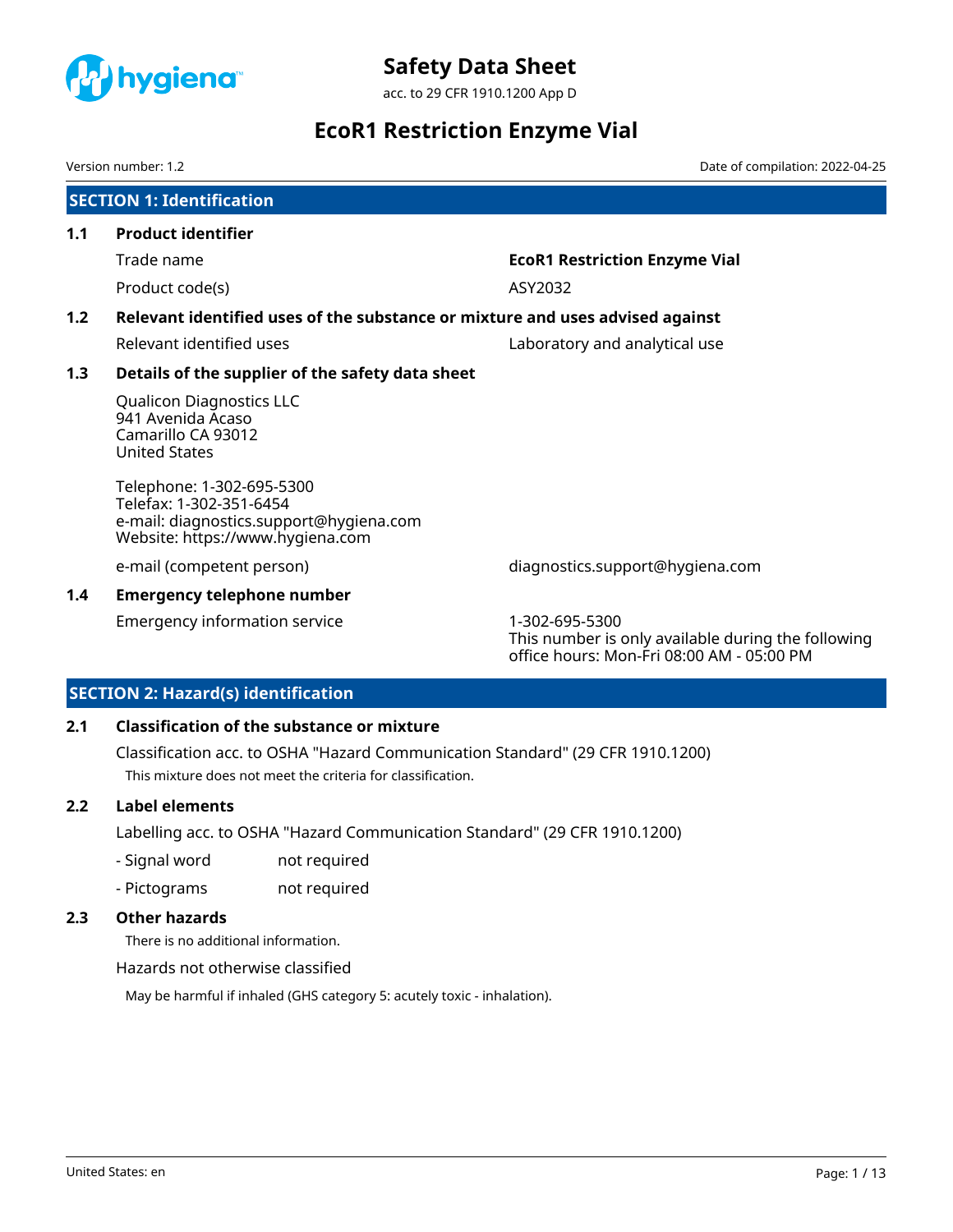

acc. to 29 CFR 1910.1200 App D

# **EcoR1 Restriction Enzyme Vial**

Version number: 1.2 Date of compilation: 2022-04-25

# **SECTION 3: Composition/information on ingredients**

### **3.1 Substances**

Not relevant (mixture)

### **3.2 Mixtures**

### Description of the mixture

| <b>Name of substance</b>           | <b>Identifier</b>       | Wt%        | <b>Classification acc. to GHS</b> | <b>Pictograms</b> |
|------------------------------------|-------------------------|------------|-----------------------------------|-------------------|
| Glycerol                           | CAS No<br>$56 - 81 - 5$ | $50 - 75$  |                                   |                   |
| Water, distilled                   | CAS No<br>7732-18-5     | $25 - 50$  |                                   |                   |
| Sodium Chloride                    | CAS No<br>7647-14-5     | $1 - 3$    |                                   |                   |
| Triton X 100                       | CAS No<br>9002-93-1     | $0.1 - 1$  |                                   |                   |
| Tris HCl                           | CAS No<br>1185-53-1     | $0.1 - 1$  |                                   |                   |
| EcoR1 enzyme                       | CAS No<br>80498-17-5    | $0.1 - 1$  |                                   |                   |
| Bovine Serum Albumin               | CAS No<br>9048-46-8     | ${}_{0.1}$ |                                   |                   |
| <b>DTT</b>                         | CAS No<br>3483-12-3     | < 0.1      |                                   |                   |
| Ethylenediaminetetraacetic<br>acid | CAS No<br>60-00-4       | < 0.1      | Eye Irrit. 2 / H319               |                   |

For full text of abbreviations: see SECTION 16.

# **SECTION 4: First-aid measures**

# **4.1 Description of first-aid measures**

#### General notes

Do not leave affected person unattended. Remove victim out of the danger area. Keep affected person warm, still and covered. Take off immediately all contaminated clothing. In all cases of doubt, or when symptoms persist, seek medical advice. In case of unconsciousness place person in the recovery position. Never give anything by mouth.

#### Following inhalation

If breathing is irregular or stopped, immediately seek medical assistance and start first aid actions. Provide fresh air.

#### Following skin contact

Wash with plenty of soap and water.

#### Following eye contact

Remove contact lenses, if present and easy to do. Continue rinsing. Irrigate copiously with clean, fresh water for at least 10 minutes, holding the eyelids apart.

### Following ingestion

Rinse mouth with water (only if the person is conscious). Do NOT induce vomiting.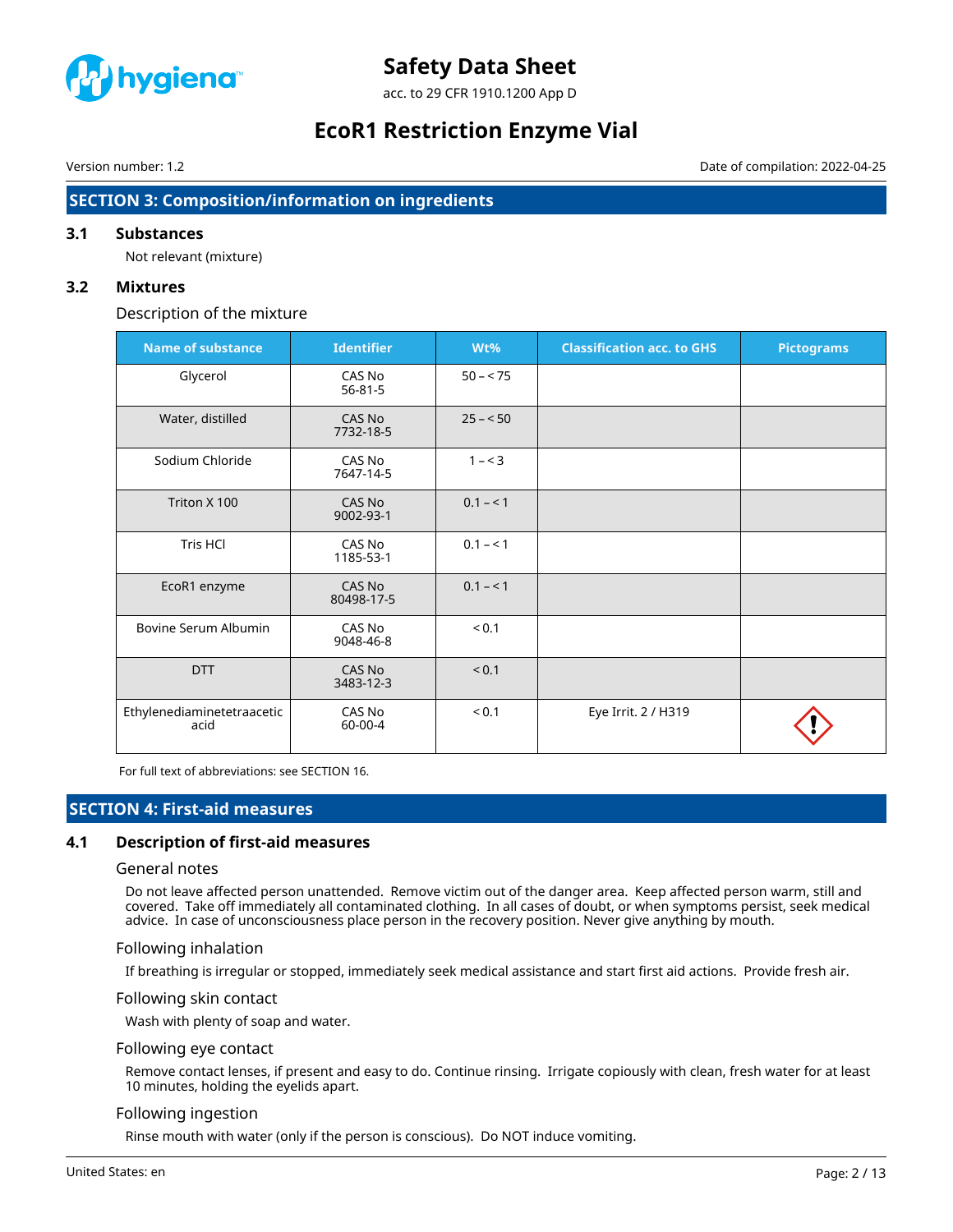

acc. to 29 CFR 1910.1200 App D

# **EcoR1 Restriction Enzyme Vial**

Version number: 1.2 Date of compilation: 2022-04-25

# **4.2 Most important symptoms and effects, both acute and delayed** Symptoms and effects are not known to date.

# **4.3 Indication of any immediate medical attention and special treatment needed**

none

# **SECTION 5: Fire-fighting measures**

### **5.1 Extinguishing media**

Suitable extinguishing media

Water spray, BC-powder, Carbon dioxide (CO2)

Unsuitable extinguishing media

Water jet

### **5.2 Special hazards arising from the substance or mixture**

Hazardous combustion products

Nitrogen oxides (NOx), Carbon monoxide (CO), Carbon dioxide (CO2)

#### **5.3 Advice for firefighters**

In case of fire and/or explosion do not breathe fumes. Coordinate firefighting measures to the fire surroundings. Do not allow firefighting water to enter drains or water courses. Collect contaminated firefighting water separately. Fight fire with normal precautions from a reasonable distance.

### **SECTION 6: Accidental release measures**

#### **6.1 Personal precautions, protective equipment and emergency procedures**

For non-emergency personnel

Remove persons to safety.

For emergency responders

Wear breathing apparatus if exposed to vapors/dust/aerosols/gases.

### **6.2 Environmental precautions**

Keep away from drains, surface and ground water. Retain contaminated washing water and dispose of it.

### **6.3 Methods and material for containment and cleaning up**

Advice on how to contain a spill

Covering of drains

Advice on how to clean up a spill

Wipe up with absorbent material (e.g. cloth, fleece). Collect spillage: sawdust, kieselgur (diatomite), sand, universal binder

#### Appropriate containment techniques

Use of adsorbent materials.

Other information relating to spills and releases

Place in appropriate containers for disposal. Ventilate affected area.

#### **6.4 Reference to other sections**

Hazardous combustion products: see section 5. Personal protective equipment: see section 8. Incompatible materials: see section 10. Disposal considerations: see section 13.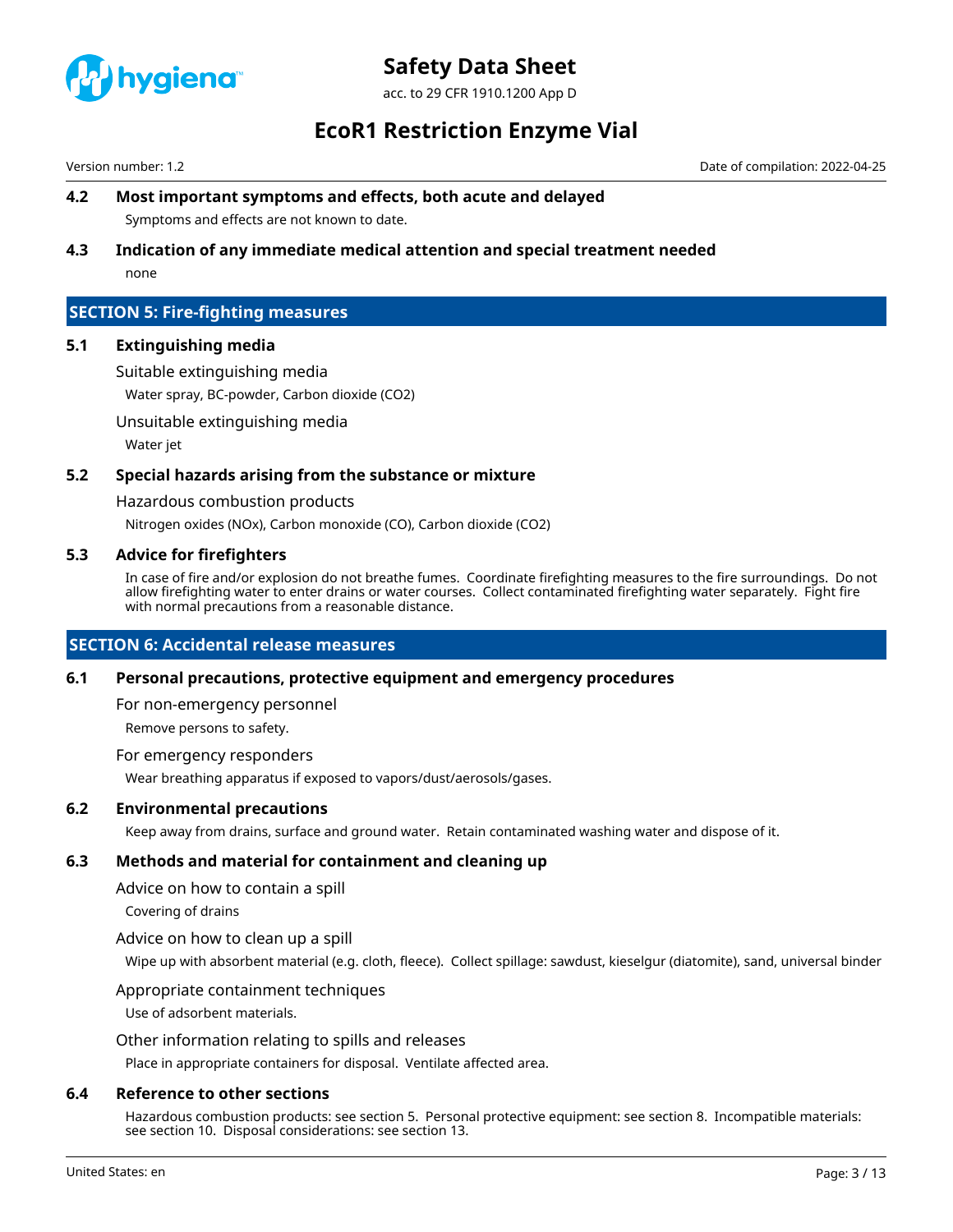

acc. to 29 CFR 1910.1200 App D

# **EcoR1 Restriction Enzyme Vial**

Version number: 1.2 Date of compilation: 2022-04-25

# **SECTION 7: Handling and storage**

### **7.1 Precautions for safe handling**

#### Recommendations

- Measures to prevent fire as well as aerosol and dust generation

Use local and general ventilation. Use only in well-ventilated areas.

#### Advice on general occupational hygiene

Wash hands after use. Do not eat, drink and smoke in work areas. Remove contaminated clothing and protective equipment before entering eating areas. Never keep food or drink in the vicinity of chemicals. Never place chemicals in containers that are normally used for food or drink. Keep away from food, drink and animal feedingstuffs.

### **7.2 Conditions for safe storage, including any incompatibilities**

#### Control of the effects

Protect against external exposure, such as

frost

### **7.3 Specific end use(s)**

See section 16 for a general overview.

# **SECTION 8: Exposure controls/personal protection**

#### **8.1 Control parameters**

Occupational exposure limit values (Workplace Exposure Limits)

| Coun-<br>try | <b>Name of agent</b> | <b>CAS No</b> | Identi-<br>fier | <b>TWA</b><br>[ppm] | <b>TWA</b><br>[mg/m <sup>3</sup> ] | <b>STEL</b><br>[ppm] | <b>STEL</b><br>$[mg/m^3]$ | [ppm] | Ceiling-C Ceiling-C Nota-<br>$\left[\text{mq/m}^3\right]$ | tion            | <b>Source</b>                         |
|--------------|----------------------|---------------|-----------------|---------------------|------------------------------------|----------------------|---------------------------|-------|-----------------------------------------------------------|-----------------|---------------------------------------|
| US           | glycerine            | $56 - 81 - 5$ | <b>REL</b>      |                     |                                    |                      |                           |       |                                                           | mist,<br>appx-D | <b>NIOSH</b><br>REL                   |
| US.          | glycerol             | $56 - 81 - 5$ | <b>PEL</b>      |                     | 15                                 |                      |                           |       |                                                           | mist, i         | <b>29 CFR</b><br>1910.100<br>$\Omega$ |
| US           | glycerol             | $56 - 81 - 5$ | PEL             |                     |                                    |                      |                           |       |                                                           | mist, r         | <b>29 CFR</b><br>1910.100<br>$\Omega$ |

Notation

appx-D see Appendix D - Substances with No Established RELs<br>Ceiling-C ceiling value is a limit value above which exposure shou ceiling value is a limit value above which exposure should not occur

i inhalable fraction<br>mist as mists

as mists

r respirable fraction<br>STEL short-term exposu

short-term exposure limit: a limit value above which exposure should not occur and which is related to a 15-minute period (unless otherwise specified)

TWA time-weighted average (long-term exposure limit): measured or calculated in relation to a reference period of 8 hours timeweighted average (unless otherwise specified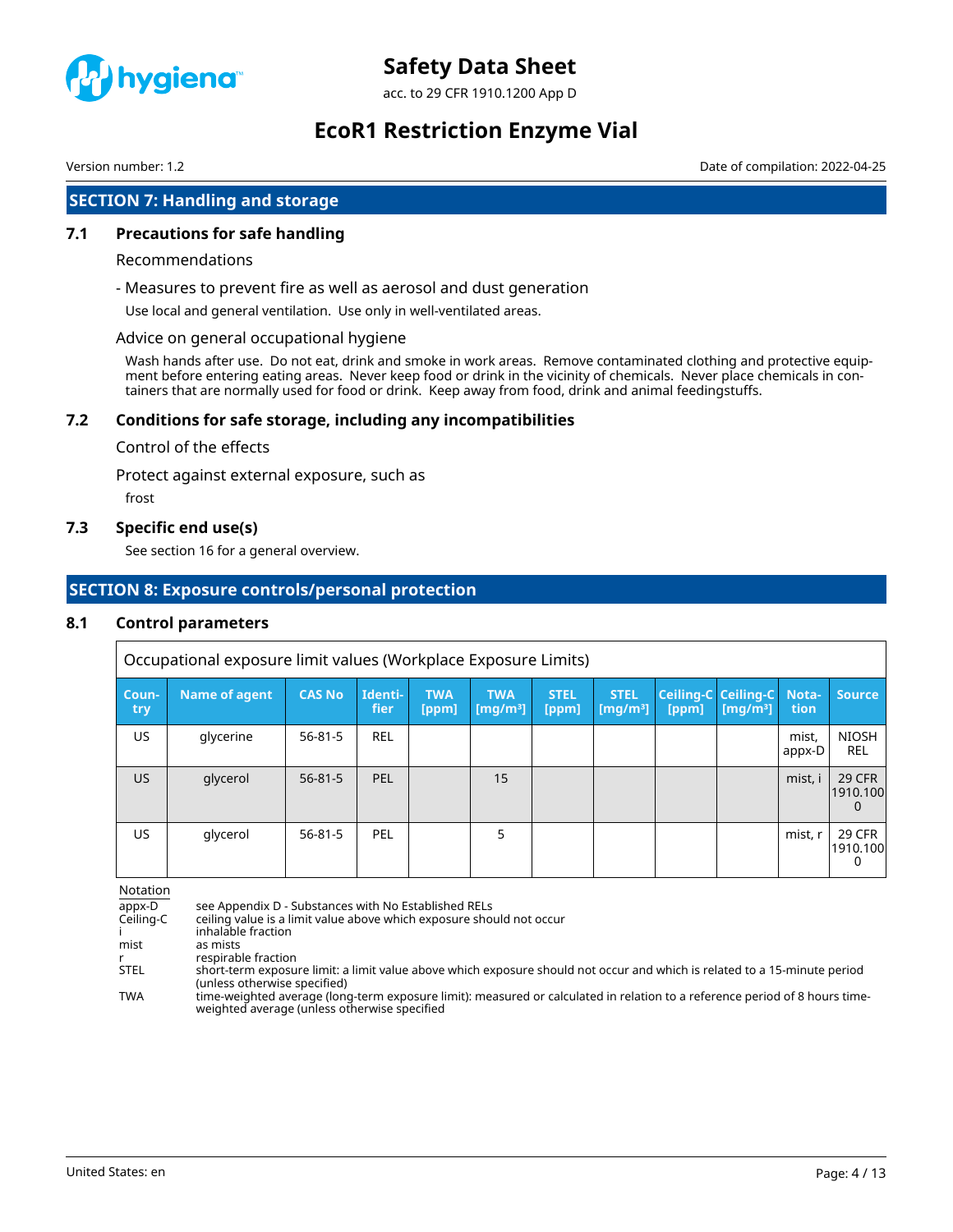

acc. to 29 CFR 1910.1200 App D

# **EcoR1 Restriction Enzyme Vial**

Version number: 1.2 Date of compilation: 2022-04-25

| Relevant DNELs of components of the mixture |               |                 |                           |                                              |                   |                                 |  |
|---------------------------------------------|---------------|-----------------|---------------------------|----------------------------------------------|-------------------|---------------------------------|--|
| <b>Name of substance</b>                    | <b>CAS No</b> | <b>Endpoint</b> | <b>Threshold</b><br>level | <b>Protection goal,</b><br>route of exposure | <b>Used in</b>    | <b>Exposure time</b>            |  |
| Glycerol                                    | $56 - 81 - 5$ | <b>DNEL</b>     | $220 \,\mathrm{mg/m^3}$   | human, inhalatory                            | worker (industry) | chronic - local effects         |  |
| Tris HCl                                    | 1185-53-1     | <b>DNEL</b>     | 152.8 mg/m <sup>3</sup>   | human, inhalatory                            | worker (industry) | chronic - systemic ef-<br>fects |  |
| Tris HCl                                    | 1185-53-1     | <b>DNEL</b>     | 216.6 mg/kg<br>bw/day     | human, dermal                                | worker (industry) | chronic - systemic ef-<br>fects |  |
| Ethylenediaminetet-<br>raacetic acid        | $60 - 00 - 4$ | <b>DNEL</b>     | $1.5 \,\mathrm{mg/m^3}$   | human, inhalatory                            | worker (industry) | chronic - local effects         |  |
| Ethylenediaminetet-<br>raacetic acid        | $60 - 00 - 4$ | <b>DNEL</b>     | $3$ mg/m <sup>3</sup>     | human, inhalatory                            | worker (industry) | acute - local effects           |  |

| Relevant PNECs of components of the mixture |  |
|---------------------------------------------|--|
|---------------------------------------------|--|

| Name of substance                    | <b>CAS No</b> | <b>Endpoint</b> | <b>Threshold</b><br>level | <b>Organism</b>            | <b>Environmental com-</b><br>partment | <b>Exposure time</b>              |
|--------------------------------------|---------------|-----------------|---------------------------|----------------------------|---------------------------------------|-----------------------------------|
| Glycerol                             | $56 - 81 - 5$ | <b>PNEC</b>     | $1,000 \frac{mg}{l}$      | aquatic organisms          | sewage treatment<br>plant (STP)       | short-term (single in-<br>stance) |
| Ethylenediaminetet-<br>raacetic acid | $60 - 00 - 4$ | <b>PNEC</b>     | $2.2 \frac{mg}{l}$        | aquatic organisms          | freshwater                            | short-term (single in-<br>stance) |
| Ethylenediaminetet-<br>raacetic acid | 60-00-4       | <b>PNEC</b>     | $0.22 \text{ mg}$ /       | aquatic organisms          | marine water                          | short-term (single in-<br>stance) |
| Ethylenediaminetet-<br>raacetic acid | $60-00-4$     | <b>PNEC</b>     | 43 $mg/1$                 | aquatic organisms          | sewage treatment<br>plant (STP)       | short-term (single in-<br>stance) |
| Ethylenediaminetet-<br>raacetic acid | 60-00-4       | <b>PNEC</b>     | 0.72 $mg/kq$              | terrestrial organ-<br>isms | soil                                  | short-term (single in-<br>stance) |

### **8.2 Exposure controls**

Appropriate engineering controls

General ventilation.

Individual protection measures (personal protective equipment)

#### Eye/face protection

Wear eye/face protection.

#### Skin protection

- Hand protection

Wear suitable gloves. Chemical protection gloves are suitable, which are tested according to EN 374. Check leak-tightness/impermeability prior to use. In the case of wanting to use the gloves again, clean them before taking off and air them well. For special purposes, it is recommended to check the resistance to chemicals of the protective gloves mentioned above together with the supplier of these gloves.

#### - Other protection measures

Take recovery periods for skin regeneration. Preventive skin protection (barrier creams/ointments) is recommended. Wash hands thoroughly after handling.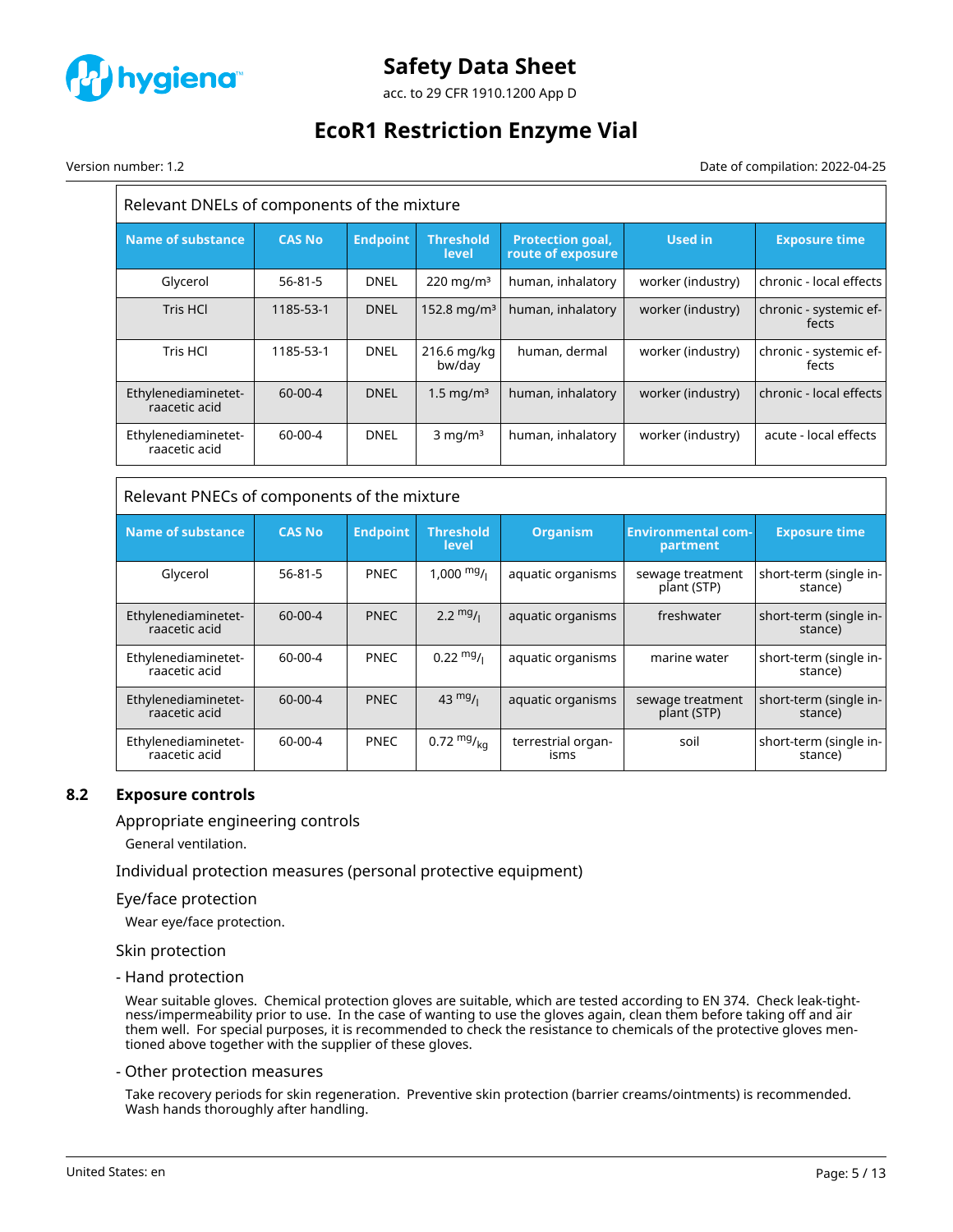

acc. to 29 CFR 1910.1200 App D

# **EcoR1 Restriction Enzyme Vial**

Version number: 1.2 Date of compilation: 2022-04-25

Respiratory protection

In case of inadequate ventilation wear respiratory protection.

### Environmental exposure controls

Use appropriate container to avoid environmental contamination. Keep away from drains, surface and ground water.

# **SECTION 9: Physical and chemical properties**

# **9.1 Information on basic physical and chemical properties**

### **Appearance**

| Physical state | liquid                |
|----------------|-----------------------|
| Color          | not determined        |
| Particle       | not relevant (liquid) |
| Odor           | characteristic        |

# **Other safety parameters**

| pH (value)                              | not determined        |
|-----------------------------------------|-----------------------|
| Melting point/freezing point            | not determined        |
| Initial boiling point and boiling range | 100 °C                |
| Flash point                             | not determined        |
| Evaporation rate                        | Not determined        |
| Flammability (solid, gas)               | not relevant, (fluid) |

Explosive limits

| - Lower explosion limit (LEL) | $2.7$ vol%                                    |
|-------------------------------|-----------------------------------------------|
| - Upper explosion limit (UEL) | 19 vol%                                       |
| Vapor pressure                | 0.003 mmHg at 50 $^{\circ}$ C                 |
| Density                       | not determined                                |
| Vapor density                 | this information is not available             |
| Relative density              | Information on this property is not available |
| Solubility(ies)               | not determined                                |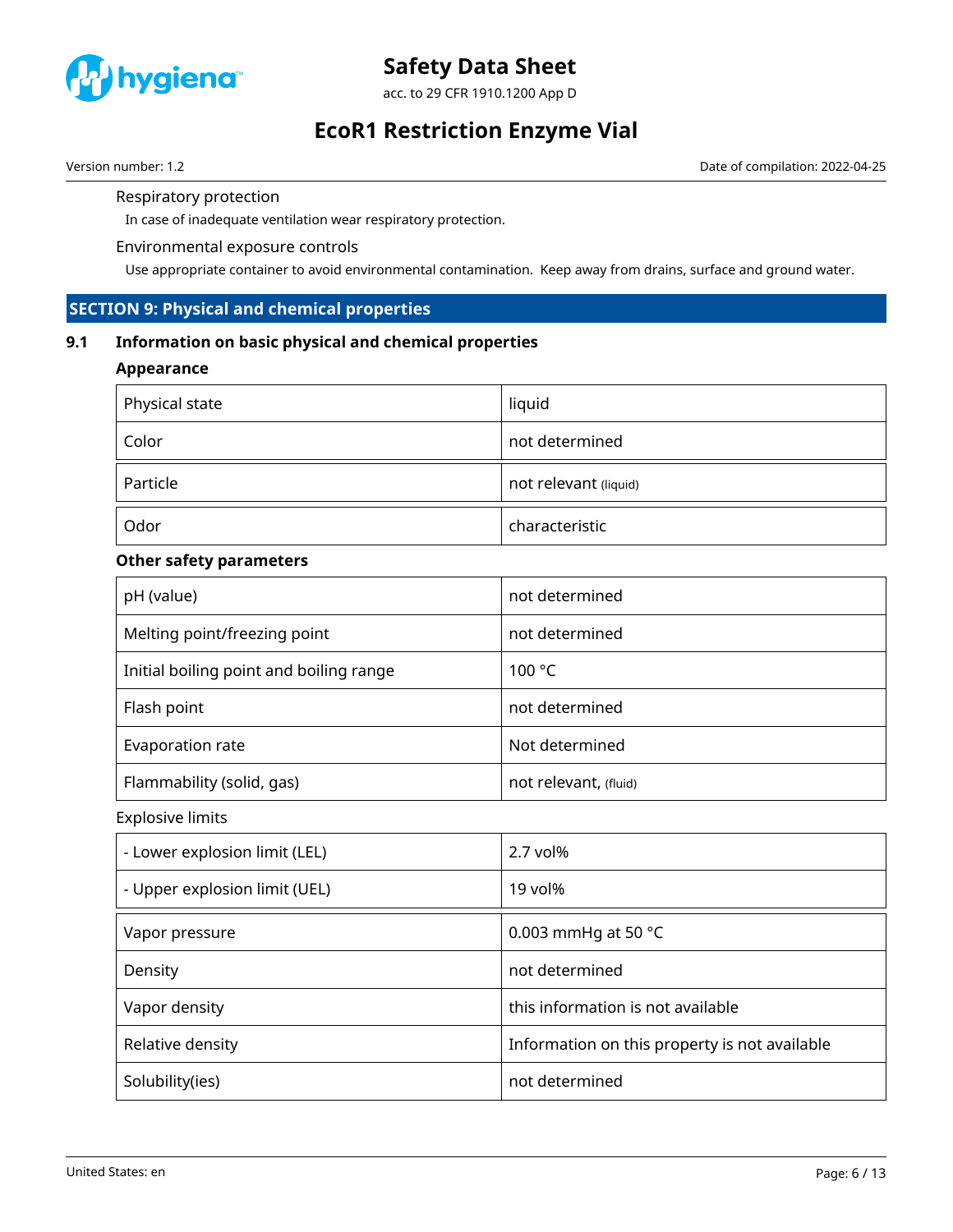

acc. to 29 CFR 1910.1200 App D

# **EcoR1 Restriction Enzyme Vial**

Version number: 1.2 Date of compilation: 2022-04-25

| Partition coefficient       |                                   |  |  |  |
|-----------------------------|-----------------------------------|--|--|--|
| - n-octanol/water (log KOW) | this information is not available |  |  |  |
| Auto-ignition temperature   | 370 °C                            |  |  |  |
| Viscosity                   | not determined                    |  |  |  |
| <b>Explosive properties</b> | none                              |  |  |  |
| Oxidizing properties        | none                              |  |  |  |

### **9.2 Other information**

| Solvent content                          | 97.63 %                                                                           |
|------------------------------------------|-----------------------------------------------------------------------------------|
| Solid content                            | 2.46 %                                                                            |
| Temperature class (USA, acc. to NEC 500) | T2 (maximum permissible surface temperature on the equipment:<br>$300^{\circ}$ C) |

# **SECTION 10: Stability and reactivity**

### **10.1 Reactivity**

Concerning incompatibility: see below "Conditions to avoid" and "Incompatible materials".

### **10.2 Chemical stability**

The material is stable under normal ambient and anticipated storage and handling conditions of temperature and pressure.

#### **10.3 Possibility of hazardous reactions**

No known hazardous reactions.

#### **10.4 Conditions to avoid**

There are no specific conditions known which have to be avoided.

### **10.5 Incompatible materials**

Oxidizers

### **10.6 Hazardous decomposition products**

Reasonably anticipated hazardous decomposition products produced as a result of use, storage, spill and heating are not known. Hazardous combustion products: see section 5.

# **SECTION 11: Toxicological information**

#### **11.1 Information on toxicological effects**

Test data are not available for the complete mixture.

#### Classification procedure

The method for classification of the mixture is based on ingredients of the mixture (additivity formula).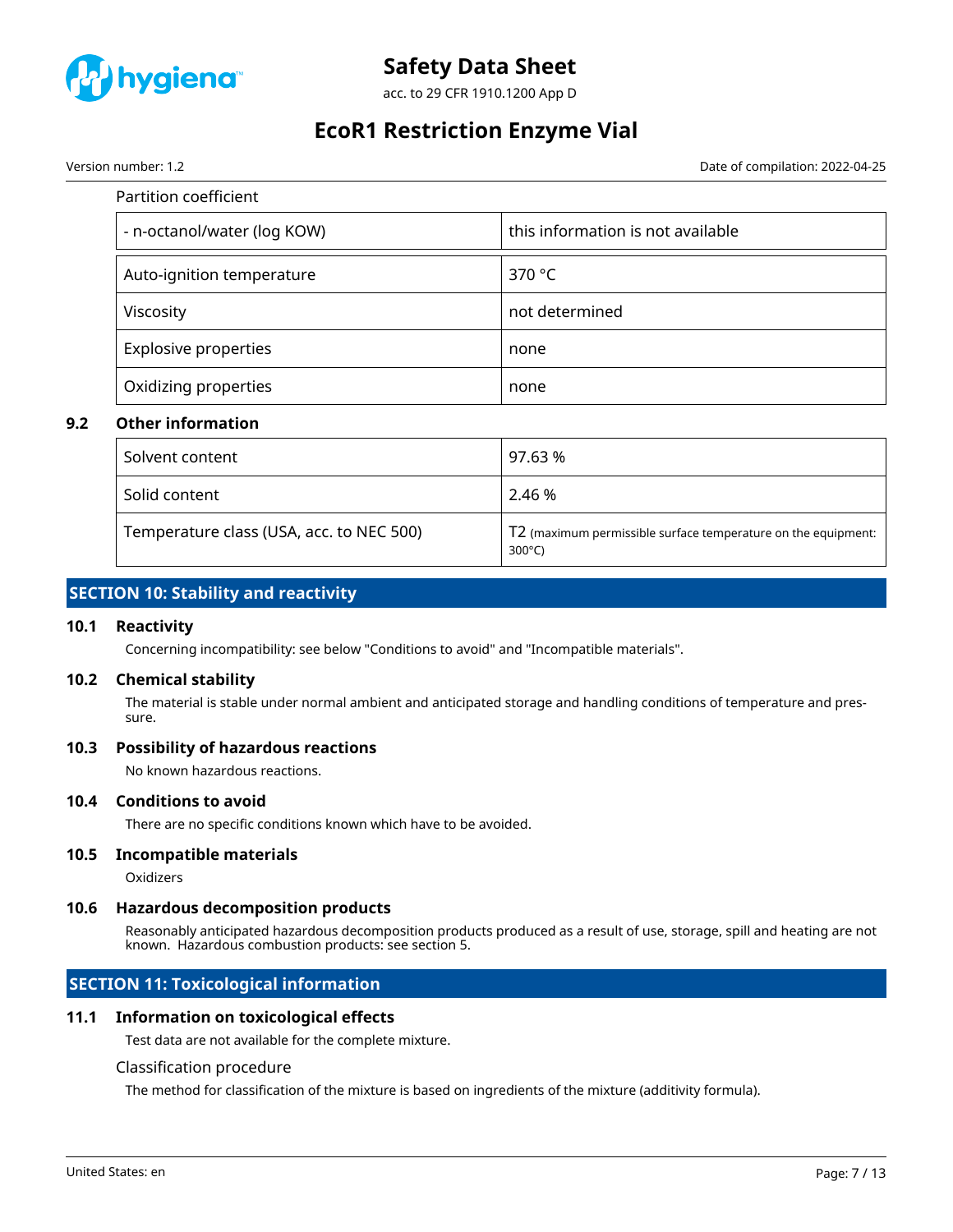

acc. to 29 CFR 1910.1200 App D

# **EcoR1 Restriction Enzyme Vial**

Version number: 1.2 Date of compilation: 2022-04-25

# **Classification acc. to OSHA "Hazard Communication Standard" (29 CFR 1910.1200)**

This mixture does not meet the criteria for classification.

### Acute toxicity

Shall not be classified as acutely toxic.

GHS of the United Nations, annex 4: May be harmful if inhaled.

### Skin corrosion/irritation

Shall not be classified as corrosive/irritant to skin.

#### Serious eye damage/eye irritation

Shall not be classified as seriously damaging to the eye or eye irritant.

### Respiratory or skin sensitization

Shall not be classified as a respiratory or skin sensitizer.

#### Germ cell mutagenicity

Shall not be classified as germ cell mutagenic.

# Carcinogenicity

Shall not be classified as carcinogenic.

### Reproductive toxicity

Shall not be classified as a reproductive toxicant.

### Specific target organ toxicity - single exposure

Shall not be classified as a specific target organ toxicant (single exposure).

### Specific target organ toxicity - repeated exposure

Shall not be classified as a specific target organ toxicant (repeated exposure).

### Aspiration hazard

Shall not be classified as presenting an aspiration hazard.

# **SECTION 12: Ecological information**

### **12.1 Toxicity**

Shall not be classified as hazardous to the aquatic environment.

### **12.2 Persistence and degradability**

Data are not available.

# **12.3 Bioaccumulative potential**

Data are not available.

### **12.4 Mobility in soil**

Data are not available.

# **12.5 Results of PBT and vPvB assessment**

Data are not available.

### **12.6 Endocrine disrupting properties**

None of the ingredients are listed.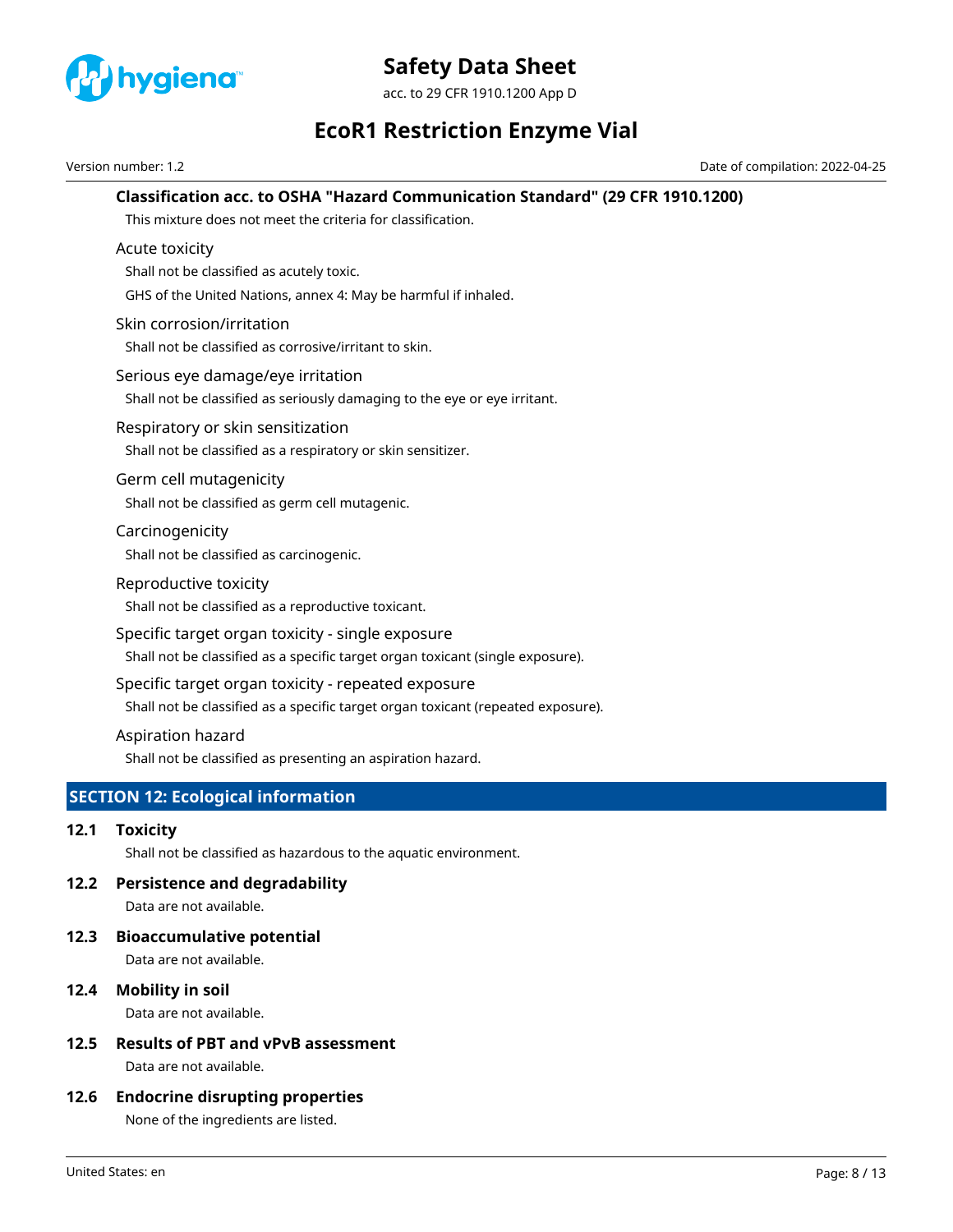

acc. to 29 CFR 1910.1200 App D

# **EcoR1 Restriction Enzyme Vial**

Version number: 1.2 Date of compilation: 2022-04-25

### **12.7 Other adverse effects**

Data are not available.

# **SECTION 13: Disposal considerations**

#### **13.1 Waste treatment methods**

Sewage disposal-relevant information

Do not empty into drains. Avoid release to the environment. Refer to special instructions/safety data sheets.

#### Waste treatment of containers/packages

Completely emptied packages can be recycled. Handle contaminated packages in the same way as the substance itself.

#### **Remarks**

Please consider the relevant national or regional provisions. Waste shall be separated into the categories that can be handled separately by the local or national waste management facilities.

### **SECTION 14: Transport information**

- **14.1 UN number 14.1 UN** number
- **14.2 UN proper shipping name** not relevant
- **14.3 Transport hazard class(es)** not assigned
- **14.4 Packing group not assigned**
- 

**14.5 Environmental hazards** non-environmentally hazardous acc. to the dangerous goods regulations

# **14.6 Special precautions for user**

There is no additional information.

#### **14.7 Transport in bulk according to IMO instruments**

The cargo is not intended to be carried in bulk.

### **Information for each of the UN Model Regulations**

# **Transport of dangerous goods by road or rail (49 CFR US DOT) - Additional information** Not subject to transport regulations.

# **International Maritime Dangerous Goods Code (IMDG) - Additional information** Not subject to IMDG.

# **International Civil Aviation Organization (ICAO-IATA/DGR) - Additional information** Not subject to ICAO-IATA.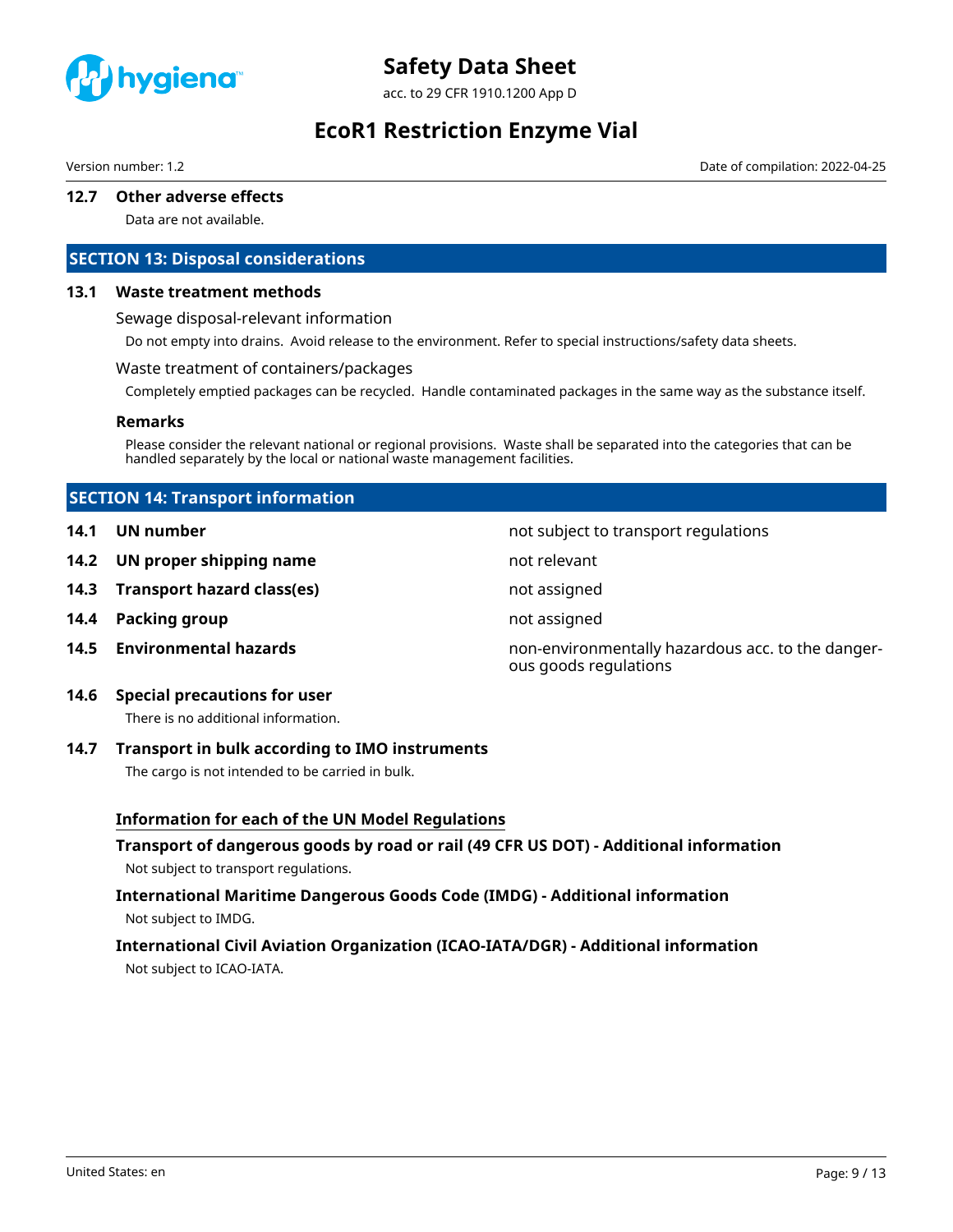

acc. to 29 CFR 1910.1200 App D

# **EcoR1 Restriction Enzyme Vial**

Version number: 1.2 Date of compilation: 2022-04-25

# **SECTION 15: Regulatory information**

# **15.1 Safety, health and environmental regulations specific for the product in question**

### **National regulations (United States)**

### **Superfund Amendment and Reauthorization Act (SARA TITLE III )**

- The List of Extremely Hazardous Substances and Their Threshold Planning Quantities (EPCRA Section 302, 304)

none of the ingredients are listed

- Specific Toxic Chemical Listings (EPCRA Section 313) none of the ingredients are listed

# **Comprehensive Environmental Response, Compensation, and Liability Act (CERCLA)**

- List of Hazardous Substances and Reportable Quantities (CERCLA section 102a) (40 CFR 302.4)

| Name of substance               | CAS No  | <b>Remarks</b> | $\sqrt{1 + 1}$ Statutory code Final RQ pounds (Kq) |
|---------------------------------|---------|----------------|----------------------------------------------------|
| Ethylenediaminetetraacetic acid | 60-00-4 |                | 5000 (2270)                                        |

Legend

1 "1" indicates that the statutory source is section 311(b)(2) of the Clean Water Act

### **Clean Air Act**

none of the ingredients are listed

### **Right to Know Hazardous Substance List**

- Hazardous Substance List (NJ-RTK)

| Name of substance               | <b>CAS No</b> | <b>Remarks</b> | <b>Classifications</b> |
|---------------------------------|---------------|----------------|------------------------|
| Ethylenediaminetetraacetic acid | 60-00-4       |                |                        |
| Glycerol                        | $56 - 81 - 5$ |                |                        |

# **California Environmental Protection Agency (Cal/EPA): Proposition 65 - Safe Drinking Water and Toxic Enforcement Act of 1987**

none of the ingredients are listed

# **Industry or sector specific available guidance(s)**

### **NPCA-HMIS® III**

Hazardous Materials Identification System. American Coatings Association.

| <b>Category</b> | <b>Rating</b> | <b>Description</b>                                                                                                                                            |
|-----------------|---------------|---------------------------------------------------------------------------------------------------------------------------------------------------------------|
| Chronic         |               | none                                                                                                                                                          |
| Health          |               | no significant risk to health                                                                                                                                 |
| Flammability    |               | material that must be preheated before ignition can occur                                                                                                     |
| Physical hazard | 0             | material that is normally stable, even under fire conditions, and will not react with water,<br>polymerize, decompose, condense, or self-react. Non-explosive |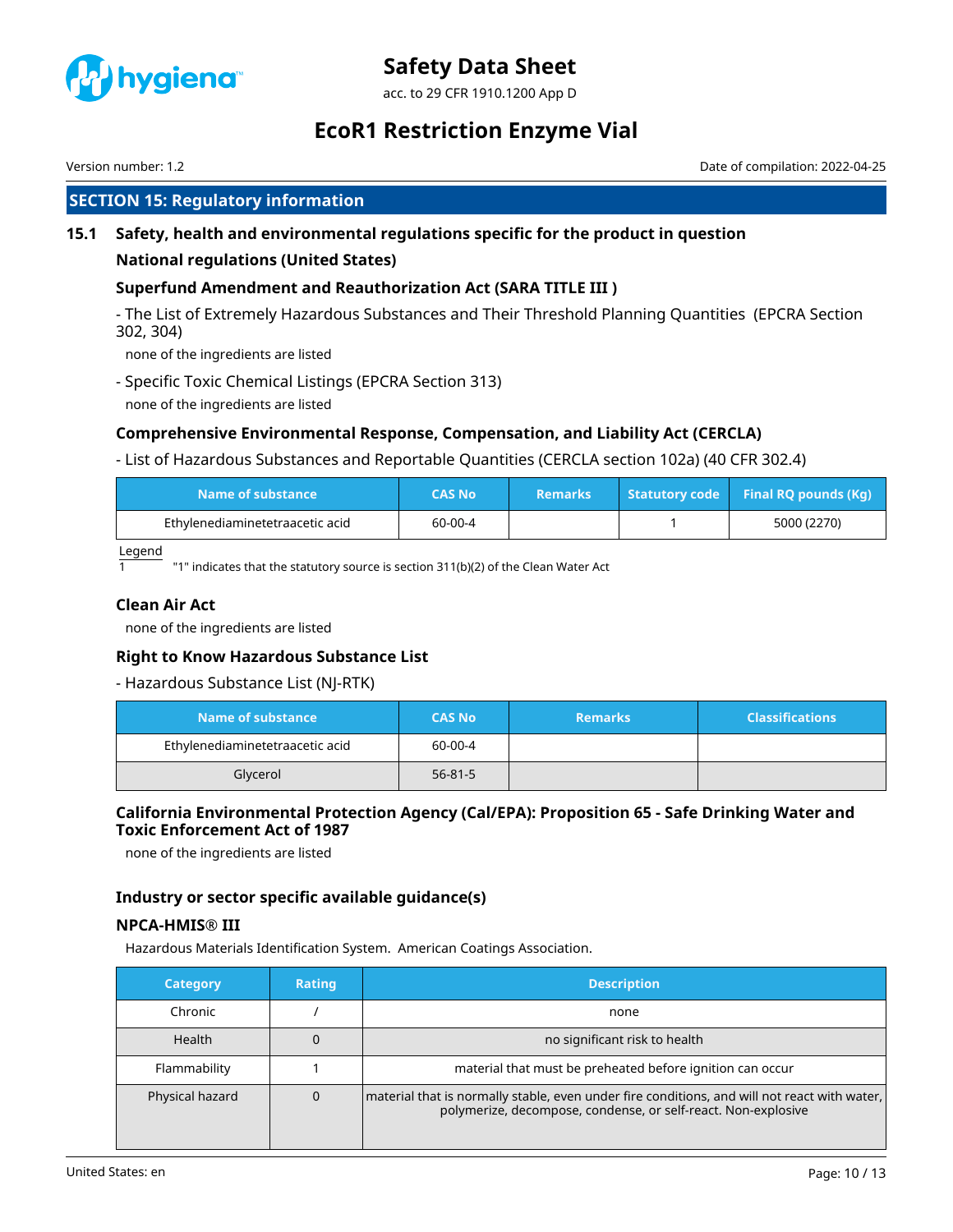

acc. to 29 CFR 1910.1200 App D

# **EcoR1 Restriction Enzyme Vial**

Version number: 1.2 Date of compilation: 2022-04-25

| <b>Category</b>     | <b>Rating</b> | <b>Description</b> |
|---------------------|---------------|--------------------|
| Personal protection |               |                    |

### **NFPA® 704**

National Fire Protection Association: Standard System for the Identification of the Hazards of Materials for Emergency Response (United States).

| <b>Category</b> | Degree of<br><b>hazard</b> | <b>Description</b>                                                                                                 |
|-----------------|----------------------------|--------------------------------------------------------------------------------------------------------------------|
| Flammability    |                            | material that must be preheated before ignition can occur                                                          |
| <b>Health</b>   |                            | material that, under emergency conditions, would offer no hazard beyond that of ordin-<br>ary combustible material |
| Instability     |                            | material that is normally stable, even under fire conditions                                                       |
| Special hazard  |                            |                                                                                                                    |

# **National inventories**

| <b>Country</b> | <b>Inventory</b> | <b>Status</b>                  |
|----------------|------------------|--------------------------------|
| AU             | AIIC             | not all ingredients are listed |
| CA             | <b>DSL</b>       | not all ingredients are listed |
| <b>CN</b>      | <b>IECSC</b>     | not all ingredients are listed |
| EU             | <b>ECSI</b>      | not all ingredients are listed |
| EU             | REACH Reg.       | not all ingredients are listed |
| JP             | <b>CSCL-ENCS</b> | not all ingredients are listed |
| <b>KR</b>      | KECI             | not all ingredients are listed |
| <b>MX</b>      | <b>INSQ</b>      | not all ingredients are listed |
| NZ             | NZIOC            | not all ingredients are listed |
| PH             | <b>PICCS</b>     | not all ingredients are listed |
| <b>TR</b>      | <b>CICR</b>      | not all ingredients are listed |
| <b>TW</b>      | <b>TCSI</b>      | not all ingredients are listed |
| US             | <b>TSCA</b>      | not all ingredients are listed |

Legend

| AIIC.        | Australian Inventory of Industrial Chemicals                            |
|--------------|-------------------------------------------------------------------------|
| <b>CICR</b>  | Chemical Inventory and Control Regulation                               |
| CSCL-ENCS    | List of Existing and New Chemical Substances (CSCL-ENCS)                |
| <b>DSL</b>   | Domestic Substances List (DSL)                                          |
| ECSI         | EC Substance Inventory (EINECS, ELINCS, NLP)                            |
| <b>IECSC</b> | Inventory of Existing Chemical Substances Produced or Imported in China |
| INSO         | National Inventory of Chemical Substances                               |
| KECI         | Korea Existing Chemicals Inventory                                      |
| <b>NZIOC</b> | New Zealand Inventory of Chemicals                                      |
| <b>PICCS</b> | Philippine Inventory of Chemicals and Chemical Substances (PICCS)       |
| REACH Reg.   | REACH registered substances                                             |
| TCSI         | Taiwan Chemical Substance Inventory                                     |
| <b>TSCA</b>  | Toxic Substance Control Act                                             |
|              |                                                                         |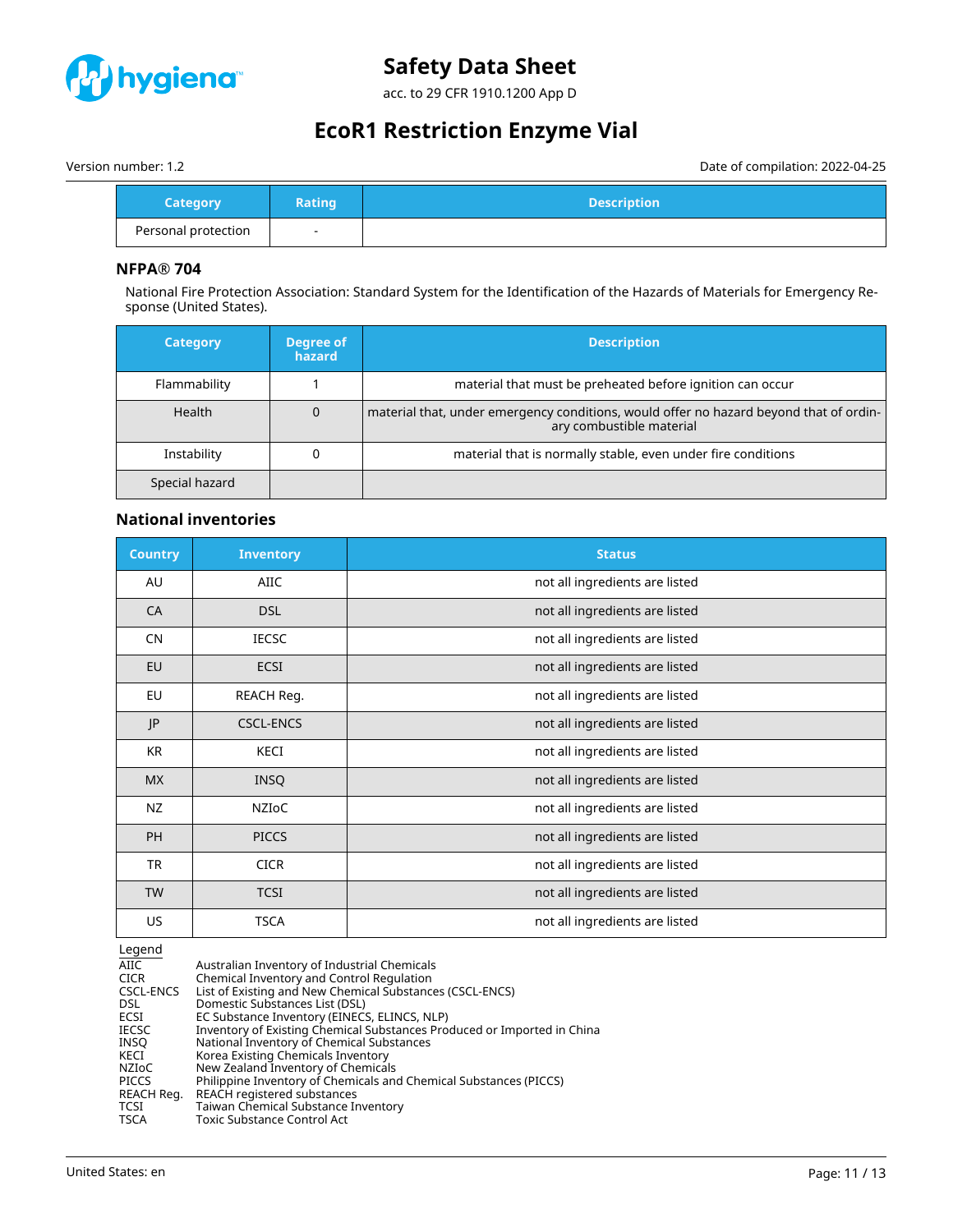

acc. to 29 CFR 1910.1200 App D

# **EcoR1 Restriction Enzyme Vial**

Version number: 1.2 Date of compilation: 2022-04-25

# **15.2 Chemical Safety Assessment**

Chemical safety assessments for substances in this mixture were not carried out.

# **SECTION 16: Other information, including date of preparation or last revision**

### **Abbreviations and acronyms**

| Abbr.                 | <b>Descriptions of used abbreviations</b>                                                                                                            |
|-----------------------|------------------------------------------------------------------------------------------------------------------------------------------------------|
| 29 CFR 1910.1000      | 29 CFR 1910.1000, Tables Z-1, Z-2, Z-3 - Occupational Safety and Health Standards: Toxic and Hazardous Sub-<br>stances (permissible exposure limits) |
| 49 CFR US DOT         | 49 CFR U.S. Department of Transportation                                                                                                             |
| CAS                   | Chemical Abstracts Service (service that maintains the most comprehensive list of chemical substances)                                               |
| Ceiling-C             | Ceiling value                                                                                                                                        |
| <b>DGR</b>            | Dangerous Goods Regulations (see IATA/DGR)                                                                                                           |
| <b>DNEL</b>           | Derived No-Effect Level                                                                                                                              |
| <b>EINECS</b>         | European Inventory of Existing Commercial Chemical Substances                                                                                        |
| <b>ELINCS</b>         | European List of Notified Chemical Substances                                                                                                        |
| Eye Dam.              | Seriously damaging to the eye                                                                                                                        |
| Eye Irrit.            | Irritant to the eye                                                                                                                                  |
| <b>GHS</b>            | "Globally Harmonized System of Classification and Labelling of Chemicals" developed by the United Nations                                            |
| <b>IATA</b>           | <b>International Air Transport Association</b>                                                                                                       |
| <b>IATA/DGR</b>       | Dangerous Goods Regulations (DGR) for the air transport (IATA)                                                                                       |
| <b>ICAO</b>           | International Civil Aviation Organization                                                                                                            |
| <b>IMDG</b>           | International Maritime Dangerous Goods Code                                                                                                          |
| <b>NIOSH REL</b>      | National Institute for Occupational Safety and Health (NIOSH): Recommended Exposure Limits (RELs)                                                    |
| <b>NLP</b>            | No-Longer Polymer                                                                                                                                    |
| <b>NPCA-HMIS® III</b> | National Paint and Coatings Association: Hazardous Materials Identification System - HMIS® III, Third Edition                                        |
| <b>OSHA</b>           | Occupational Safety and Health Administration (United States)                                                                                        |
| <b>PBT</b>            | Persistent, Bioaccumulative and Toxic                                                                                                                |
| <b>PEL</b>            | Permissible exposure limit                                                                                                                           |
| <b>PNEC</b>           | <b>Predicted No-Effect Concentration</b>                                                                                                             |
| ppm                   | Parts per million                                                                                                                                    |
| <b>RTECS</b>          | Registry of Toxic Effects of Chemical Substances (database of NIOSH with toxicological information)                                                  |
| <b>STEL</b>           | Short-term exposure limit                                                                                                                            |
| <b>TWA</b>            | Time-weighted average                                                                                                                                |
| vPvB                  | Very Persistent and very Bioaccumulative                                                                                                             |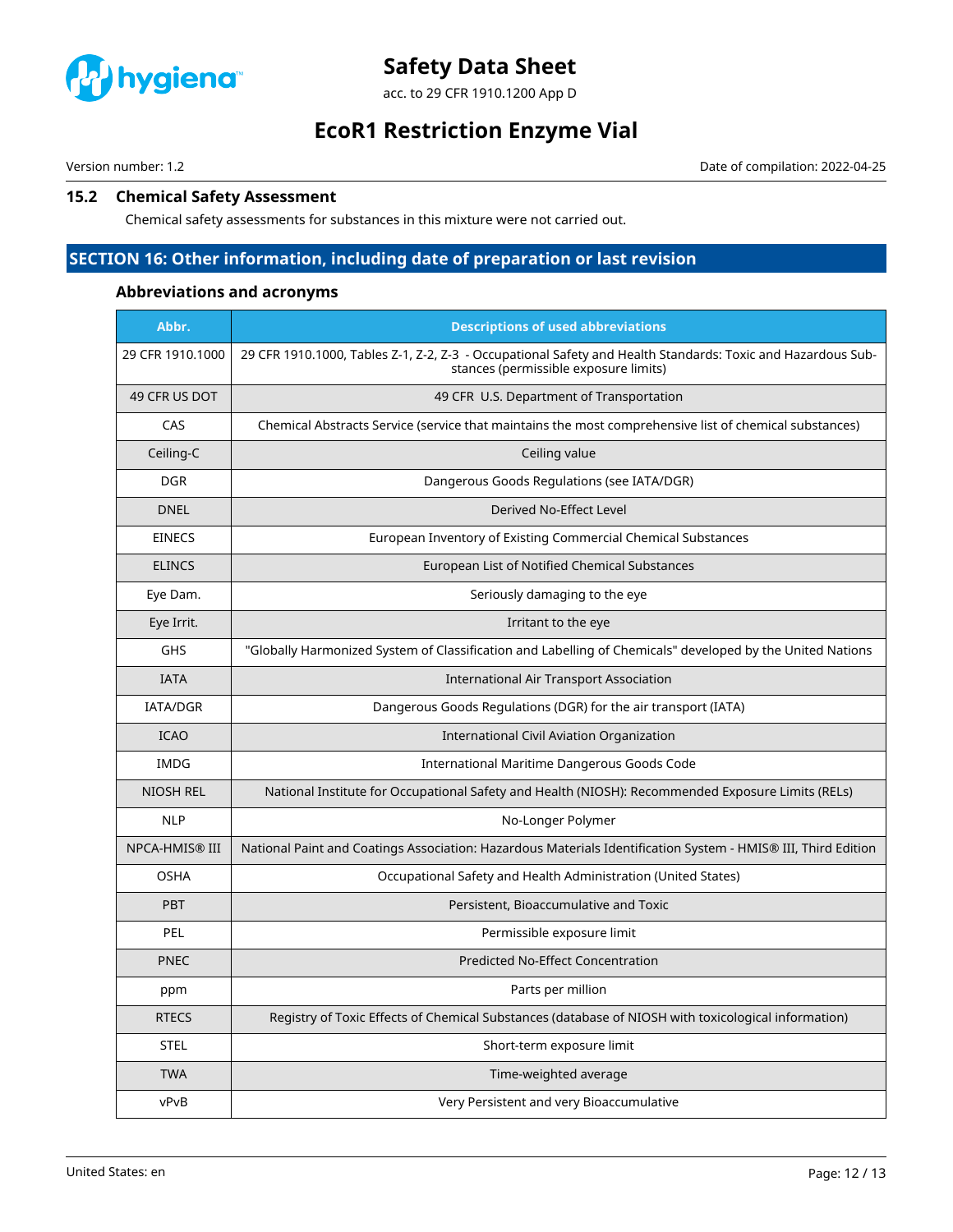

acc. to 29 CFR 1910.1200 App D

**EcoR1 Restriction Enzyme Vial**

Version number: 1.2 Date of compilation: 2022-04-25

# **Key literature references and sources for data**

OSHA Hazard Communication Standard (HCS), 29 CFR 1910.1200.

Transport of dangerous goods by road or rail (49 CFR US DOT). International Maritime Dangerous Goods Code (IMDG). Dangerous Goods Regulations (DGR) for the air transport (IATA).

#### **Classification procedure**

Physical and chemical properties: The classification is based on tested mixture. Health hazards, Environmental hazards: The method for classification of the mixture is based on ingredients of the mixture (additivity formula).

### **List of relevant phrases (code and full text as stated in section 2 and 3)**

| Code' | Text                           |
|-------|--------------------------------|
| H319  | Causes serious eye irritation. |

### **Disclaimer**

This information is based upon the present state of our knowledge. This SDS has been compiled and is solely intended for this product.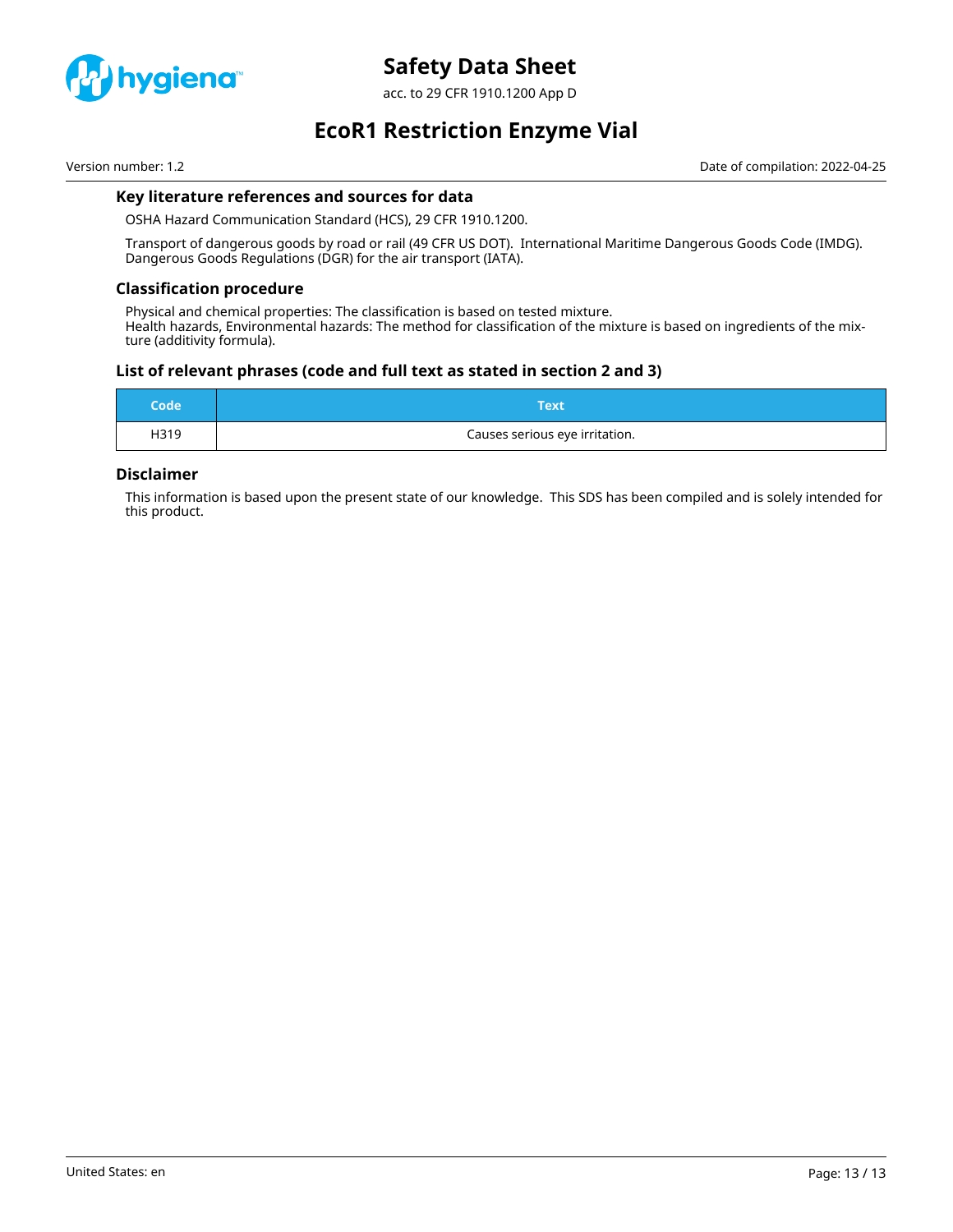<span id="page-14-0"></span>

acc. to 29 CFR 1910.1200 App D

# **Lactics Agent, Vial**

Version number: 1.1 Date of compilation: 2022-05-09

|     | <b>SECTION 1: Identification</b>                                                                                                    |                               |  |  |
|-----|-------------------------------------------------------------------------------------------------------------------------------------|-------------------------------|--|--|
| 1.1 | <b>Product identifier</b>                                                                                                           |                               |  |  |
|     | Trade name                                                                                                                          | Lactics Agent, Vial           |  |  |
|     | Alternative name(s)                                                                                                                 | Spermidine                    |  |  |
|     | Product code(s)                                                                                                                     | ASY2034                       |  |  |
| 1.2 | Relevant identified uses of the substance or mixture and uses advised against                                                       |                               |  |  |
|     | Relevant identified uses                                                                                                            | Laboratory and analytical use |  |  |
| 1.3 | Details of the supplier of the safety data sheet                                                                                    |                               |  |  |
|     | <b>Qualicon Diagnostics LLC</b><br>941 Avenida Acaso<br>Camarillo CA 93012<br><b>United States</b>                                  |                               |  |  |
|     | Telephone: 1-302-695-5300<br>Telefax: 1-302-351-6454<br>e-mail: diagnostics.support@hygiena.com<br>Website: https://www.hygiena.com |                               |  |  |

e-mail (competent person) diagnostics.support@hygiena.com

### **1.4 Emergency telephone number**

Emergency information service 1-302-695-5300

This number is only available during the following office hours: Mon-Fri 08:00 AM - 05:00 PM

# **SECTION 2: Hazard(s) identification**

### **2.1 Classification of the substance or mixture**

Classification acc. to OSHA "Hazard Communication Standard" (29 CFR 1910.1200) This mixture does not meet the criteria for classification.

### **2.2 Label elements**

Labelling acc. to OSHA "Hazard Communication Standard" (29 CFR 1910.1200)

- Signal word not required
- Pictograms not required

# **2.3 Other hazards**

There is no additional information.

Hazards not otherwise classified

Safety data sheet available on request. May be harmful if swallowed (GHS category 5: acutely toxic - oral).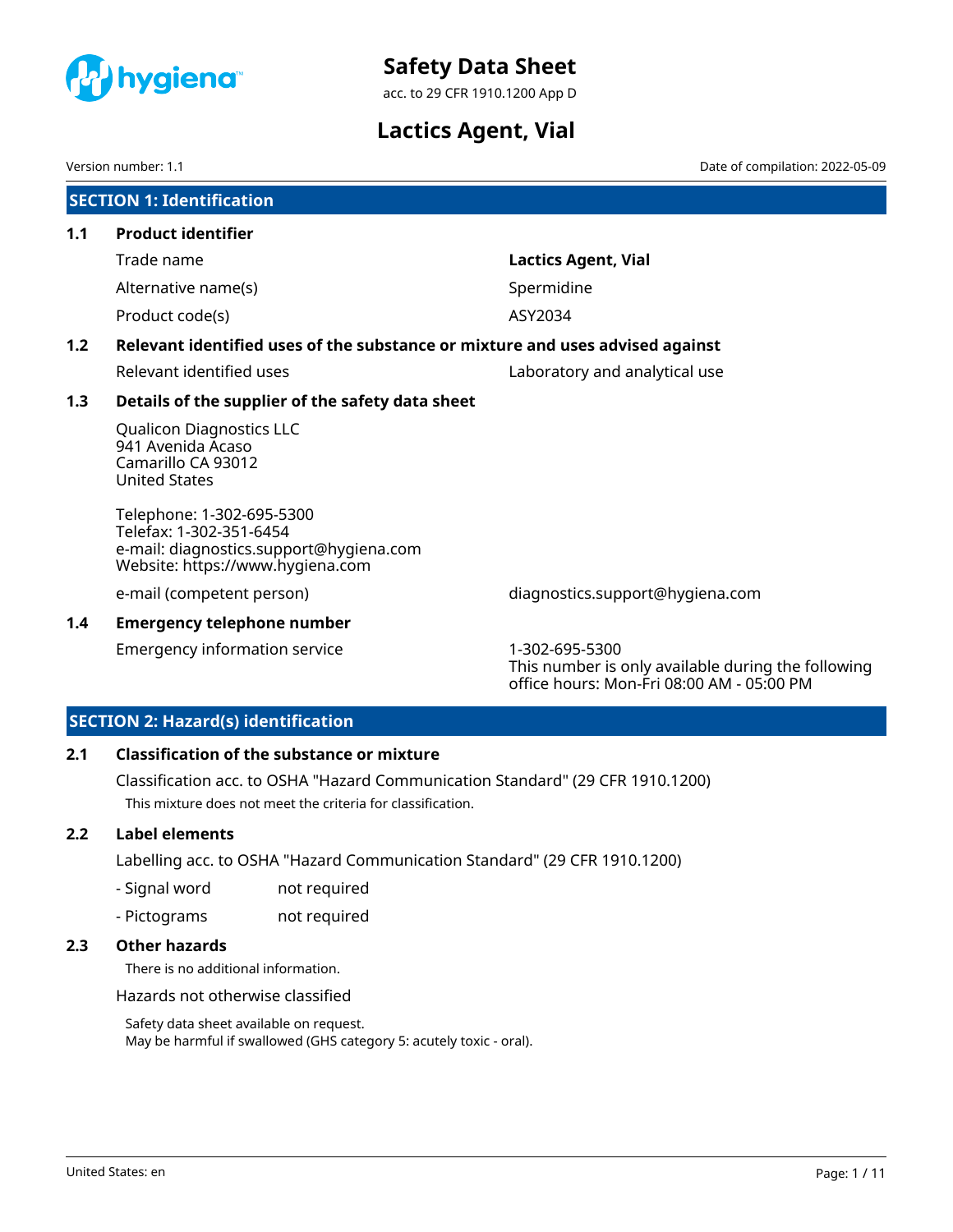

acc. to 29 CFR 1910.1200 App D

# **Lactics Agent, Vial**

Version number: 1.1 Date of compilation: 2022-05-09

# **SECTION 3: Composition/information on ingredients**

#### **3.1 Substances**

Not relevant (mixture)

#### **3.2 Mixtures**

### Description of the mixture

| Name of substance            | <b>Identifier</b>   | $Wt\%$    | <b>Classification acc. to GHS</b> | Pictograms |
|------------------------------|---------------------|-----------|-----------------------------------|------------|
| Pyrogen Free Water           | CAS No<br>7732-18-5 | $75 - 90$ |                                   |            |
| Spermidine, Trihydrochloride | CAS No<br>334-50-9  | $10 - 25$ | Acute Tox. 4 / H302               |            |

For full text of abbreviations: see SECTION 16.

# **SECTION 4: First-aid measures**

### **4.1 Description of first-aid measures**

#### General notes

Do not leave affected person unattended. Remove victim out of the danger area. Keep affected person warm, still and covered. Take off immediately all contaminated clothing. In all cases of doubt, or when symptoms persist, seek medical advice. In case of unconsciousness place person in the recovery position. Never give anything by mouth.

#### Following inhalation

If breathing is irregular or stopped, immediately seek medical assistance and start first aid actions. Provide fresh air.

#### Following skin contact

Wash with plenty of soap and water.

#### Following eye contact

Remove contact lenses, if present and easy to do. Continue rinsing. Irrigate copiously with clean, fresh water for at least 10 minutes, holding the eyelids apart.

#### Following ingestion

Rinse mouth with water (only if the person is conscious). Do NOT induce vomiting.

### **4.2 Most important symptoms and effects, both acute and delayed**

Symptoms and effects are not known to date.

#### **4.3 Indication of any immediate medical attention and special treatment needed**

none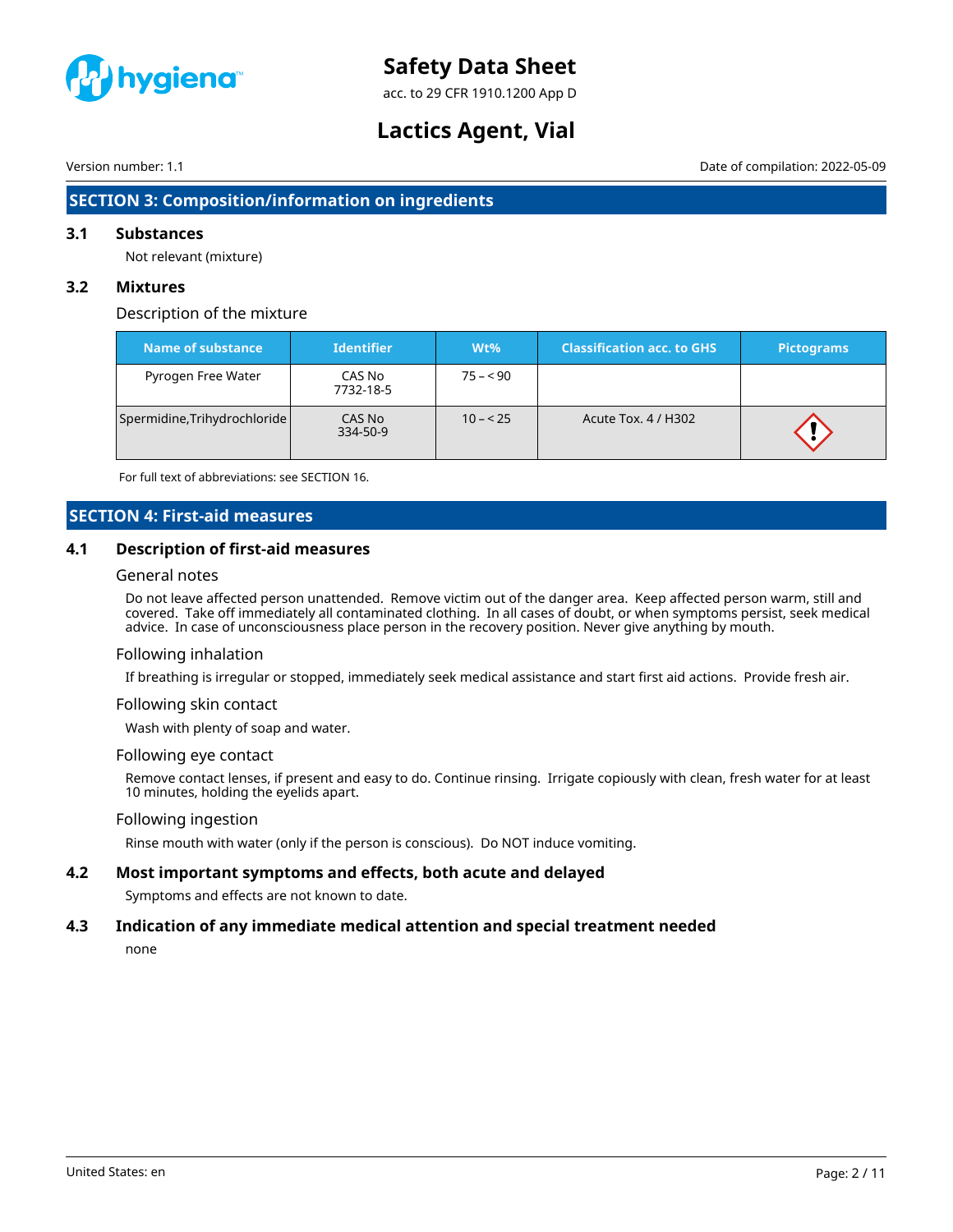

acc. to 29 CFR 1910.1200 App D

# **Lactics Agent, Vial**

Version number: 1.1 Date of compilation: 2022-05-09

# **SECTION 5: Fire-fighting measures**

#### **5.1 Extinguishing media**

Suitable extinguishing media Water spray, BC-powder, Carbon dioxide (CO2)

Unsuitable extinguishing media

Water jet

### **5.2 Special hazards arising from the substance or mixture**

Hazardous combustion products

Carbon monoxide (CO), Carbon dioxide (CO2)

#### **5.3 Advice for firefighters**

In case of fire and/or explosion do not breathe fumes. Coordinate firefighting measures to the fire surroundings. Do not allow firefighting water to enter drains or water courses. Collect contaminated firefighting water separately. Fight fire with normal precautions from a reasonable distance.

### **SECTION 6: Accidental release measures**

#### **6.1 Personal precautions, protective equipment and emergency procedures**

For non-emergency personnel

Remove persons to safety.

#### For emergency responders

Wear breathing apparatus if exposed to vapors/dust/aerosols/gases.

#### **6.2 Environmental precautions**

Keep away from drains, surface and ground water. Retain contaminated washing water and dispose of it.

### **6.3 Methods and material for containment and cleaning up**

Advice on how to contain a spill

Covering of drains

#### Advice on how to clean up a spill

Wipe up with absorbent material (e.g. cloth, fleece). Collect spillage: sawdust, kieselgur (diatomite), sand, universal binder

#### Appropriate containment techniques

Use of adsorbent materials.

#### Other information relating to spills and releases

Place in appropriate containers for disposal. Ventilate affected area.

#### **6.4 Reference to other sections**

Hazardous combustion products: see section 5. Personal protective equipment: see section 8. Incompatible materials: see section 10. Disposal considerations: see section 13.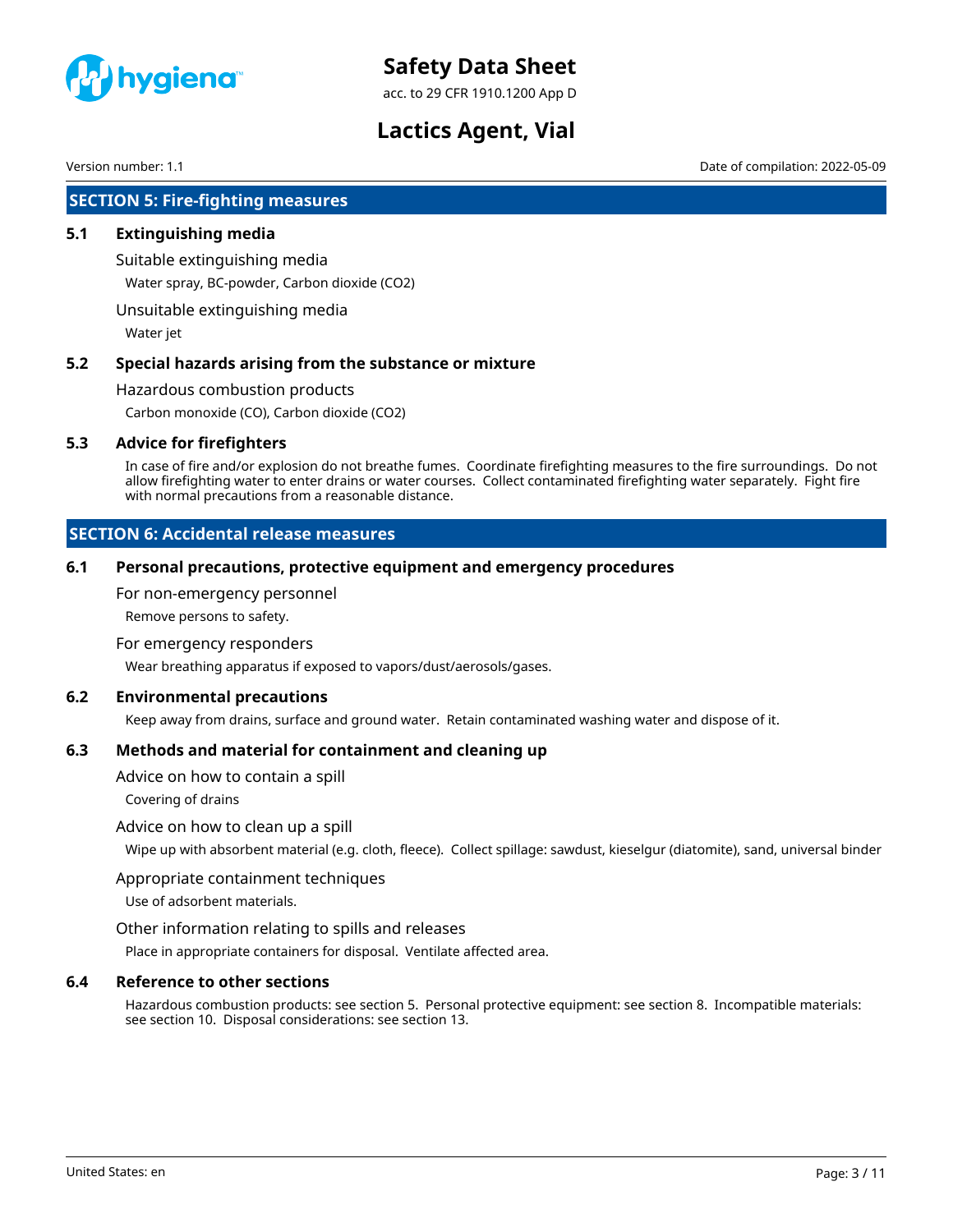

acc. to 29 CFR 1910.1200 App D

# **Lactics Agent, Vial**

Version number: 1.1 Date of compilation: 2022-05-09

# **SECTION 7: Handling and storage**

#### **7.1 Precautions for safe handling**

#### Recommendations

- Measures to prevent fire as well as aerosol and dust generation

Use local and general ventilation. Use only in well-ventilated areas.

#### Advice on general occupational hygiene

Wash hands after use. Do not eat, drink and smoke in work areas. Remove contaminated clothing and protective equipment before entering eating areas. Never keep food or drink in the vicinity of chemicals. Never place chemicals in containers that are normally used for food or drink. Keep away from food, drink and animal feedingstuffs.

### **7.2 Conditions for safe storage, including any incompatibilities**

#### Control of the effects

Protect against external exposure, such as

frost

#### **7.3 Specific end use(s)**

See section 16 for a general overview.

### **SECTION 8: Exposure controls/personal protection**

#### **8.1 Control parameters**

This information is not available.

### **8.2 Exposure controls**

Appropriate engineering controls

General ventilation.

Individual protection measures (personal protective equipment)

#### Eye/face protection

Wear eye/face protection.

Skin protection

- Hand protection

Wear suitable gloves. Chemical protection gloves are suitable, which are tested according to EN 374. Check leak-tightness/impermeability prior to use. In the case of wanting to use the gloves again, clean them before taking off and air them well. For special purposes, it is recommended to check the resistance to chemicals of the protective gloves mentioned above together with the supplier of these gloves.

#### - Other protection measures

Take recovery periods for skin regeneration. Preventive skin protection (barrier creams/ointments) is recommended. Wash hands thoroughly after handling.

#### Respiratory protection

In case of inadequate ventilation wear respiratory protection.

#### Environmental exposure controls

Use appropriate container to avoid environmental contamination. Keep away from drains, surface and ground water.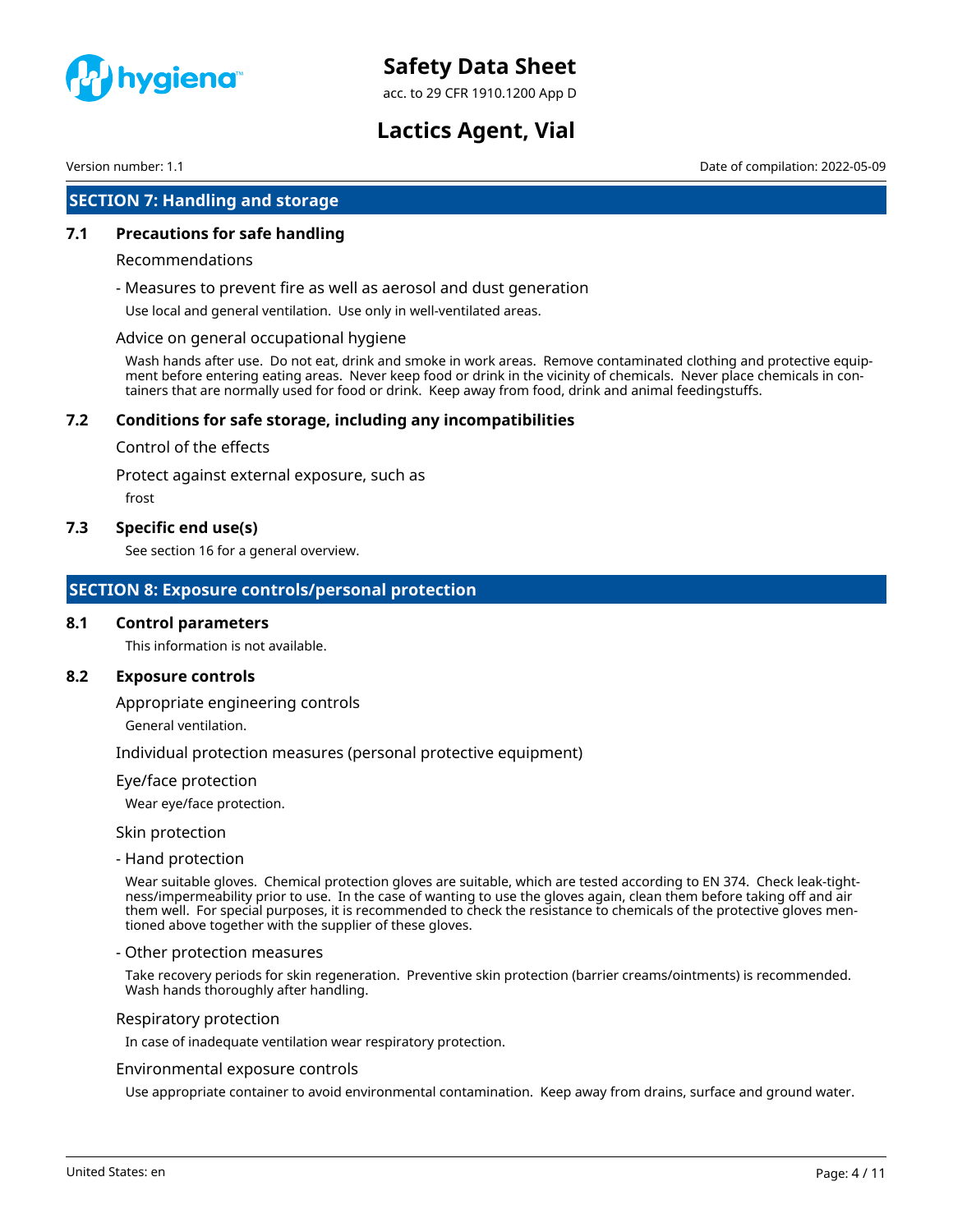

acc. to 29 CFR 1910.1200 App D

# **Lactics Agent, Vial**

Version number: 1.1 Date of compilation: 2022-05-09

# **SECTION 9: Physical and chemical properties**

# **9.1 Information on basic physical and chemical properties**

| Appearance     |                       |  |  |
|----------------|-----------------------|--|--|
| Physical state | liquid                |  |  |
| Color          | not determined        |  |  |
| Particle       | not relevant (liquid) |  |  |
| Odor           | characteristic        |  |  |

# **Other safety parameters**

| pH (value)                              | not determined                                |  |  |
|-----------------------------------------|-----------------------------------------------|--|--|
| Melting point/freezing point            | not determined                                |  |  |
| Initial boiling point and boiling range | not determined                                |  |  |
| Flash point                             | not determined                                |  |  |
| Evaporation rate                        | Not determined                                |  |  |
| Flammability (solid, gas)               | not relevant, (fluid)                         |  |  |
| Vapor pressure                          | not determined                                |  |  |
| Density                                 | not determined                                |  |  |
| Vapor density                           | this information is not available             |  |  |
| Relative density                        | Information on this property is not available |  |  |
| Solubility(ies)                         | not determined                                |  |  |
| Partition coefficient                   |                                               |  |  |
| - n-octanol/water (log KOW)             | this information is not available             |  |  |
| Auto-ignition temperature               | not determined                                |  |  |

Explosive properties none none

Oxidizing properties none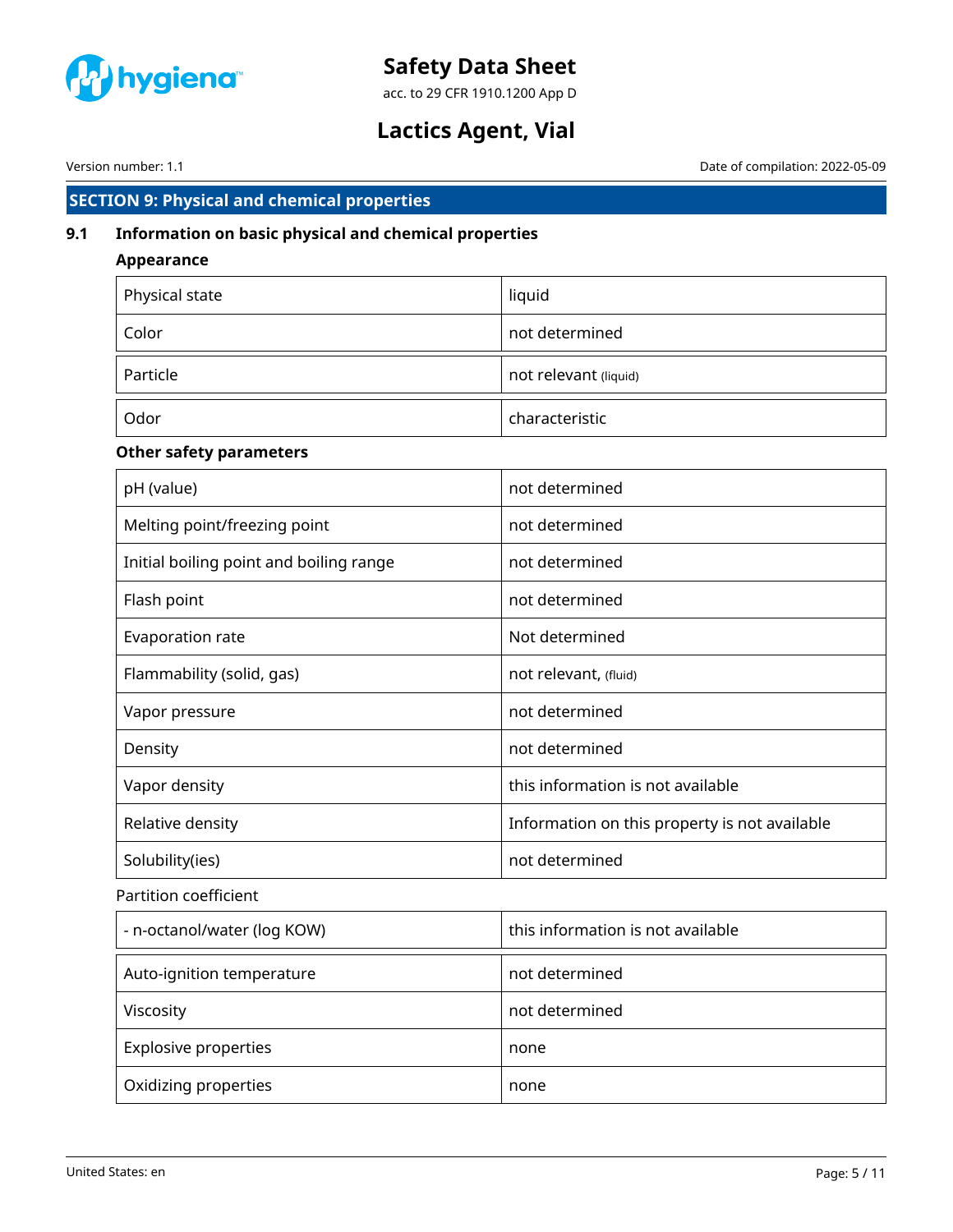

acc. to 29 CFR 1910.1200 App D

# **Lactics Agent, Vial**

Version number: 1.1 Date of compilation: 2022-05-09

#### **9.2 Other information**

| Solvent content | 80 % |
|-----------------|------|
| Solid content   | 20 % |

# **SECTION 10: Stability and reactivity**

#### **10.1 Reactivity**

Concerning incompatibility: see below "Conditions to avoid" and "Incompatible materials".

#### **10.2 Chemical stability**

The material is stable under normal ambient and anticipated storage and handling conditions of temperature and pressure.

#### **10.3 Possibility of hazardous reactions**

No known hazardous reactions.

#### **10.4 Conditions to avoid**

There are no specific conditions known which have to be avoided.

#### **10.5 Incompatible materials**

**Oxidizers** 

### **10.6 Hazardous decomposition products**

Reasonably anticipated hazardous decomposition products produced as a result of use, storage, spill and heating are not known. Hazardous combustion products: see section 5.

### **SECTION 11: Toxicological information**

#### **11.1 Information on toxicological effects**

Test data are not available for the complete mixture.

#### Classification procedure

The method for classification of the mixture is based on ingredients of the mixture (additivity formula).

### **Classification acc. to OSHA "Hazard Communication Standard" (29 CFR 1910.1200)**

This mixture does not meet the criteria for classification.

#### Acute toxicity

Shall not be classified as acutely toxic.

GHS of the United Nations, annex 4: May be harmful if swallowed.

| Acute toxicity estimate (ATE) of components of the mixture |               |                       |             |
|------------------------------------------------------------|---------------|-----------------------|-------------|
| Name of substance                                          | <b>CAS No</b> | <b>Exposure route</b> | ATE         |
| Spermidine, Trihydrochloride                               | 334-50-9      | oral                  | 870 $mg/kq$ |

#### Skin corrosion/irritation

Shall not be classified as corrosive/irritant to skin.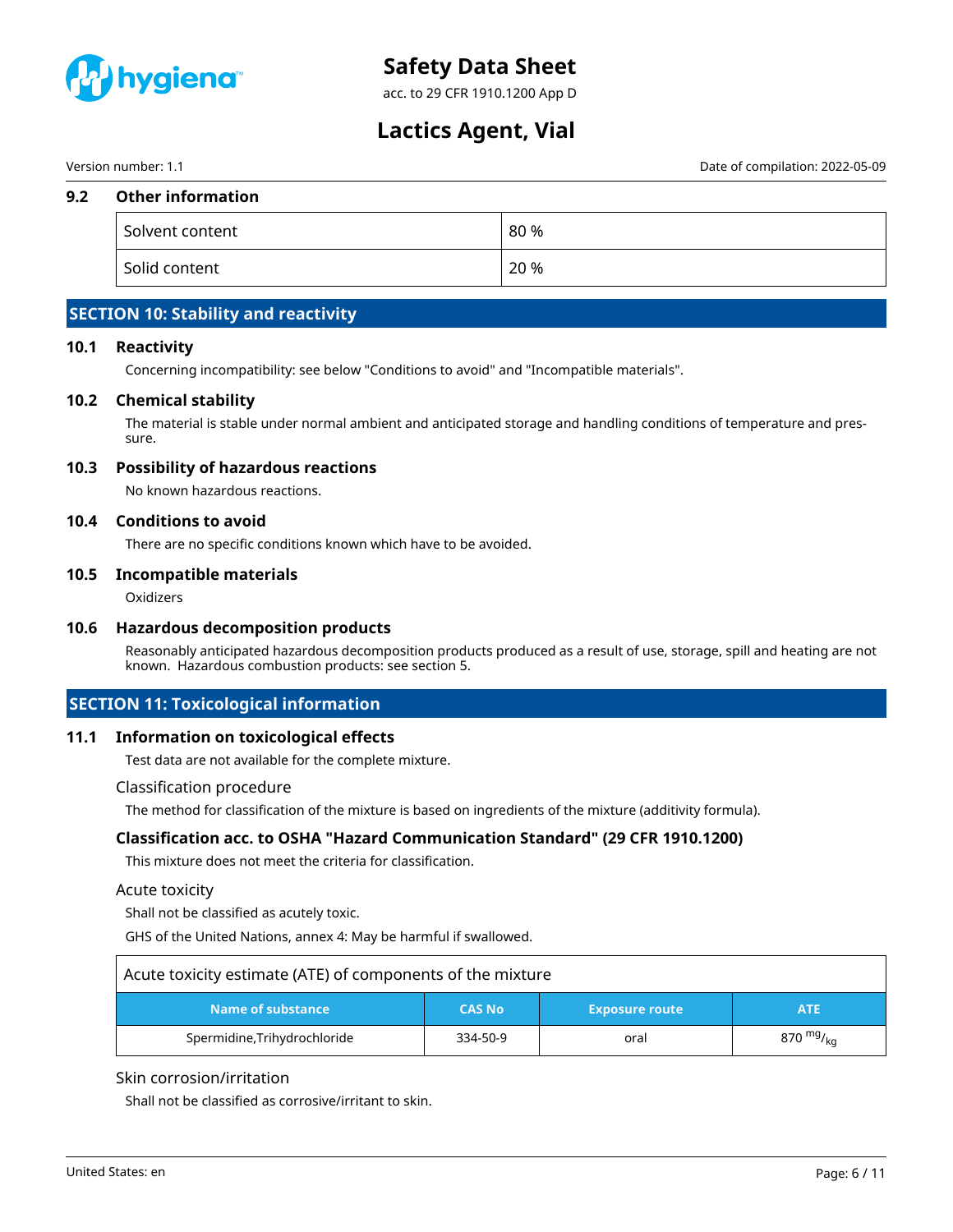

acc. to 29 CFR 1910.1200 App D

# **Lactics Agent, Vial**

Version number: 1.1 Date of compilation: 2022-05-09

Serious eye damage/eye irritation Shall not be classified as seriously damaging to the eye or eye irritant.

# Respiratory or skin sensitization

Shall not be classified as a respiratory or skin sensitizer.

### Germ cell mutagenicity

Shall not be classified as germ cell mutagenic.

### Carcinogenicity

Shall not be classified as carcinogenic.

### Reproductive toxicity

Shall not be classified as a reproductive toxicant.

Specific target organ toxicity - single exposure

Shall not be classified as a specific target organ toxicant (single exposure).

### Specific target organ toxicity - repeated exposure

Shall not be classified as a specific target organ toxicant (repeated exposure).

### Aspiration hazard

Shall not be classified as presenting an aspiration hazard.

# **SECTION 12: Ecological information**

### **12.1 Toxicity**

Shall not be classified as hazardous to the aquatic environment.

# **12.2 Persistence and degradability**

Data are not available.

### **12.3 Bioaccumulative potential**

Data are not available.

# **12.4 Mobility in soil**

Data are not available.

# **12.5 Results of PBT and vPvB assessment**

Data are not available.

# **12.6 Endocrine disrupting properties**

None of the ingredients are listed.

# **12.7 Other adverse effects**

Data are not available.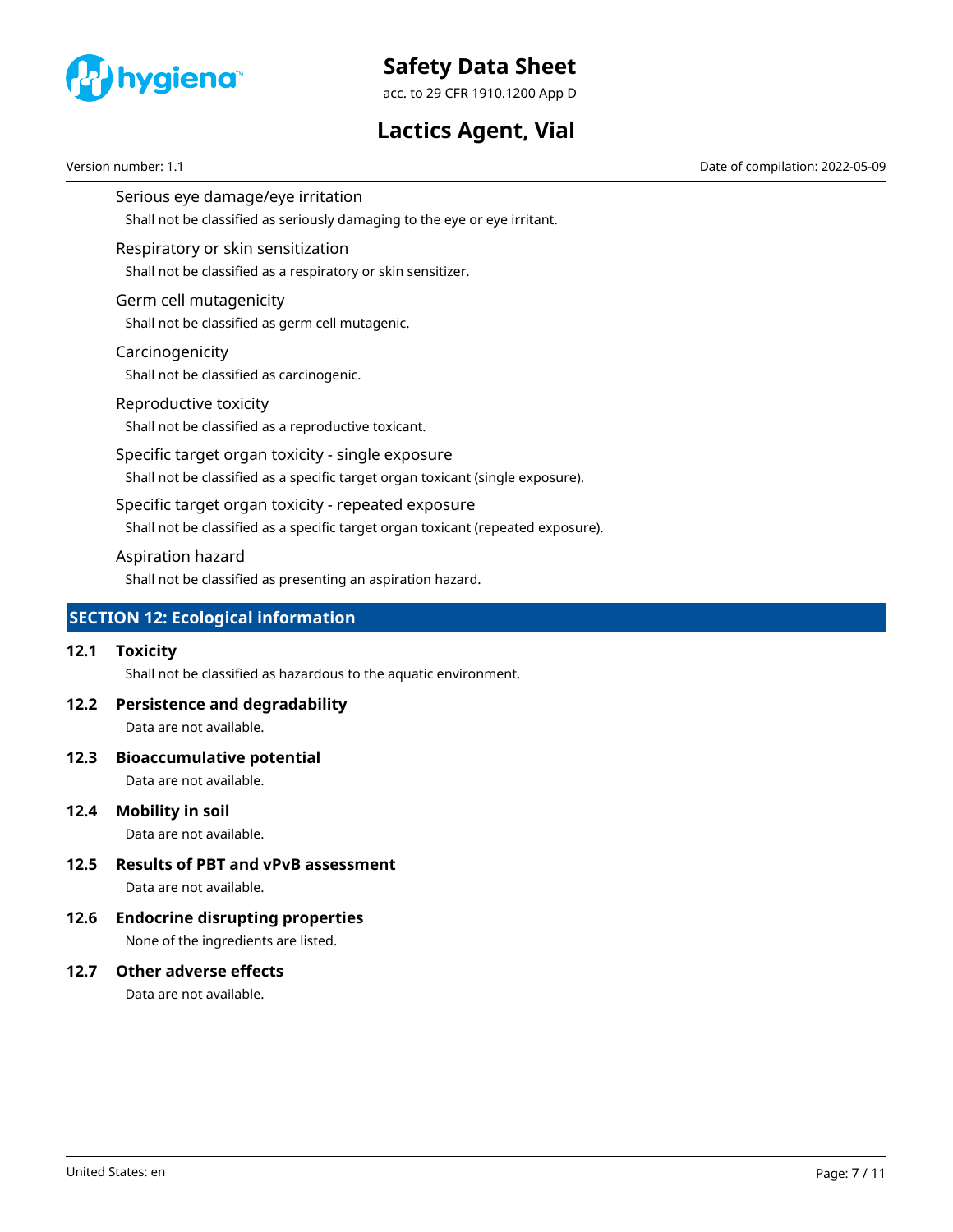

acc. to 29 CFR 1910.1200 App D

# **Lactics Agent, Vial**

Version number: 1.1 Date of compilation: 2022-05-09

# **SECTION 13: Disposal considerations**

#### **13.1 Waste treatment methods**

Sewage disposal-relevant information

Do not empty into drains. Avoid release to the environment. Refer to special instructions/safety data sheets.

#### Waste treatment of containers/packages

Completely emptied packages can be recycled. Handle contaminated packages in the same way as the substance itself.

#### **Remarks**

Please consider the relevant national or regional provisions. Waste shall be separated into the categories that can be handled separately by the local or national waste management facilities.

| <b>SECTION 14: Transport information</b> |                                 |                                      |  |
|------------------------------------------|---------------------------------|--------------------------------------|--|
| 14.1                                     | UN number                       | not subject to transport regulations |  |
|                                          | 14.2 UN proper shipping name    | not relevant                         |  |
|                                          | 14.3 Transport hazard class(es) | not assigned                         |  |

- **14.4 Packing group not assigned**
- 

**14.5 Environmental hazards non-environmentally hazardous acc. to the danger**ous goods regulations

# **14.6 Special precautions for user**

There is no additional information.

**14.7 Transport in bulk according to IMO instruments**

The cargo is not intended to be carried in bulk.

# **Information for each of the UN Model Regulations**

# **Transport of dangerous goods by road or rail (49 CFR US DOT) - Additional information** Not subject to transport regulations.

# **International Maritime Dangerous Goods Code (IMDG) - Additional information** Not subject to IMDG.

# **International Civil Aviation Organization (ICAO-IATA/DGR) - Additional information** Not subject to ICAO-IATA.

# **SECTION 15: Regulatory information**

# **15.1 Safety, health and environmental regulations specific for the product in question**

### **National regulations (United States)**

**Toxic Substance Control Act (TSCA)** all ingredients are listed

# **Superfund Amendment and Reauthorization Act (SARA TITLE III )**

- The List of Extremely Hazardous Substances and Their Threshold Planning Quantities (EPCRA Section 302, 304)

none of the ingredients are listed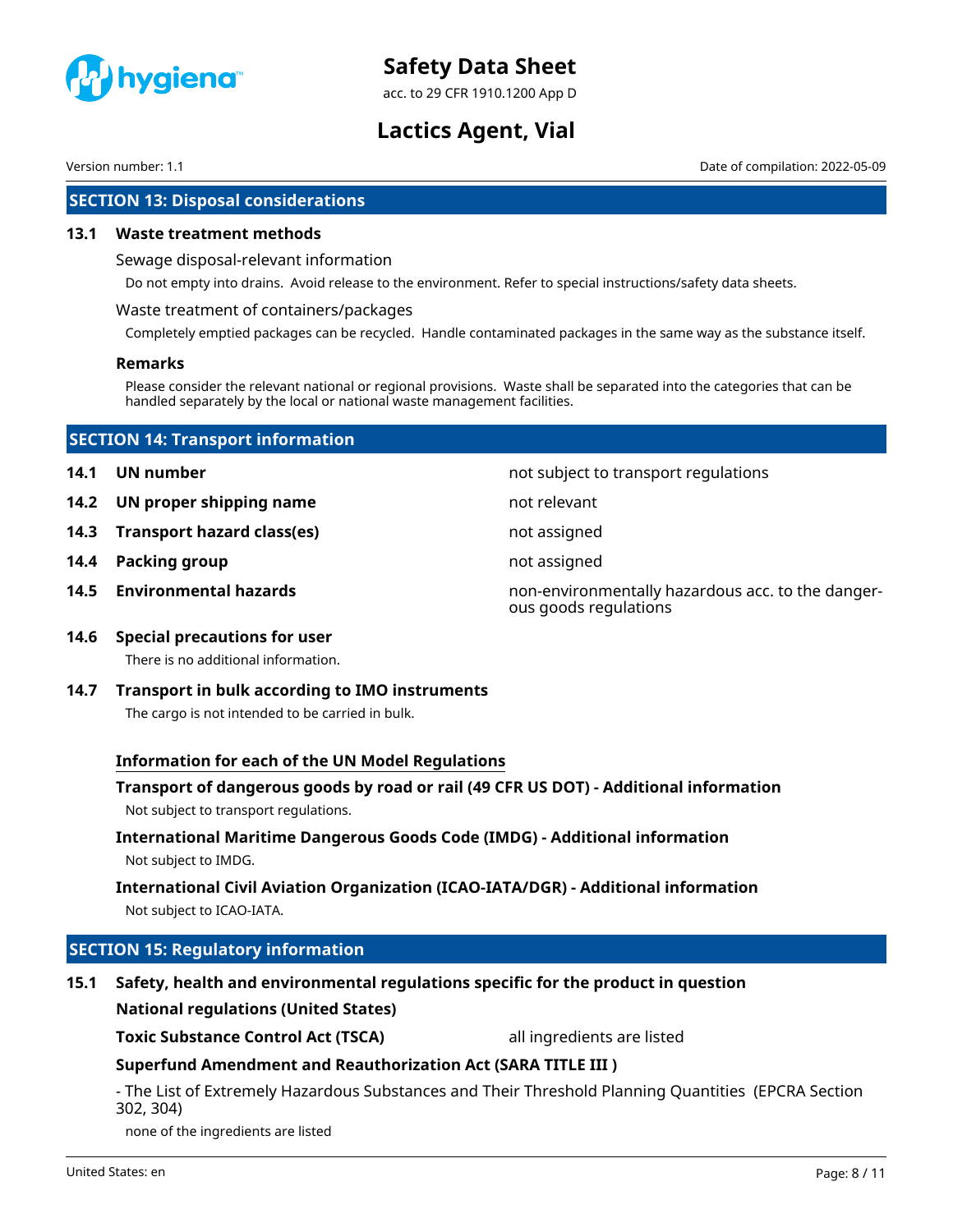

acc. to 29 CFR 1910.1200 App D

# **Lactics Agent, Vial**

Version number: 1.1 Date of compilation: 2022-05-09

- Specific Toxic Chemical Listings (EPCRA Section 313) none of the ingredients are listed

# **Comprehensive Environmental Response, Compensation, and Liability Act (CERCLA)**

- List of Hazardous Substances and Reportable Quantities (CERCLA section 102a) (40 CFR 302.4) none of the ingredients are listed

### **Clean Air Act**

none of the ingredients are listed

### **Right to Know Hazardous Substance List**

- Hazardous Substance List (NJ-RTK)
- none of the ingredients are listed

# **California Environmental Protection Agency (Cal/EPA): Proposition 65 - Safe Drinking Water and Toxic Enforcement Act of 1987**

none of the ingredients are listed

### **Industry or sector specific available guidance(s)**

### **NPCA-HMIS® III**

Hazardous Materials Identification System. American Coatings Association.

| <b>Category</b>     | <b>Rating</b> | <b>Description</b>                                                                                                                                            |
|---------------------|---------------|---------------------------------------------------------------------------------------------------------------------------------------------------------------|
| Chronic             |               | none                                                                                                                                                          |
| Health              |               | no significant risk to health                                                                                                                                 |
| Flammability        |               | material that must be preheated before ignition can occur                                                                                                     |
| Physical hazard     | 0             | material that is normally stable, even under fire conditions, and will not react with water,<br>polymerize, decompose, condense, or self-react. Non-explosive |
| Personal protection |               |                                                                                                                                                               |

### **NFPA® 704**

National Fire Protection Association: Standard System for the Identification of the Hazards of Materials for Emergency Response (United States).

| <b>Category</b> | Degree of<br>hazard | <b>Description</b>                                                                                                 |
|-----------------|---------------------|--------------------------------------------------------------------------------------------------------------------|
| Flammability    |                     | material that must be preheated before ignition can occur                                                          |
| <b>Health</b>   | 0                   | material that, under emergency conditions, would offer no hazard beyond that of ordin-<br>ary combustible material |
| Instability     |                     | material that is normally stable, even under fire conditions                                                       |
| Special hazard  |                     |                                                                                                                    |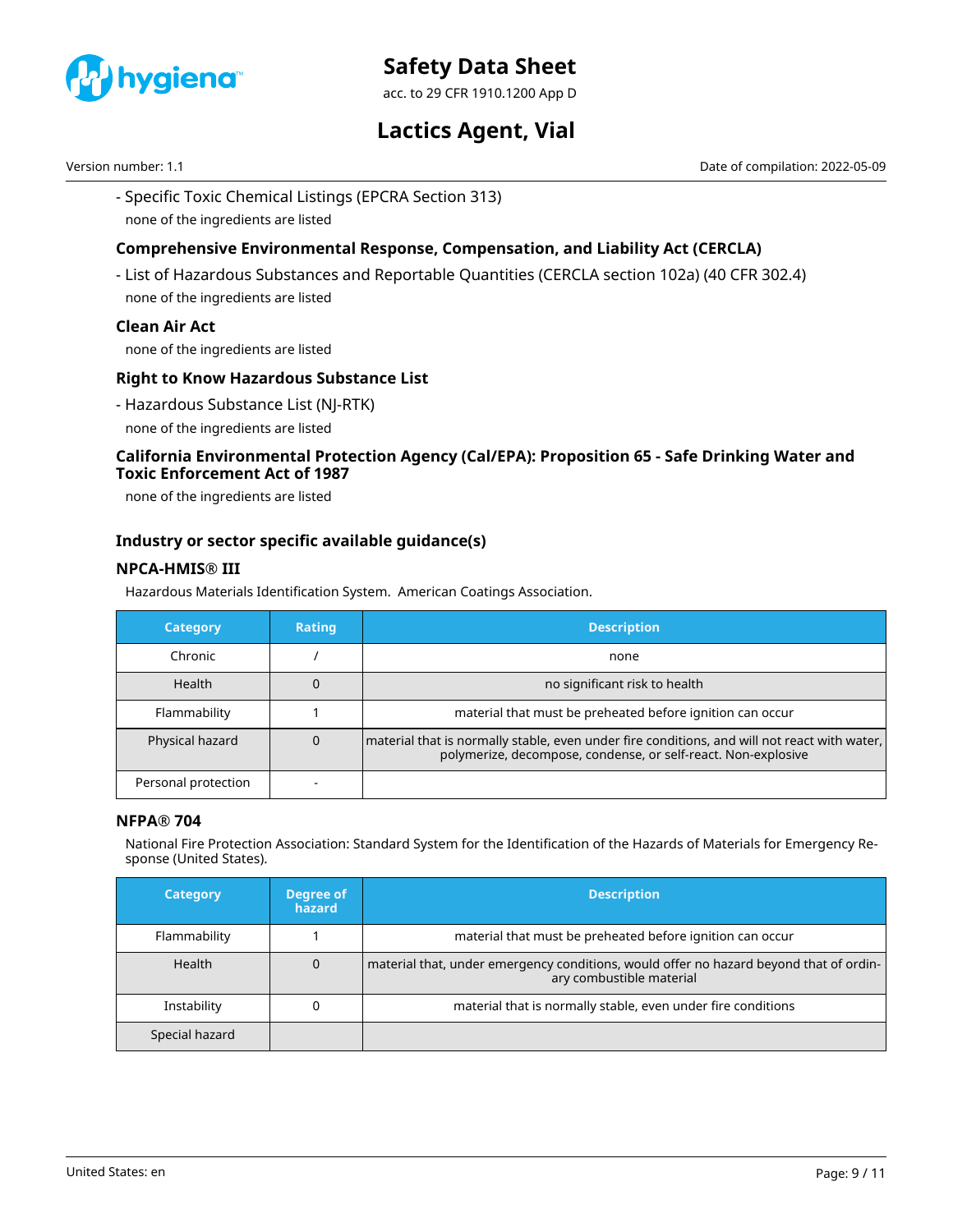

acc. to 29 CFR 1910.1200 App D

# **Lactics Agent, Vial**

# **National inventories**

| <b>Country</b> | <b>Inventory</b> | <b>Status</b>                  |
|----------------|------------------|--------------------------------|
| AU             | AIIC             | not all ingredients are listed |
| <b>CA</b>      | <b>DSL</b>       | not all ingredients are listed |
| CA             | <b>NDSL</b>      | not all ingredients are listed |
| <b>CN</b>      | <b>IECSC</b>     | all ingredients are listed     |
| EU             | ECSI             | all ingredients are listed     |
| EU             | REACH Reg.       | not all ingredients are listed |
| JP             | <b>CSCL-ENCS</b> | not all ingredients are listed |
| <b>KR</b>      | KECI             | not all ingredients are listed |
| МX             | INSQ             | not all ingredients are listed |
| <b>NZ</b>      | <b>NZIOC</b>     | all ingredients are listed     |
| PH             | <b>PICCS</b>     | not all ingredients are listed |
| <b>TR</b>      | <b>CICR</b>      | not all ingredients are listed |
| <b>TW</b>      | <b>TCSI</b>      | all ingredients are listed     |
| US.            | <b>TSCA</b>      | all ingredients are listed     |

#### Legend

| AIIC.        | Australian Inventory of Industrial Chemicals                            |
|--------------|-------------------------------------------------------------------------|
| <b>CICR</b>  | Chemical Inventory and Control Regulation                               |
| CSCL-ENCS    | List of Existing and New Chemical Substances (CSCL-ENCS)                |
| DSL.         | Domestic Substances List (DSL)                                          |
| ECSI         | EC Substance Inventory (EINECS, ELINCS, NLP)                            |
| <b>IECSC</b> | Inventory of Existing Chemical Substances Produced or Imported in China |
| INSO         | National Inventory of Chemical Substances                               |
| KECI         | Korea Existing Chemicals Inventory                                      |
| <b>NDSL</b>  | Non-domestic Substances List (NDSL)                                     |
| <b>NZIOC</b> | New Zealand Inventory of Chemicals                                      |
| <b>PICCS</b> | Philippine Inventory of Chemicals and Chemical Substances (PICCS)       |
| REACH Reg.   | REACH registered substances                                             |
| TCSI         | Taiwan Chemical Substance Inventory                                     |
| <b>TSCA</b>  | Toxic Substance Control Act                                             |
|              |                                                                         |

### **15.2 Chemical Safety Assessment**

Chemical safety assessments for substances in this mixture were not carried out.

# **SECTION 16: Other information, including date of preparation or last revision**

# **Abbreviations and acronyms**

| Abbr.         | <b>Descriptions of used abbreviations</b>                                                              |  |
|---------------|--------------------------------------------------------------------------------------------------------|--|
| 49 CFR US DOT | 49 CFR U.S. Department of Transportation                                                               |  |
| Acute Tox.    | Acute toxicity                                                                                         |  |
| ATE           | <b>Acute Toxicity Estimate</b>                                                                         |  |
| CAS           | Chemical Abstracts Service (service that maintains the most comprehensive list of chemical substances) |  |

Version number: 1.1 Date of compilation: 2022-05-09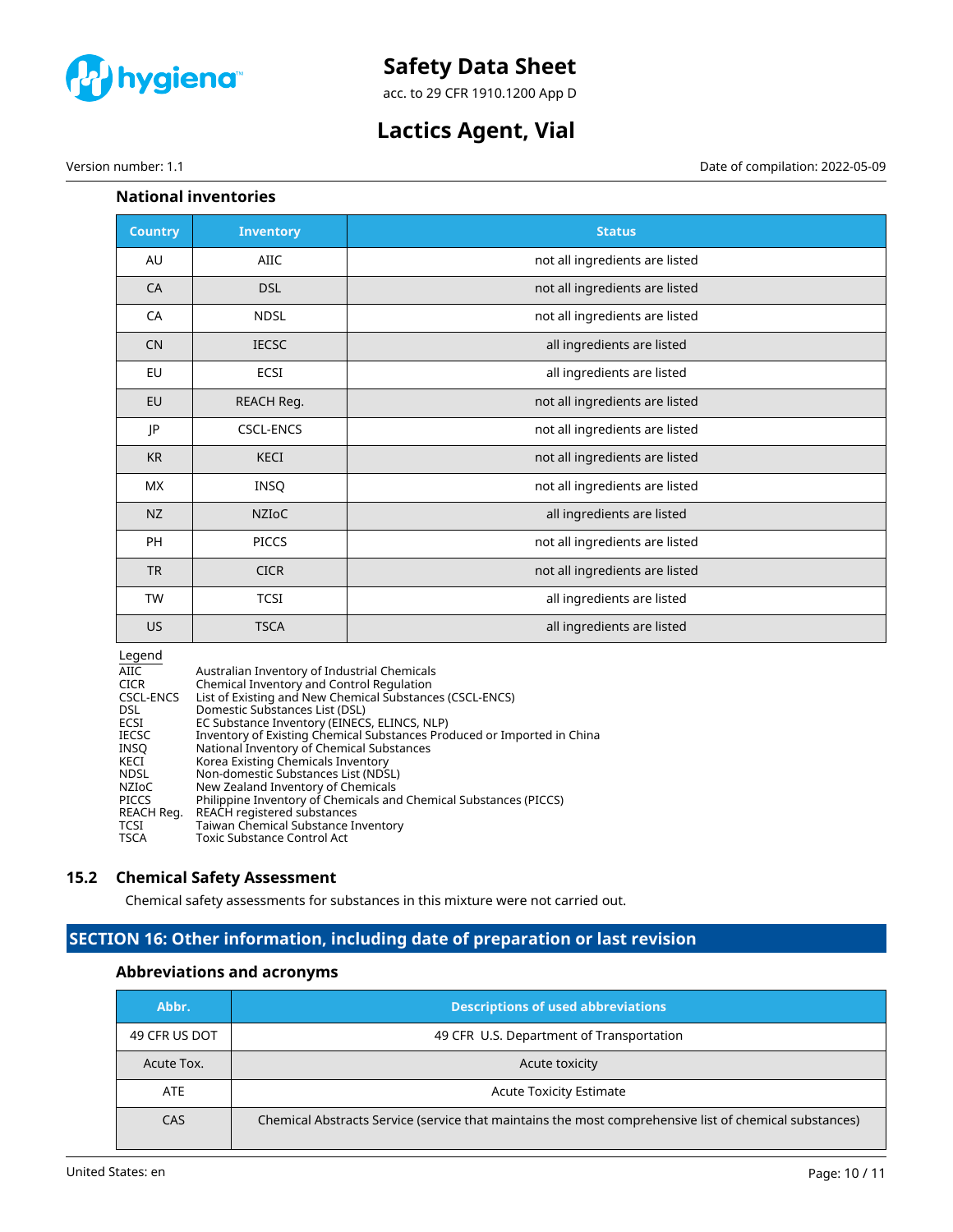

acc. to 29 CFR 1910.1200 App D

# **Lactics Agent, Vial**

Version number: 1.1 Date of compilation: 2022-05-09

| Abbr.           | <b>Descriptions of used abbreviations</b>                                                                     |  |
|-----------------|---------------------------------------------------------------------------------------------------------------|--|
| <b>DGR</b>      | Dangerous Goods Regulations (see IATA/DGR)                                                                    |  |
| <b>EINECS</b>   | European Inventory of Existing Commercial Chemical Substances                                                 |  |
| <b>ELINCS</b>   | European List of Notified Chemical Substances                                                                 |  |
| <b>GHS</b>      | "Globally Harmonized System of Classification and Labelling of Chemicals" developed by the United Nations     |  |
| <b>IATA</b>     | International Air Transport Association                                                                       |  |
| <b>IATA/DGR</b> | Dangerous Goods Regulations (DGR) for the air transport (IATA)                                                |  |
| <b>ICAO</b>     | <b>International Civil Aviation Organization</b>                                                              |  |
| <b>IMDG</b>     | International Maritime Dangerous Goods Code                                                                   |  |
| <b>NLP</b>      | No-Longer Polymer                                                                                             |  |
| NPCA-HMIS® III  | National Paint and Coatings Association: Hazardous Materials Identification System - HMIS® III, Third Edition |  |
| <b>OSHA</b>     | Occupational Safety and Health Administration (United States)                                                 |  |
| PBT             | Persistent, Bioaccumulative and Toxic                                                                         |  |
| <b>RTECS</b>    | Registry of Toxic Effects of Chemical Substances (database of NIOSH with toxicological information)           |  |
| vPvB            | Very Persistent and very Bioaccumulative                                                                      |  |

# **Key literature references and sources for data**

OSHA Hazard Communication Standard (HCS), 29 CFR 1910.1200.

Transport of dangerous goods by road or rail (49 CFR US DOT). International Maritime Dangerous Goods Code (IMDG). Dangerous Goods Regulations (DGR) for the air transport (IATA).

# **Classification procedure**

Physical and chemical properties: The classification is based on tested mixture. Health hazards, Environmental hazards: The method for classification of the mixture is based on ingredients of the mixture (additivity formula).

### **List of relevant phrases (code and full text as stated in section 2 and 3)**

| Code | Гехt                  |  |
|------|-----------------------|--|
| H302 | Harmful if swallowed. |  |

### **Disclaimer**

This information is based upon the present state of our knowledge. This SDS has been compiled and is solely intended for this product.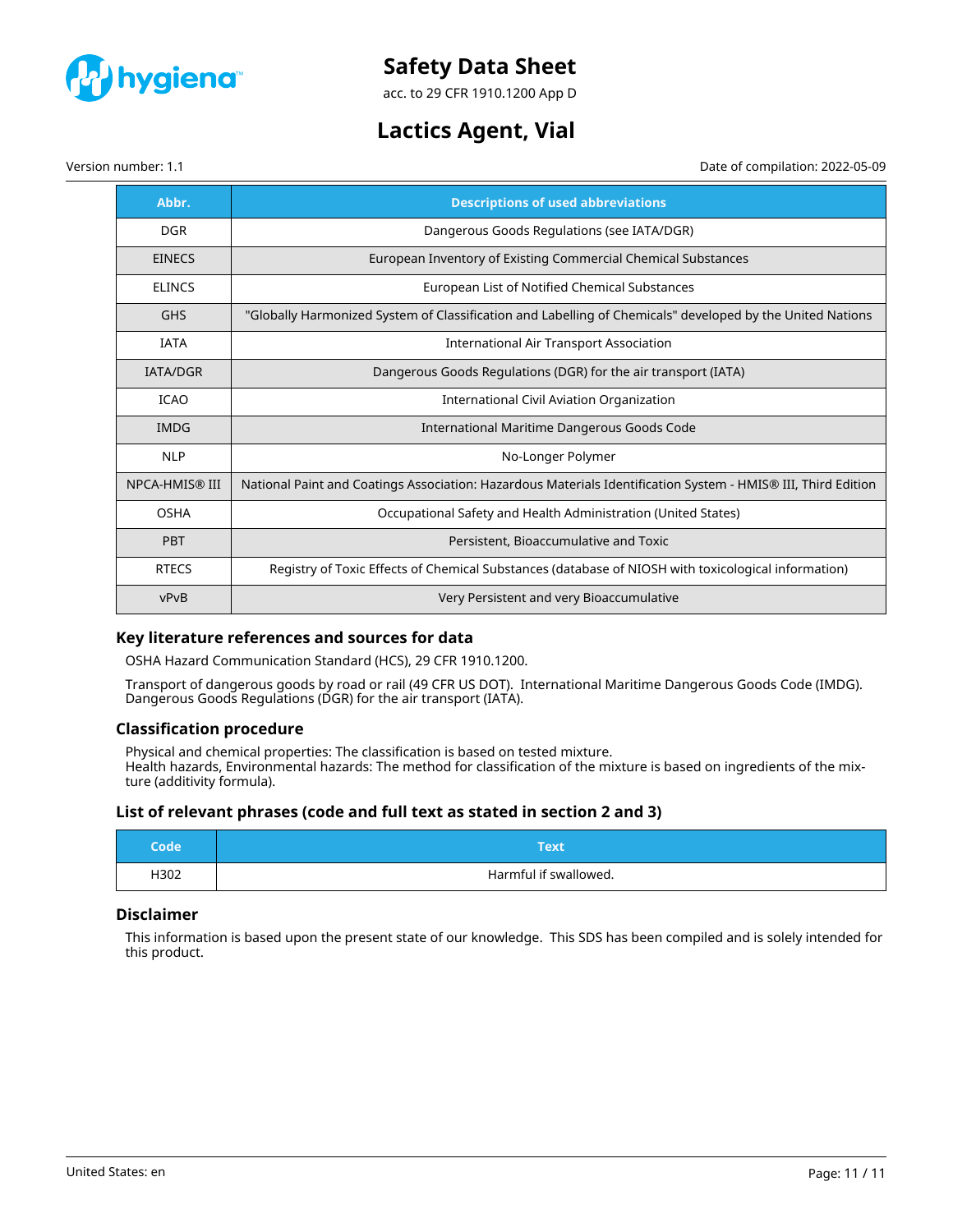<span id="page-25-0"></span>

acc. to 29 CFR 1910.1200 App D

# **LYSING AGENT B, VIAL**

Version number: 1.1 Date of compilation: 2022-05-04

|                                                                                      | <b>SECTION 1: Identification</b>                                                                                                    |                                 |  |
|--------------------------------------------------------------------------------------|-------------------------------------------------------------------------------------------------------------------------------------|---------------------------------|--|
| 1.1                                                                                  | <b>Product identifier</b>                                                                                                           |                                 |  |
|                                                                                      | Trade name                                                                                                                          | LYSING AGENT B, VIAL            |  |
|                                                                                      | Alternative name(s)                                                                                                                 | Lysostaphin                     |  |
|                                                                                      | Product code(s)                                                                                                                     | ASY2038                         |  |
| Relevant identified uses of the substance or mixture and uses advised against<br>1.2 |                                                                                                                                     |                                 |  |
|                                                                                      | Relevant identified uses                                                                                                            | Laboratory and analytical use   |  |
| 1.3                                                                                  | Details of the supplier of the safety data sheet                                                                                    |                                 |  |
|                                                                                      | <b>Qualicon Diagnostics LLC</b><br>941 Avenida Acaso<br>Camarillo CA 93012<br><b>United States</b>                                  |                                 |  |
|                                                                                      | Telephone: 1-302-695-5300<br>Telefax: 1-302-351-6454<br>e-mail: diagnostics.support@hygiena.com<br>Website: https://www.hygiena.com |                                 |  |
|                                                                                      | e-mail (competent person)                                                                                                           | diagnostics.support@hygiena.com |  |

# **1.4 Emergency telephone number**

Emergency information service 1-302-695-5300

This number is only available during the following office hours: Mon-Fri 08:00 AM - 05:00 PM

# **SECTION 2: Hazard(s) identification**

# **2.1 Classification of the substance or mixture**

Classification acc. to OSHA "Hazard Communication Standard" (29 CFR 1910.1200) This mixture does not meet the criteria for classification.

### **2.2 Label elements**

Labelling acc. to OSHA "Hazard Communication Standard" (29 CFR 1910.1200) not required

# **2.3 Other hazards**

of no significance

# **SECTION 3: Composition/information on ingredients**

# **3.1 Substances**

Not relevant (mixture)

### **3.2 Mixtures**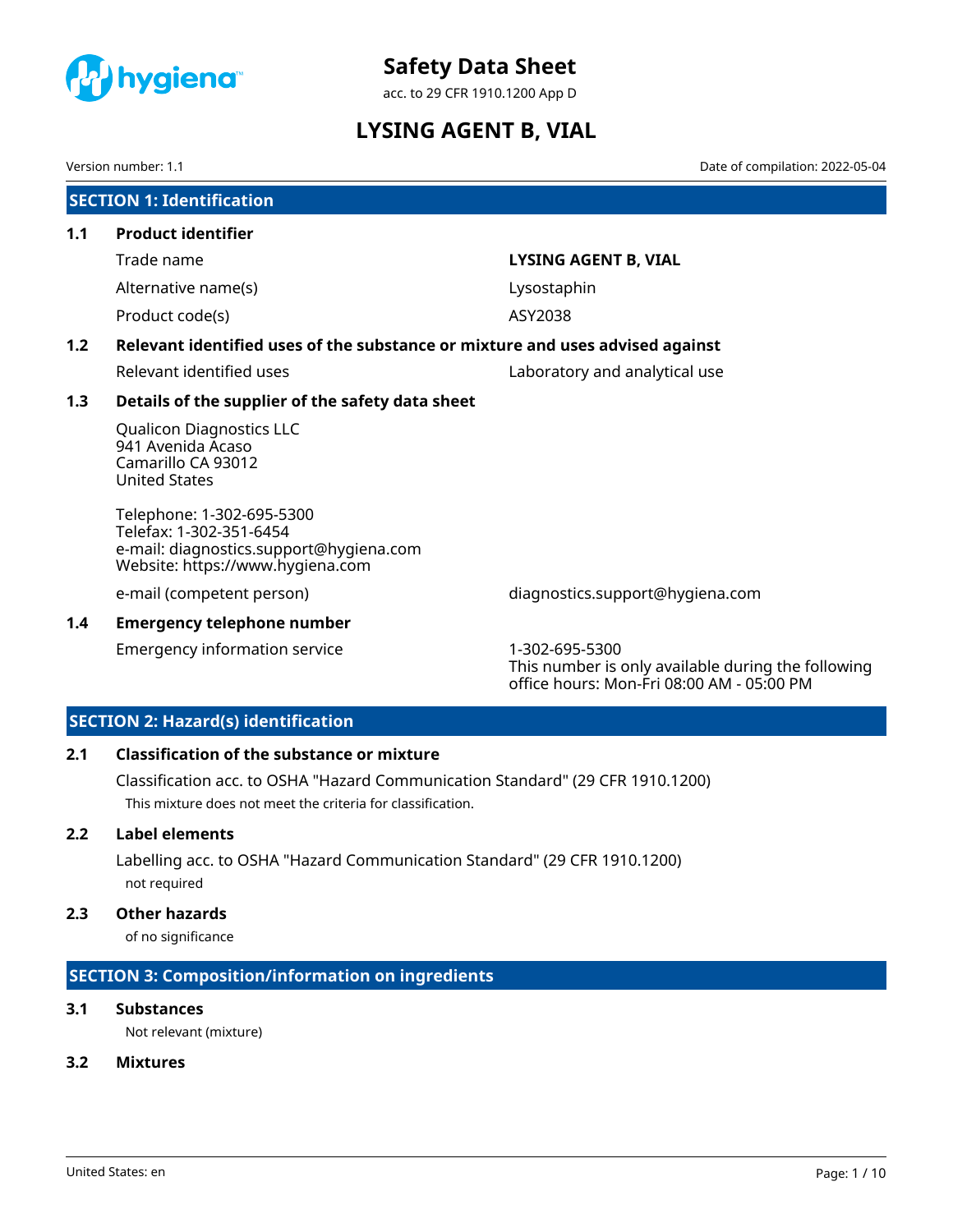

acc. to 29 CFR 1910.1200 App D

# **LYSING AGENT B, VIAL**

Version number: 1.1 Date of compilation: 2022-05-04

#### Description of the mixture

| Name of substance  | <b>Identifier</b>   | $Wt\%$    | <b>Classification acc. to GHS</b> | Pictograms |
|--------------------|---------------------|-----------|-----------------------------------|------------|
| Pyrogen Free Water | CAS No<br>7732-18-5 | $\geq 90$ |                                   |            |
| Lysostaphin        | CAS No<br>9011-93-2 | $0.1 - 1$ |                                   |            |
| Stabiliser         |                     | $0.1 - 1$ |                                   |            |

For full text of abbreviations: see SECTION 16.

### **SECTION 4: First-aid measures**

### **4.1 Description of first-aid measures**

#### General notes

Do not leave affected person unattended. Remove victim out of the danger area. Keep affected person warm, still and covered. Take off immediately all contaminated clothing. In all cases of doubt, or when symptoms persist, seek medical advice. In case of unconsciousness place person in the recovery position. Never give anything by mouth.

#### Following inhalation

If breathing is irregular or stopped, immediately seek medical assistance and start first aid actions. Provide fresh air.

#### Following skin contact

Wash with plenty of soap and water.

#### Following eye contact

Remove contact lenses, if present and easy to do. Continue rinsing. Irrigate copiously with clean, fresh water for at least 10 minutes, holding the eyelids apart.

#### Following ingestion

Rinse mouth with water (only if the person is conscious). Do NOT induce vomiting.

### **4.2 Most important symptoms and effects, both acute and delayed**

Symptoms and effects are not known to date.

### **4.3 Indication of any immediate medical attention and special treatment needed**

none

### **SECTION 5: Fire-fighting measures**

### **5.1 Extinguishing media**

Suitable extinguishing media

Water spray, BC-powder, Carbon dioxide (CO2)

Unsuitable extinguishing media

Water jet

# **5.2 Special hazards arising from the substance or mixture**

# Hazardous combustion products

Carbon monoxide (CO), Carbon dioxide (CO2)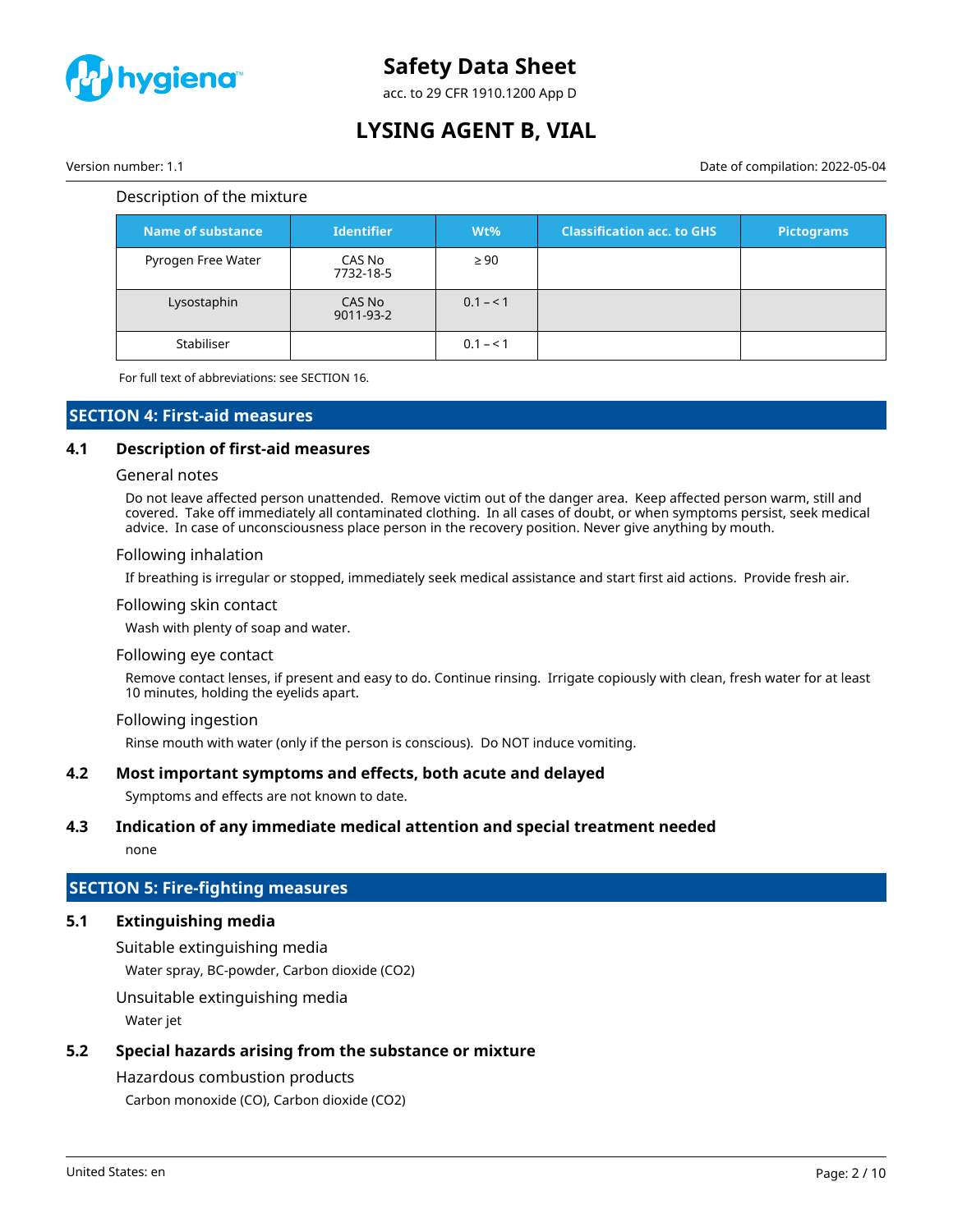

acc. to 29 CFR 1910.1200 App D

# **LYSING AGENT B, VIAL**

Version number: 1.1 Date of compilation: 2022-05-04

#### **5.3 Advice for firefighters**

In case of fire and/or explosion do not breathe fumes. Coordinate firefighting measures to the fire surroundings. Do not allow firefighting water to enter drains or water courses. Collect contaminated firefighting water separately. Fight fire with normal precautions from a reasonable distance.

### **SECTION 6: Accidental release measures**

#### **6.1 Personal precautions, protective equipment and emergency procedures**

For non-emergency personnel

Remove persons to safety.

#### For emergency responders

Wear breathing apparatus if exposed to vapors/dust/aerosols/gases.

#### **6.2 Environmental precautions**

Keep away from drains, surface and ground water. Retain contaminated washing water and dispose of it.

#### **6.3 Methods and material for containment and cleaning up**

Advice on how to contain a spill

Covering of drains

#### Advice on how to clean up a spill

Wipe up with absorbent material (e.g. cloth, fleece). Collect spillage: sawdust, kieselgur (diatomite), sand, universal binder

#### Appropriate containment techniques

Use of adsorbent materials.

#### Other information relating to spills and releases

Place in appropriate containers for disposal. Ventilate affected area.

#### **6.4 Reference to other sections**

Hazardous combustion products: see section 5. Personal protective equipment: see section 8. Incompatible materials: see section 10. Disposal considerations: see section 13.

# **SECTION 7: Handling and storage**

#### **7.1 Precautions for safe handling**

#### Recommendations

- Measures to prevent fire as well as aerosol and dust generation

Use local and general ventilation. Use only in well-ventilated areas.

#### Advice on general occupational hygiene

Wash hands after use. Do not eat, drink and smoke in work areas. Remove contaminated clothing and protective equipment before entering eating areas. Never keep food or drink in the vicinity of chemicals. Never place chemicals in containers that are normally used for food or drink. Keep away from food, drink and animal feedingstuffs.

#### **7.2 Conditions for safe storage, including any incompatibilities**

#### Control of the effects

Protect against external exposure, such as

frost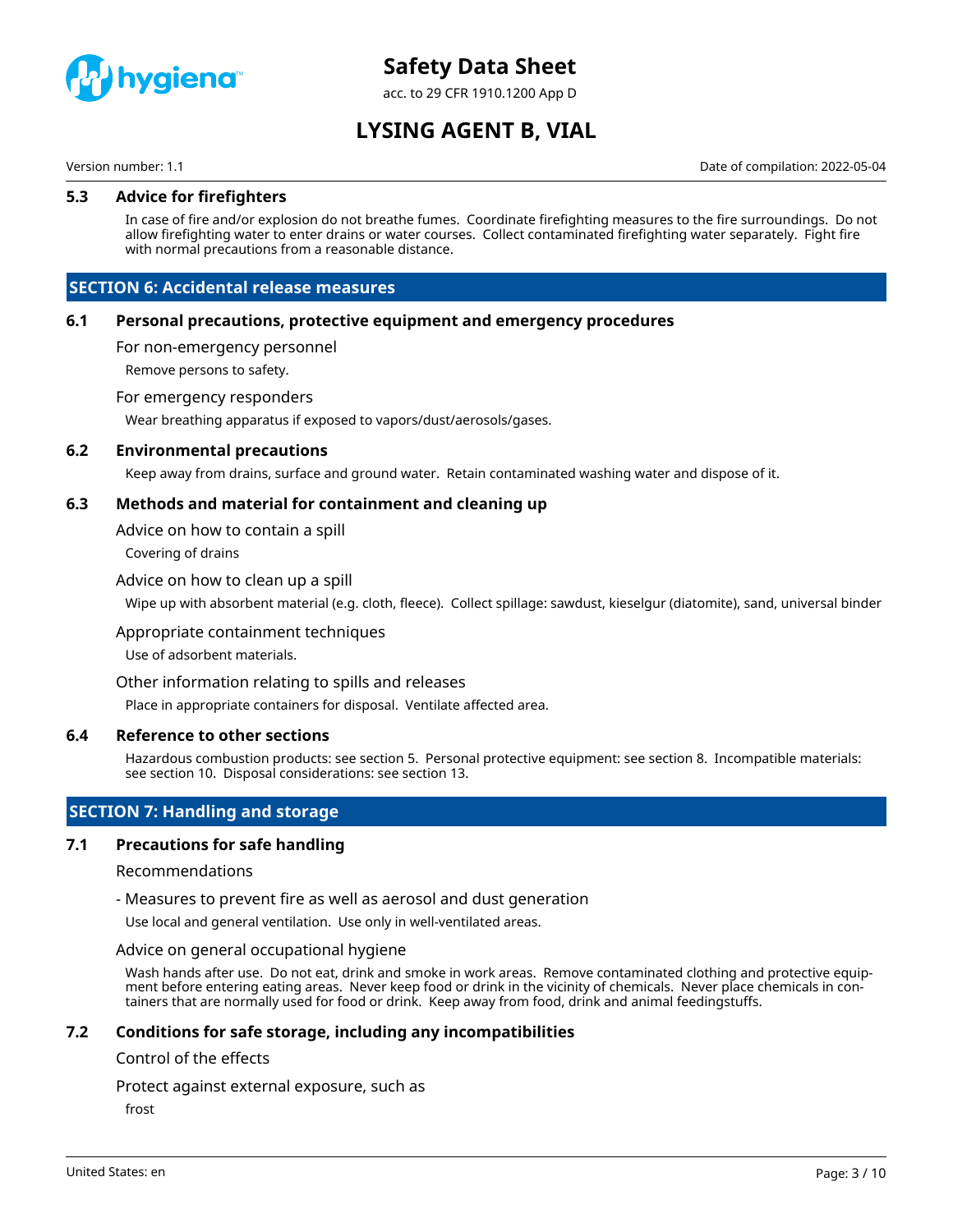

acc. to 29 CFR 1910.1200 App D

# **LYSING AGENT B, VIAL**

Version number: 1.1 Date of compilation: 2022-05-04

# **7.3 Specific end use(s)**

See section 16 for a general overview.

### **SECTION 8: Exposure controls/personal protection**

#### **8.1 Control parameters**

This information is not available.

#### **8.2 Exposure controls**

Appropriate engineering controls

General ventilation.

#### Individual protection measures (personal protective equipment)

#### Eye/face protection

Wear eye/face protection.

#### Skin protection

#### - Hand protection

Wear suitable gloves. Chemical protection gloves are suitable, which are tested according to EN 374. Check leak-tightness/impermeability prior to use. In the case of wanting to use the gloves again, clean them before taking off and air them well. For special purposes, it is recommended to check the resistance to chemicals of the protective gloves mentioned above together with the supplier of these gloves.

#### - Other protection measures

Take recovery periods for skin regeneration. Preventive skin protection (barrier creams/ointments) is recommended. Wash hands thoroughly after handling.

#### Respiratory protection

In case of inadequate ventilation wear respiratory protection.

#### Environmental exposure controls

Use appropriate container to avoid environmental contamination. Keep away from drains, surface and ground water.

# **SECTION 9: Physical and chemical properties**

#### **9.1 Information on basic physical and chemical properties**

#### **Appearance**

| Physical state | liquid                |
|----------------|-----------------------|
| Color          | not determined        |
| Particle       | not relevant (liquid) |
| Odor           | characteristic        |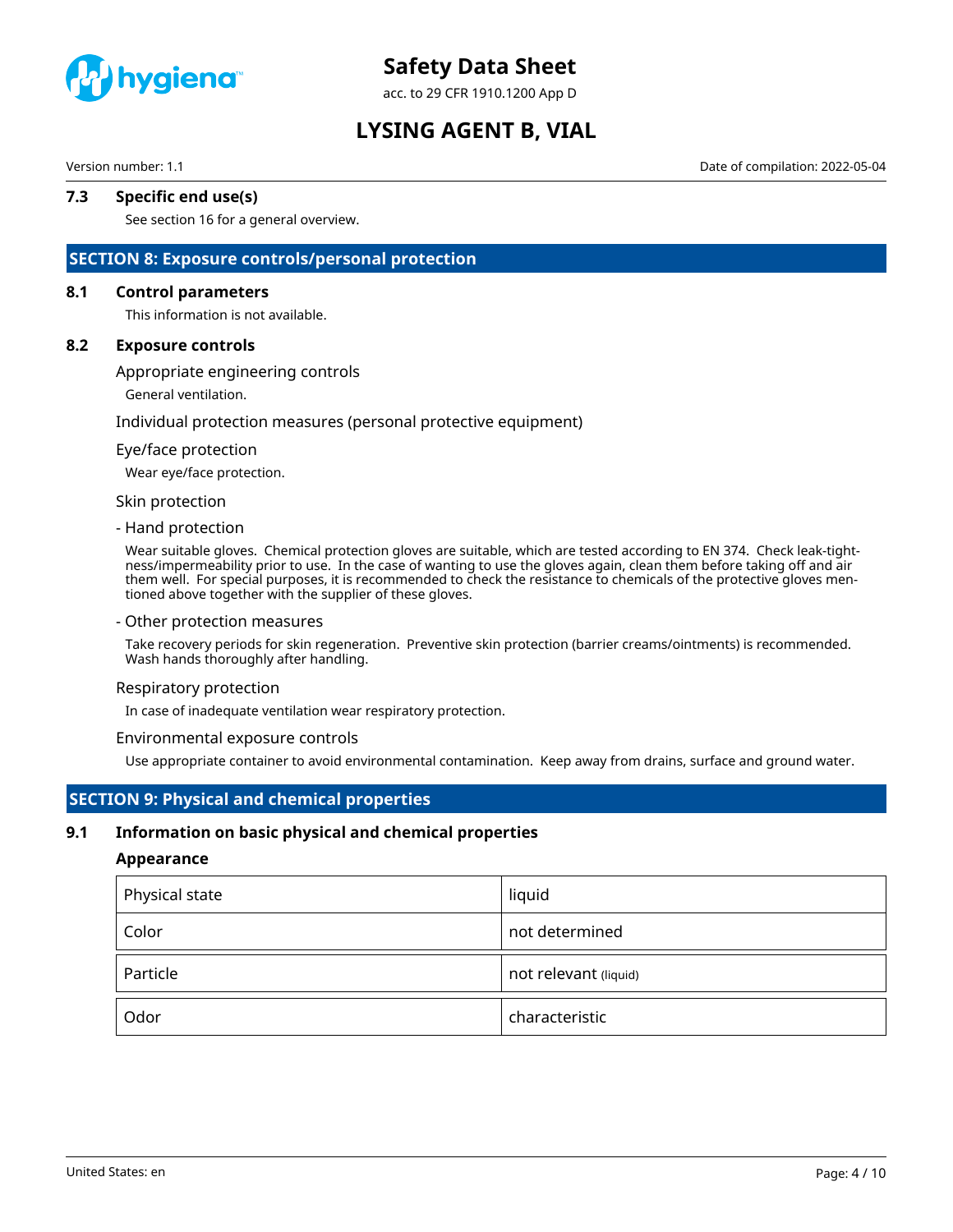

acc. to 29 CFR 1910.1200 App D

# **LYSING AGENT B, VIAL**

Version number: 1.1 Date of compilation: 2022-05-04

| <b>Other safety parameters</b>          |                                               |
|-----------------------------------------|-----------------------------------------------|
| pH (value)                              | not determined                                |
| Melting point/freezing point            | not determined                                |
| Initial boiling point and boiling range | not determined                                |
| Flash point                             | not determined                                |
| Evaporation rate                        | Not determined                                |
| Flammability (solid, gas)               | not relevant, (fluid)                         |
| Vapor pressure                          | not determined                                |
| Density                                 | not determined                                |
| Vapor density                           | this information is not available             |
| Relative density                        | Information on this property is not available |
| Solubility(ies)                         | not determined                                |
| Partition coefficient                   |                                               |
| - n-octanol/water (log KOW)             | this information is not available             |
| Auto-ignition temperature               | not determined                                |
| Viscosity                               | not determined                                |
| <b>Explosive properties</b>             | none                                          |
| Oxidizing properties                    | none                                          |
| <b>Other information</b>                |                                               |

### **9.2 Other information**

| Solvent content | 100 % |
|-----------------|-------|
| Solid content   | 0 %   |

# **SECTION 10: Stability and reactivity**

# **10.1 Reactivity**

Concerning incompatibility: see below "Conditions to avoid" and "Incompatible materials".

# **10.2 Chemical stability**

The material is stable under normal ambient and anticipated storage and handling conditions of temperature and pressure.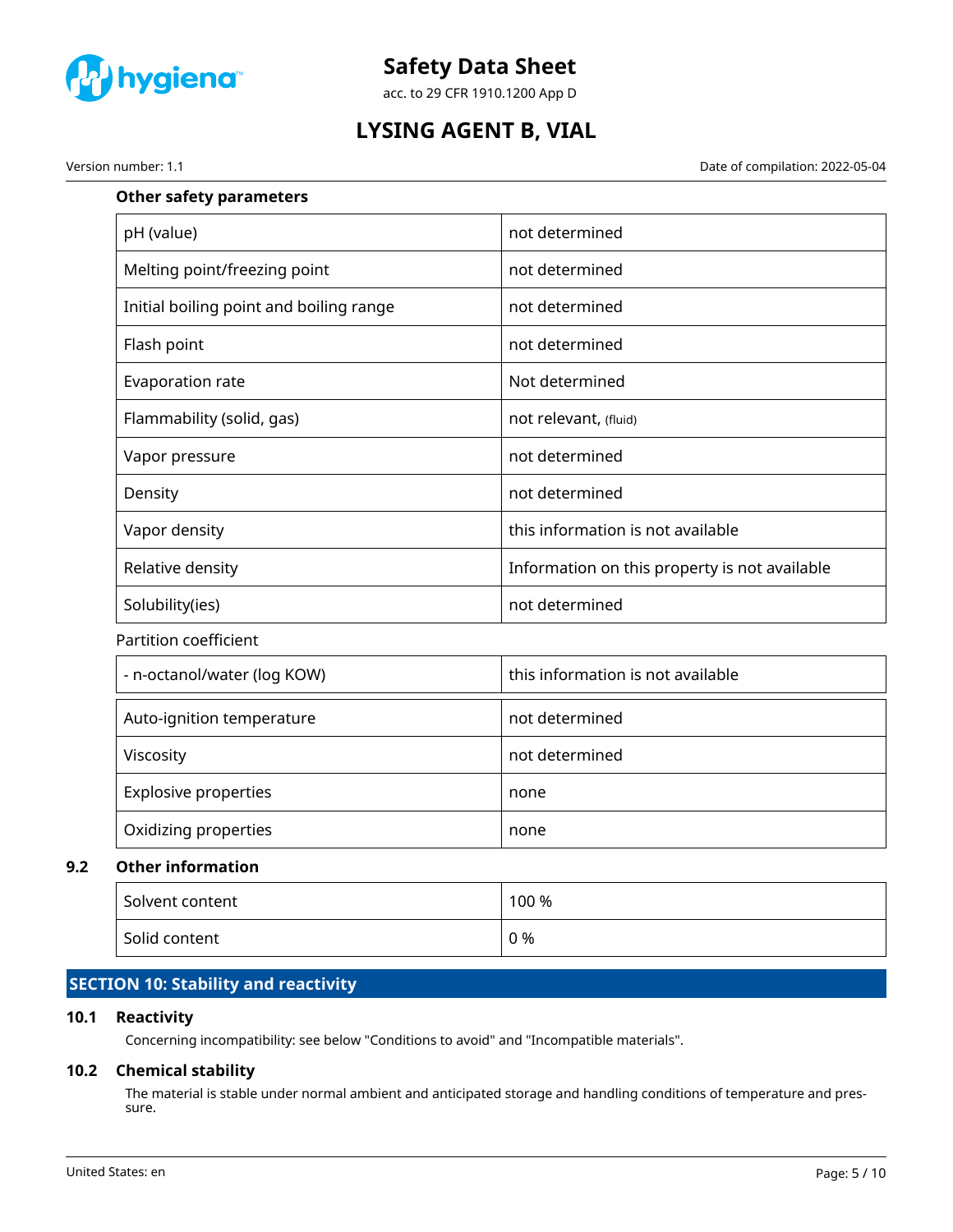

acc. to 29 CFR 1910.1200 App D

# **LYSING AGENT B, VIAL**

Version number: 1.1 Date of compilation: 2022-05-04

#### **10.3 Possibility of hazardous reactions**

No known hazardous reactions.

#### **10.4 Conditions to avoid**

There are no specific conditions known which have to be avoided.

#### **10.5 Incompatible materials**

**Oxidizers** 

#### **10.6 Hazardous decomposition products**

Reasonably anticipated hazardous decomposition products produced as a result of use, storage, spill and heating are not known. Hazardous combustion products: see section 5.

#### **SECTION 11: Toxicological information**

#### **11.1 Information on toxicological effects**

Test data are not available for the complete mixture.

#### Classification procedure

The method for classification of the mixture is based on ingredients of the mixture (additivity formula).

#### **Classification acc. to OSHA "Hazard Communication Standard" (29 CFR 1910.1200)**

This mixture does not meet the criteria for classification.

#### Acute toxicity

Shall not be classified as acutely toxic.

#### Skin corrosion/irritation

Shall not be classified as corrosive/irritant to skin.

#### Serious eye damage/eye irritation

Shall not be classified as seriously damaging to the eye or eye irritant.

#### Respiratory or skin sensitization

Shall not be classified as a respiratory or skin sensitizer.

#### Germ cell mutagenicity

Shall not be classified as germ cell mutagenic.

#### Carcinogenicity

Shall not be classified as carcinogenic.

#### Reproductive toxicity

Shall not be classified as a reproductive toxicant.

#### Specific target organ toxicity - single exposure

Shall not be classified as a specific target organ toxicant (single exposure).

#### Specific target organ toxicity - repeated exposure

Shall not be classified as a specific target organ toxicant (repeated exposure).

#### Aspiration hazard

Shall not be classified as presenting an aspiration hazard.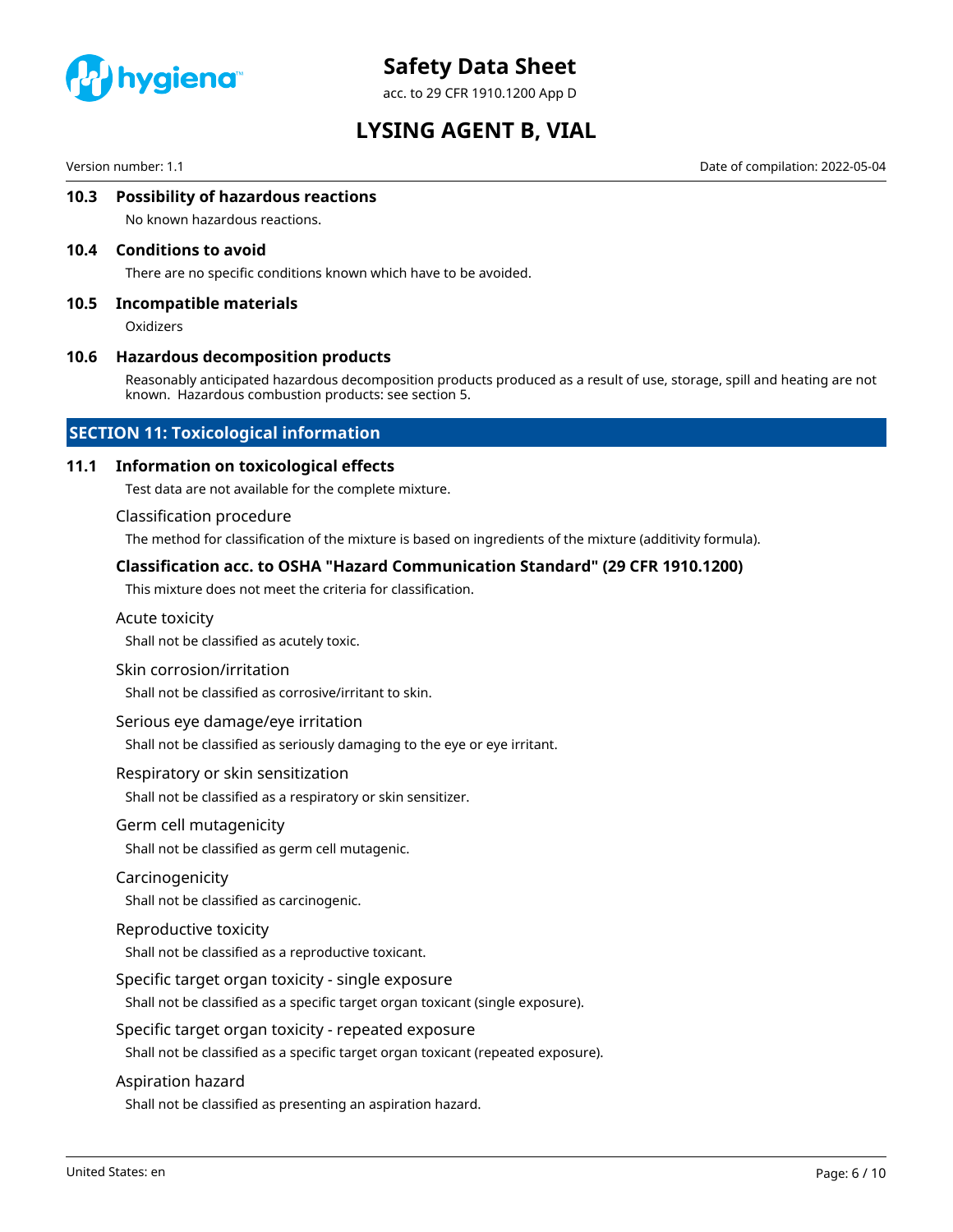

acc. to 29 CFR 1910.1200 App D

# **LYSING AGENT B, VIAL**

Version number: 1.1 Date of compilation: 2022-05-04

# **SECTION 12: Ecological information**

#### **12.1 Toxicity**

Shall not be classified as hazardous to the aquatic environment.

**12.2 Persistence and degradability** Data are not available.

- **12.3 Bioaccumulative potential** Data are not available.
- **12.4 Mobility in soil** Data are not available.

- **12.5 Results of PBT and vPvB assessment** Data are not available.
- **12.6 Endocrine disrupting properties** None of the ingredients are listed.

#### **12.7 Other adverse effects**

Data are not available.

#### **SECTION 13: Disposal considerations**

#### **13.1 Waste treatment methods**

Sewage disposal-relevant information

Do not empty into drains. Avoid release to the environment. Refer to special instructions/safety data sheets.

Waste treatment of containers/packages

Completely emptied packages can be recycled. Handle contaminated packages in the same way as the substance itself.

#### **Remarks**

Please consider the relevant national or regional provisions. Waste shall be separated into the categories that can be handled separately by the local or national waste management facilities.

### **SECTION 14: Transport information**

- 
- **14.2 UN proper shipping name** not relevant
- **14.3 Transport hazard class(es)** not assigned
- **14.4 Packing group not assigned**
- 

### **14.6 Special precautions for user**

There is no additional information.

### **14.7 Transport in bulk according to IMO instruments**

The cargo is not intended to be carried in bulk.

United States: en Page: 7 / 10

**14.1 UN number** not subject to transport regulations

**14.5 Environmental hazards** non-environmentally hazardous acc. to the dangerous goods regulations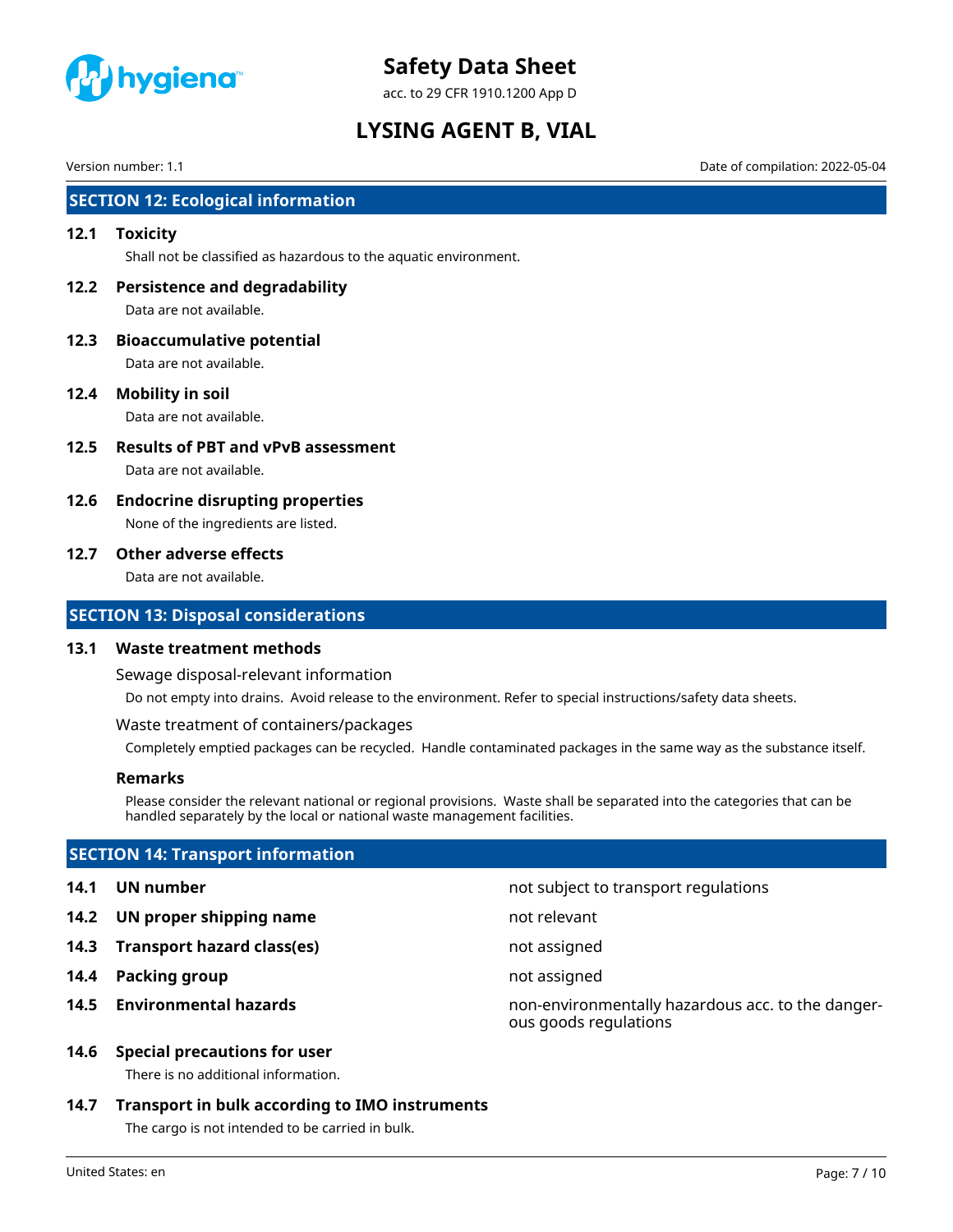

acc. to 29 CFR 1910.1200 App D

# **LYSING AGENT B, VIAL**

Version number: 1.1 Date of compilation: 2022-05-04

# **Information for each of the UN Model Regulations**

**Transport of dangerous goods by road or rail (49 CFR US DOT) - Additional information** Not subject to transport regulations.

**International Maritime Dangerous Goods Code (IMDG) - Additional information** Not subject to IMDG.

**International Civil Aviation Organization (ICAO-IATA/DGR) - Additional information** Not subject to ICAO-IATA.

# **SECTION 15: Regulatory information**

**15.1 Safety, health and environmental regulations specific for the product in question**

### **National regulations (United States)**

### **Superfund Amendment and Reauthorization Act (SARA TITLE III )**

- The List of Extremely Hazardous Substances and Their Threshold Planning Quantities (EPCRA Section 302, 304)

none of the ingredients are listed

- Specific Toxic Chemical Listings (EPCRA Section 313) none of the ingredients are listed

# **Comprehensive Environmental Response, Compensation, and Liability Act (CERCLA)**

- List of Hazardous Substances and Reportable Quantities (CERCLA section 102a) (40 CFR 302.4) none of the ingredients are listed

### **Clean Air Act**

none of the ingredients are listed

### **Right to Know Hazardous Substance List**

- Hazardous Substance List (NJ-RTK) none of the ingredients are listed

### **California Environmental Protection Agency (Cal/EPA): Proposition 65 - Safe Drinking Water and Toxic Enforcement Act of 1987**

none of the ingredients are listed

### **Industry or sector specific available guidance(s)**

### **NPCA-HMIS® III**

Hazardous Materials Identification System. American Coatings Association.

| <b>Category</b> | <b>Rating</b> | <b>Description</b>                                        |
|-----------------|---------------|-----------------------------------------------------------|
| Chronic         |               | none                                                      |
| Health          | 0             | no significant risk to health                             |
| Flammability    |               | material that must be preheated before ignition can occur |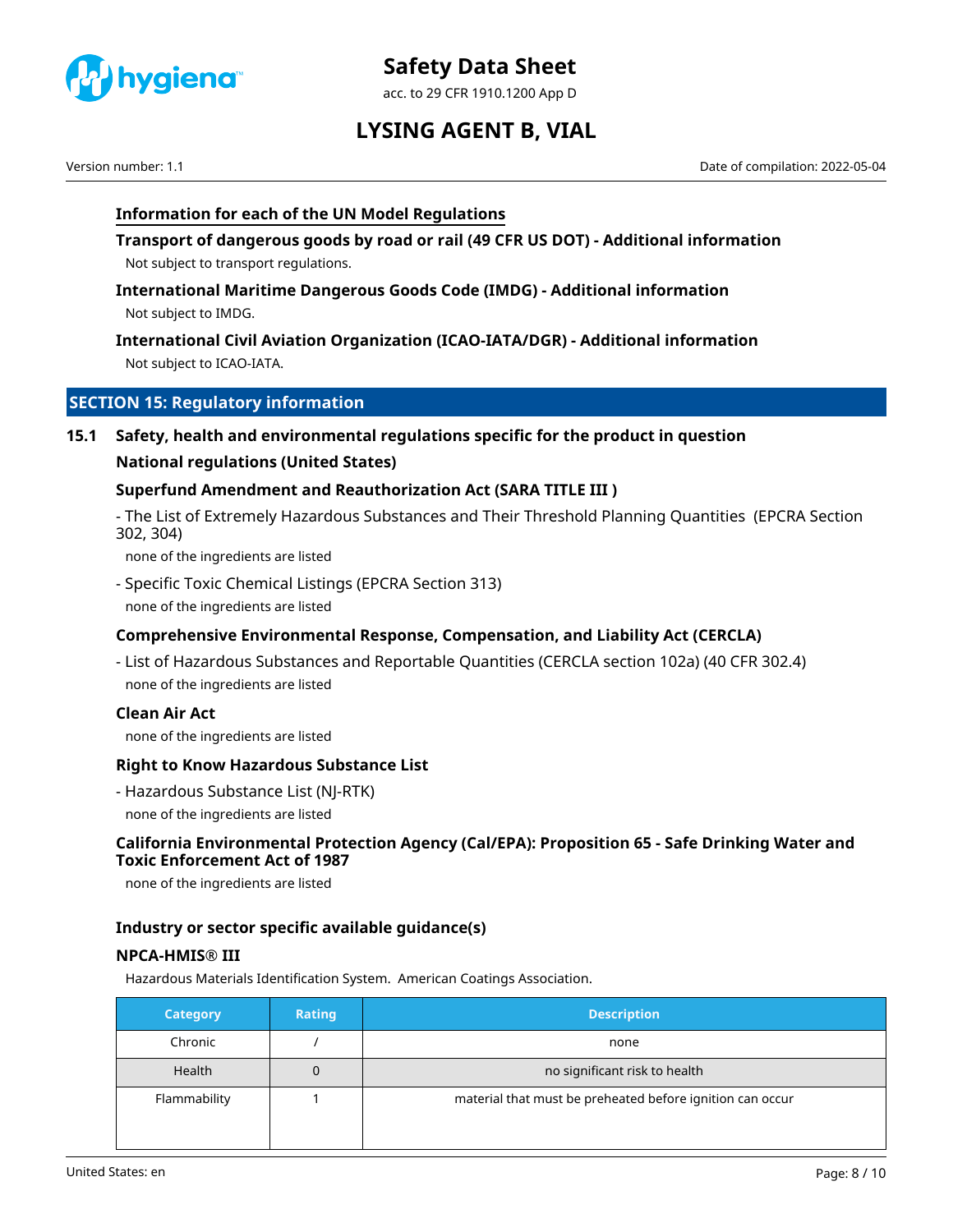

acc. to 29 CFR 1910.1200 App D

# **LYSING AGENT B, VIAL**

Version number: 1.1 Date of compilation: 2022-05-04

| <b>Category</b>     | <b>Rating</b> | <b>Description</b>                                                                                                                                              |
|---------------------|---------------|-----------------------------------------------------------------------------------------------------------------------------------------------------------------|
| Physical hazard     |               | material that is normally stable, even under fire conditions, and will not react with water,  <br>polymerize, decompose, condense, or self-react. Non-explosive |
| Personal protection |               |                                                                                                                                                                 |

# **NFPA® 704**

National Fire Protection Association: Standard System for the Identification of the Hazards of Materials for Emergency Response (United States).

| <b>Category</b> | Degree of<br>hazard | <b>Description</b>                                                                                                 |
|-----------------|---------------------|--------------------------------------------------------------------------------------------------------------------|
| Flammability    |                     | material that must be preheated before ignition can occur                                                          |
| Health          |                     | material that, under emergency conditions, would offer no hazard beyond that of ordin-<br>ary combustible material |
| Instability     |                     | material that is normally stable, even under fire conditions                                                       |
| Special hazard  |                     |                                                                                                                    |

### **15.2 Chemical Safety Assessment**

Chemical safety assessments for substances in this mixture were not carried out.

# **SECTION 16: Other information, including date of preparation or last revision**

### **Abbreviations and acronyms**

| Abbr.           | <b>Descriptions of used abbreviations</b>                                                                     |  |
|-----------------|---------------------------------------------------------------------------------------------------------------|--|
| 49 CFR US DOT   | 49 CFR U.S. Department of Transportation                                                                      |  |
| CAS             | Chemical Abstracts Service (service that maintains the most comprehensive list of chemical substances)        |  |
| <b>DGR</b>      | Dangerous Goods Regulations (see IATA/DGR)                                                                    |  |
| <b>GHS</b>      | "Globally Harmonized System of Classification and Labelling of Chemicals" developed by the United Nations     |  |
| <b>IATA</b>     | International Air Transport Association                                                                       |  |
| <b>IATA/DGR</b> | Dangerous Goods Regulations (DGR) for the air transport (IATA)                                                |  |
| <b>ICAO</b>     | <b>International Civil Aviation Organization</b>                                                              |  |
| <b>IMDG</b>     | International Maritime Dangerous Goods Code                                                                   |  |
| NPCA-HMIS® III  | National Paint and Coatings Association: Hazardous Materials Identification System - HMIS® III, Third Edition |  |
| <b>OSHA</b>     | Occupational Safety and Health Administration (United States)                                                 |  |
| PBT             | Persistent, Bioaccumulative and Toxic                                                                         |  |
| <b>RTECS</b>    | Registry of Toxic Effects of Chemical Substances (database of NIOSH with toxicological information)           |  |
| vPvB            | Very Persistent and very Bioaccumulative                                                                      |  |

# **Key literature references and sources for data**

OSHA Hazard Communication Standard (HCS), 29 CFR 1910.1200.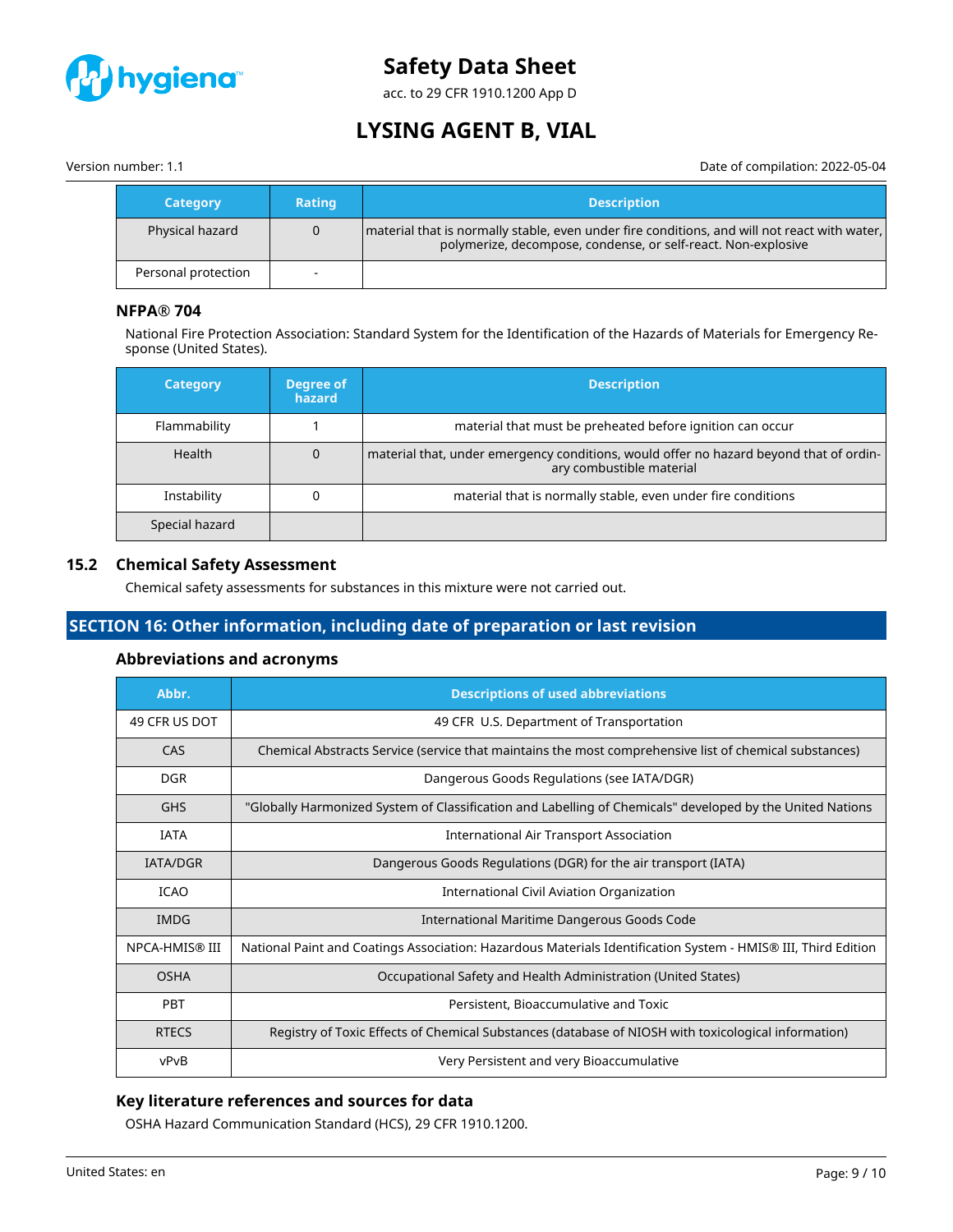

acc. to 29 CFR 1910.1200 App D

# **LYSING AGENT B, VIAL**

Version number: 1.1 Date of compilation: 2022-05-04

Transport of dangerous goods by road or rail (49 CFR US DOT). International Maritime Dangerous Goods Code (IMDG). Dangerous Goods Regulations (DGR) for the air transport (IATA).

### **Classification procedure**

Physical and chemical properties: The classification is based on tested mixture. Health hazards, Environmental hazards: The method for classification of the mixture is based on ingredients of the mixture (additivity formula).

### **Disclaimer**

This information is based upon the present state of our knowledge. This SDS has been compiled and is solely intended for this product.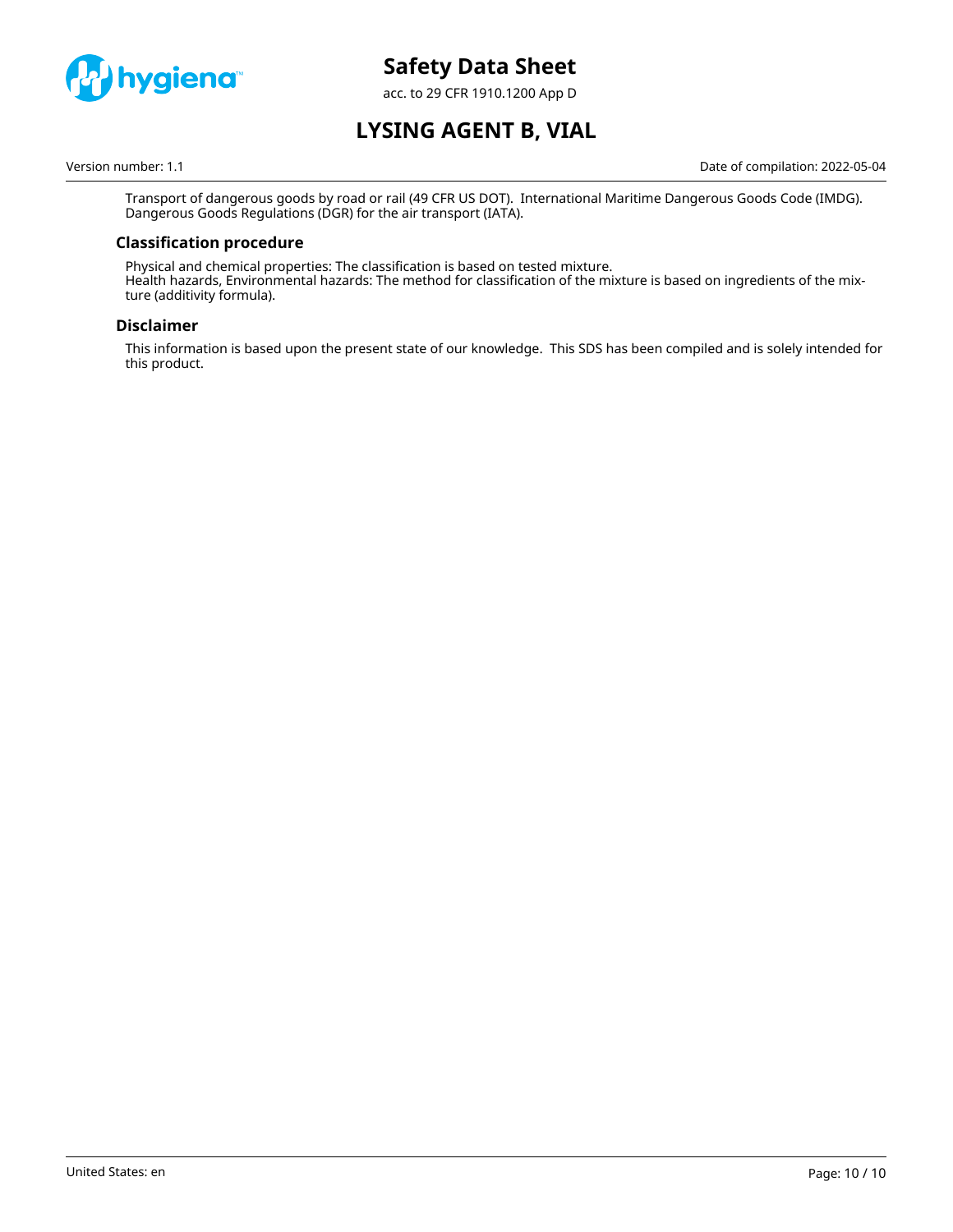<span id="page-35-0"></span>

acc. to 29 CFR 1910.1200 App D

# **LYSING AGENT A, VIAL (NAM)**

Version number: 1.1 Date of compilation: 2022-05-04

|     | <b>SECTION 1: Identification</b>                                                                                                    |                                 |  |  |  |
|-----|-------------------------------------------------------------------------------------------------------------------------------------|---------------------------------|--|--|--|
| 1.1 | <b>Product identifier</b>                                                                                                           |                                 |  |  |  |
|     | Trade name                                                                                                                          | LYSING AGENT A, VIAL (NAM)      |  |  |  |
|     | Alternative name(s)                                                                                                                 | Mutanolysin                     |  |  |  |
|     | Product code(s)                                                                                                                     | ASY2037                         |  |  |  |
| 1.2 | Relevant identified uses of the substance or mixture and uses advised against                                                       |                                 |  |  |  |
|     | Relevant identified uses                                                                                                            | Laboratory and analytical use   |  |  |  |
| 1.3 | Details of the supplier of the safety data sheet                                                                                    |                                 |  |  |  |
|     | <b>Qualicon Diagnostics LLC</b><br>941 Avenida Acaso<br>Camarillo CA 93012<br><b>United States</b>                                  |                                 |  |  |  |
|     | Telephone: 1-302-695-5300<br>Telefax: 1-302-351-6454<br>e-mail: diagnostics.support@hygiena.com<br>Website: https://www.hygiena.com |                                 |  |  |  |
|     | e-mail (competent person)                                                                                                           | diagnostics.support@hygiena.com |  |  |  |

### **1.4 Emergency telephone number**

Emergency information service 1-302-695-5300

This number is only available during the following office hours: Mon-Fri 08:00 AM - 05:00 PM

# **SECTION 2: Hazard(s) identification**

# **2.1 Classification of the substance or mixture**

Classification acc. to OSHA "Hazard Communication Standard" (29 CFR 1910.1200) This mixture does not meet the criteria for classification.

### **2.2 Label elements**

Labelling acc. to OSHA "Hazard Communication Standard" (29 CFR 1910.1200) not required

### **2.3 Other hazards**

of no significance

# **SECTION 3: Composition/information on ingredients**

# **3.1 Substances**

Not relevant (mixture)

### **3.2 Mixtures**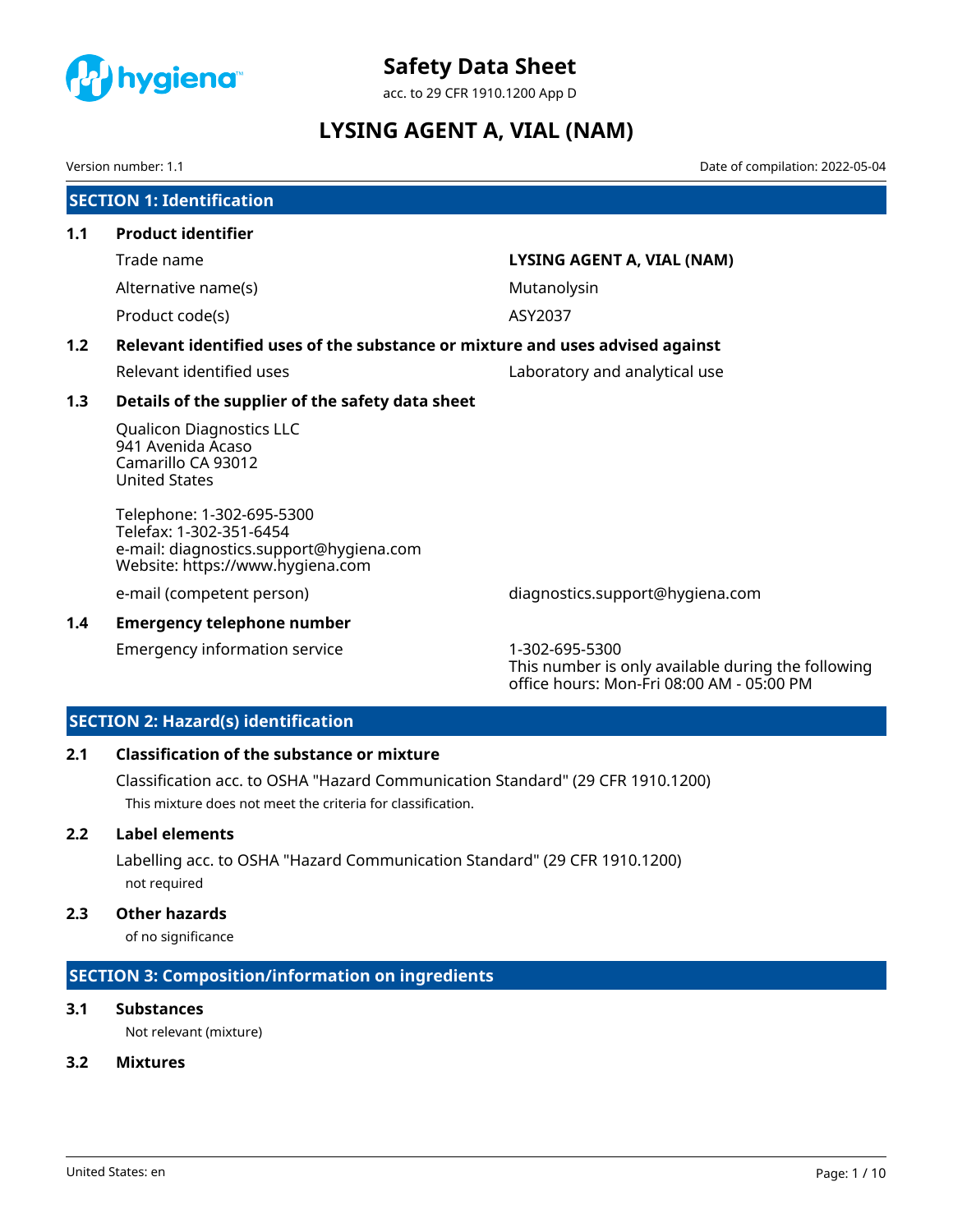

acc. to 29 CFR 1910.1200 App D

# **LYSING AGENT A, VIAL (NAM)**

Version number: 1.1 Date of compilation: 2022-05-04

#### Description of the mixture

| <b>Name of substance</b> | <b>Identifier</b>    | $Wt\%$    | <b>Classification acc. to GHS</b> | <b>Pictograms</b> |
|--------------------------|----------------------|-----------|-----------------------------------|-------------------|
| Pyrogen Free Water       | CAS No<br>7732-18-5  | $\geq 90$ |                                   |                   |
| Mutanolysin              | CAS No<br>55466-22-3 | $0.1 - 1$ |                                   |                   |

For full text of abbreviations: see SECTION 16.

### **SECTION 4: First-aid measures**

#### **4.1 Description of first-aid measures**

#### General notes

Do not leave affected person unattended. Remove victim out of the danger area. Keep affected person warm, still and covered. Take off immediately all contaminated clothing. In all cases of doubt, or when symptoms persist, seek medical advice. In case of unconsciousness place person in the recovery position. Never give anything by mouth.

#### Following inhalation

If breathing is irregular or stopped, immediately seek medical assistance and start first aid actions. Provide fresh air.

#### Following skin contact

Wash with plenty of soap and water.

#### Following eye contact

Remove contact lenses, if present and easy to do. Continue rinsing. Irrigate copiously with clean, fresh water for at least 10 minutes, holding the eyelids apart.

#### Following ingestion

Rinse mouth with water (only if the person is conscious). Do NOT induce vomiting.

#### **4.2 Most important symptoms and effects, both acute and delayed**

Symptoms and effects are not known to date.

#### **4.3 Indication of any immediate medical attention and special treatment needed**

none

# **SECTION 5: Fire-fighting measures**

# **5.1 Extinguishing media**

Suitable extinguishing media

Water spray, BC-powder, Carbon dioxide (CO2)

Unsuitable extinguishing media

Water jet

# **5.2 Special hazards arising from the substance or mixture**

# Hazardous combustion products

Carbon monoxide (CO), Carbon dioxide (CO2)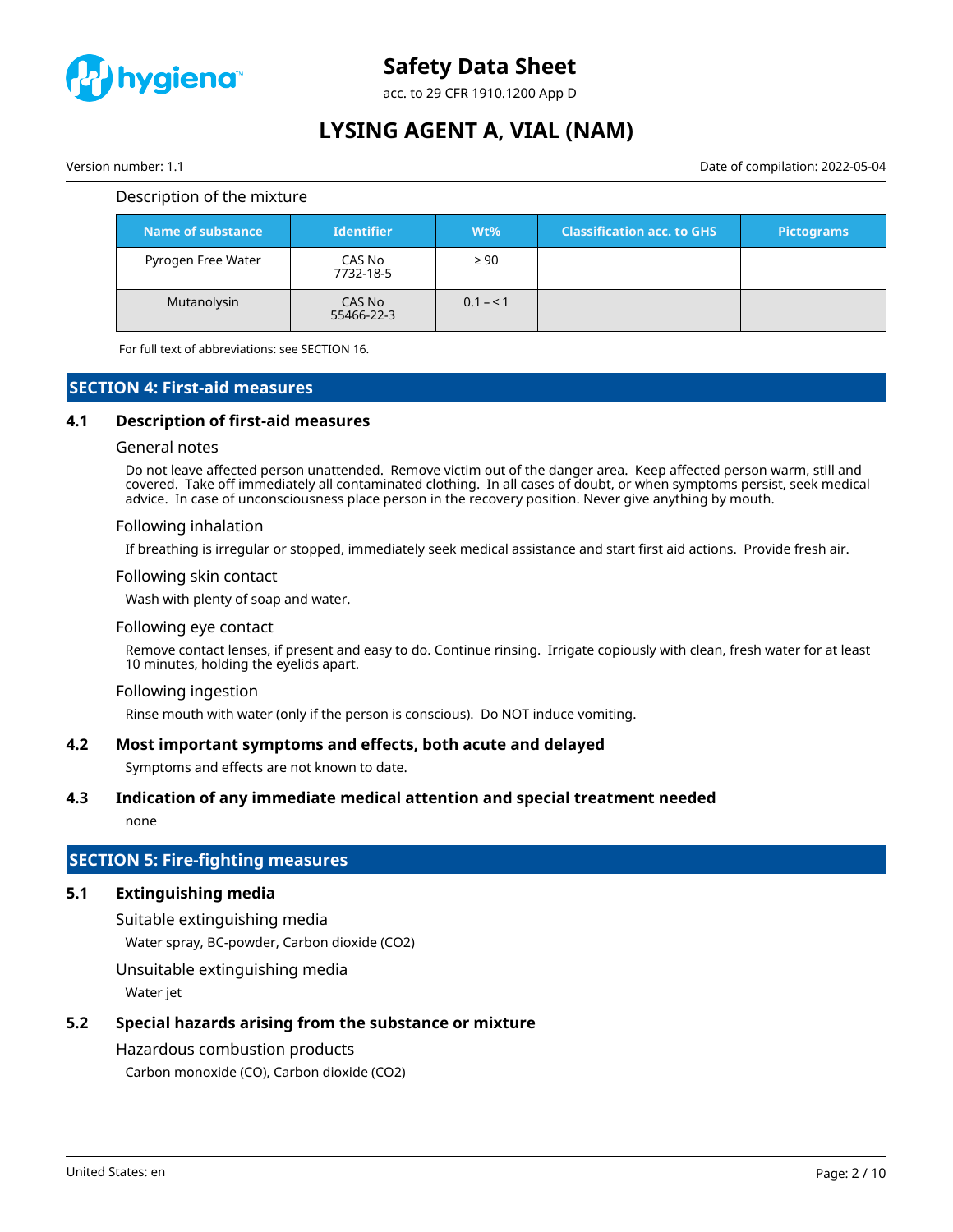

acc. to 29 CFR 1910.1200 App D

# **LYSING AGENT A, VIAL (NAM)**

Version number: 1.1 Date of compilation: 2022-05-04

#### **5.3 Advice for firefighters**

In case of fire and/or explosion do not breathe fumes. Coordinate firefighting measures to the fire surroundings. Do not allow firefighting water to enter drains or water courses. Collect contaminated firefighting water separately. Fight fire with normal precautions from a reasonable distance.

### **SECTION 6: Accidental release measures**

#### **6.1 Personal precautions, protective equipment and emergency procedures**

For non-emergency personnel

Remove persons to safety.

#### For emergency responders

Wear breathing apparatus if exposed to vapors/dust/aerosols/gases.

#### **6.2 Environmental precautions**

Keep away from drains, surface and ground water. Retain contaminated washing water and dispose of it.

#### **6.3 Methods and material for containment and cleaning up**

Advice on how to contain a spill

Covering of drains

#### Advice on how to clean up a spill

Wipe up with absorbent material (e.g. cloth, fleece). Collect spillage: sawdust, kieselgur (diatomite), sand, universal binder

#### Appropriate containment techniques

Use of adsorbent materials.

#### Other information relating to spills and releases

Place in appropriate containers for disposal. Ventilate affected area.

#### **6.4 Reference to other sections**

Hazardous combustion products: see section 5. Personal protective equipment: see section 8. Incompatible materials: see section 10. Disposal considerations: see section 13.

# **SECTION 7: Handling and storage**

#### **7.1 Precautions for safe handling**

#### Recommendations

- Measures to prevent fire as well as aerosol and dust generation

Use local and general ventilation. Use only in well-ventilated areas.

#### Advice on general occupational hygiene

Wash hands after use. Do not eat, drink and smoke in work areas. Remove contaminated clothing and protective equipment before entering eating areas. Never keep food or drink in the vicinity of chemicals. Never place chemicals in containers that are normally used for food or drink. Keep away from food, drink and animal feedingstuffs.

#### **7.2 Conditions for safe storage, including any incompatibilities**

#### Control of the effects

Protect against external exposure, such as

frost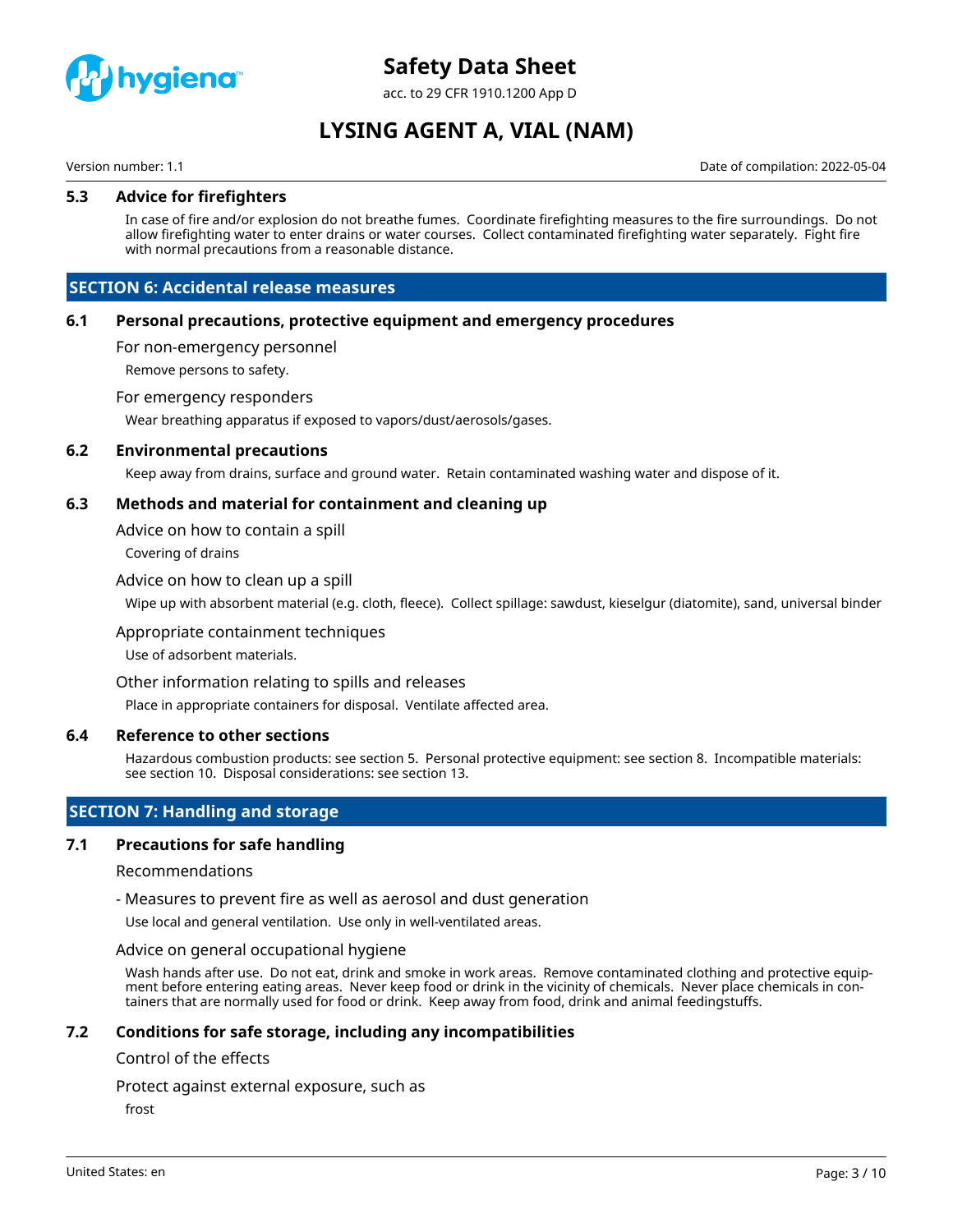

acc. to 29 CFR 1910.1200 App D

# **LYSING AGENT A, VIAL (NAM)**

Version number: 1.1 Date of compilation: 2022-05-04

# **7.3 Specific end use(s)**

See section 16 for a general overview.

### **SECTION 8: Exposure controls/personal protection**

#### **8.1 Control parameters**

This information is not available.

#### **8.2 Exposure controls**

Appropriate engineering controls

General ventilation.

Individual protection measures (personal protective equipment)

#### Eye/face protection

Wear eye/face protection.

#### Skin protection

#### - Hand protection

Wear suitable gloves. Chemical protection gloves are suitable, which are tested according to EN 374. Check leak-tightness/impermeability prior to use. In the case of wanting to use the gloves again, clean them before taking off and air them well. For special purposes, it is recommended to check the resistance to chemicals of the protective gloves mentioned above together with the supplier of these gloves.

#### - Other protection measures

Take recovery periods for skin regeneration. Preventive skin protection (barrier creams/ointments) is recommended. Wash hands thoroughly after handling.

#### Respiratory protection

In case of inadequate ventilation wear respiratory protection.

#### Environmental exposure controls

Use appropriate container to avoid environmental contamination. Keep away from drains, surface and ground water.

### **SECTION 9: Physical and chemical properties**

#### **9.1 Information on basic physical and chemical properties**

#### **Appearance**

| Physical state | liquid                |
|----------------|-----------------------|
| Color          | not determined        |
| Particle       | not relevant (liquid) |
| Odor           | characteristic        |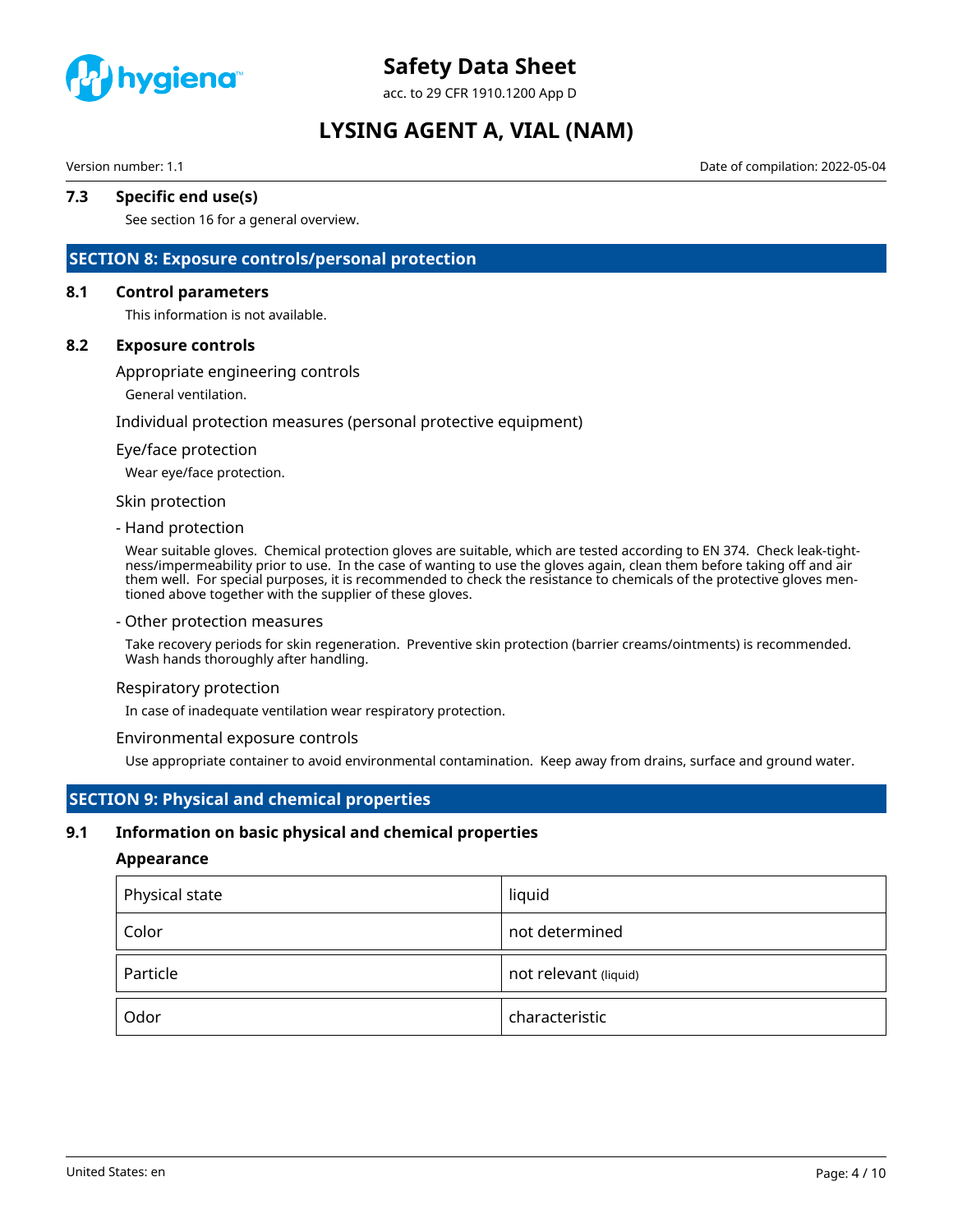

acc. to 29 CFR 1910.1200 App D

# **LYSING AGENT A, VIAL (NAM)**

Version number: 1.1 Date of compilation: 2022-05-04

# **Other safety parameters**

| pH (value)                              | not determined                                |
|-----------------------------------------|-----------------------------------------------|
| Melting point/freezing point            | not determined                                |
| Initial boiling point and boiling range | not determined                                |
| Flash point                             | not determined                                |
| Evaporation rate                        | Not determined                                |
| Flammability (solid, gas)               | not relevant, (fluid)                         |
| Vapor pressure                          | not determined                                |
| Density                                 | not determined                                |
| Vapor density                           | this information is not available             |
| Relative density                        | Information on this property is not available |
| Solubility(ies)                         | not determined                                |
| Partition coefficient                   |                                               |
| - n-octanol/water (log KOW)             | this information is not available             |
| Auto-ignition temperature               | not determined                                |
| Viscosity                               | not determined                                |
| <b>Explosive properties</b>             | none                                          |
| Oxidizing properties                    | none                                          |

### **9.2 Other information**

| Solvent content | 100 % |
|-----------------|-------|
| Solid content   | 0 %   |

# **SECTION 10: Stability and reactivity**

# **10.1 Reactivity**

Concerning incompatibility: see below "Conditions to avoid" and "Incompatible materials".

# **10.2 Chemical stability**

The material is stable under normal ambient and anticipated storage and handling conditions of temperature and pressure.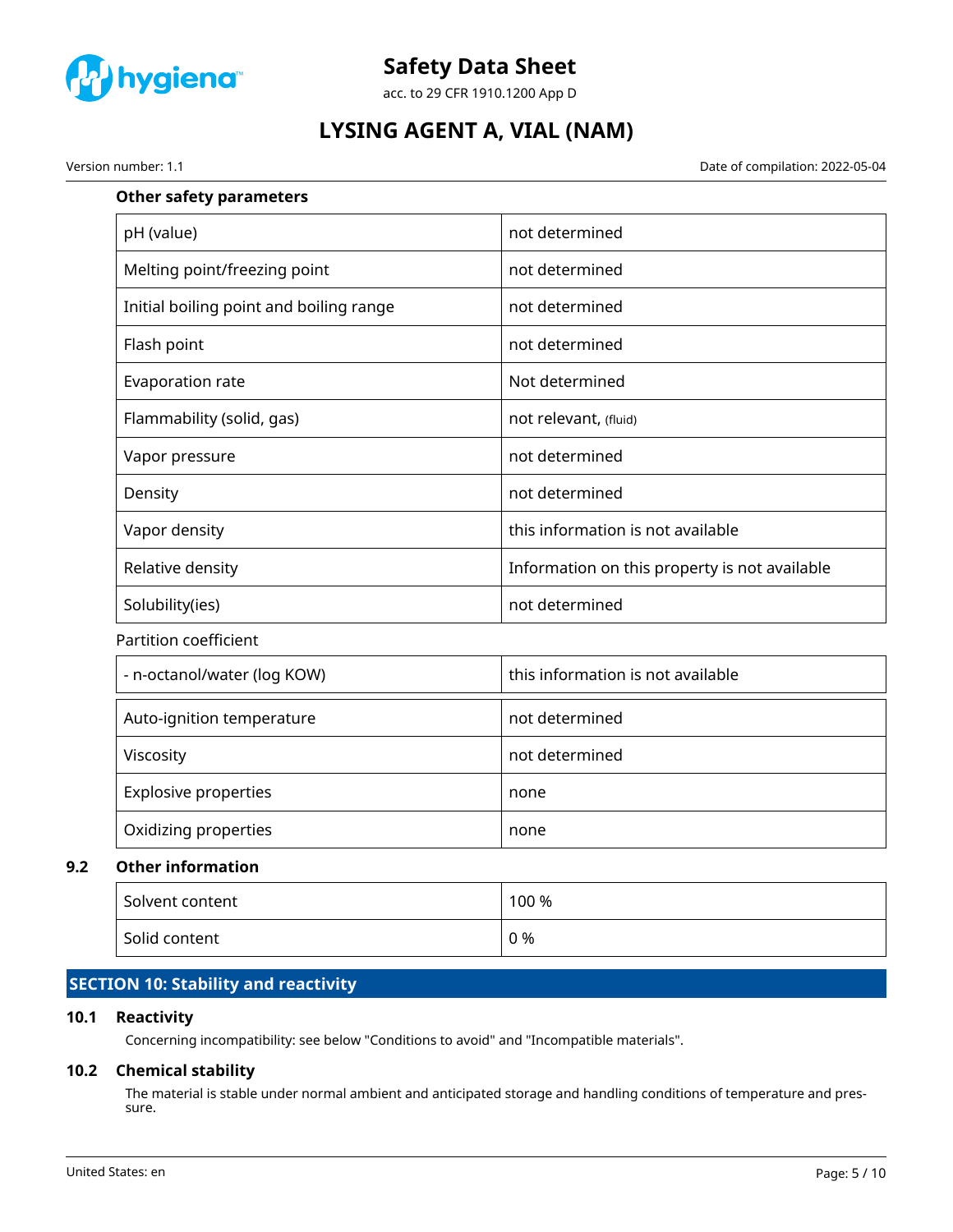

acc. to 29 CFR 1910.1200 App D

# **LYSING AGENT A, VIAL (NAM)**

Version number: 1.1 Date of compilation: 2022-05-04

#### **10.3 Possibility of hazardous reactions**

No known hazardous reactions.

#### **10.4 Conditions to avoid**

There are no specific conditions known which have to be avoided.

#### **10.5 Incompatible materials**

**Oxidizers** 

#### **10.6 Hazardous decomposition products**

Reasonably anticipated hazardous decomposition products produced as a result of use, storage, spill and heating are not known. Hazardous combustion products: see section 5.

### **SECTION 11: Toxicological information**

#### **11.1 Information on toxicological effects**

Test data are not available for the complete mixture.

#### Classification procedure

The method for classification of the mixture is based on ingredients of the mixture (additivity formula).

#### **Classification acc. to OSHA "Hazard Communication Standard" (29 CFR 1910.1200)**

This mixture does not meet the criteria for classification.

#### Acute toxicity

Shall not be classified as acutely toxic.

#### Skin corrosion/irritation

Shall not be classified as corrosive/irritant to skin.

#### Serious eye damage/eye irritation

Shall not be classified as seriously damaging to the eye or eye irritant.

#### Respiratory or skin sensitization

Shall not be classified as a respiratory or skin sensitizer.

#### Germ cell mutagenicity

Shall not be classified as germ cell mutagenic.

#### Carcinogenicity

Shall not be classified as carcinogenic.

#### Reproductive toxicity

Shall not be classified as a reproductive toxicant.

#### Specific target organ toxicity - single exposure

Shall not be classified as a specific target organ toxicant (single exposure).

#### Specific target organ toxicity - repeated exposure

Shall not be classified as a specific target organ toxicant (repeated exposure).

#### Aspiration hazard

Shall not be classified as presenting an aspiration hazard.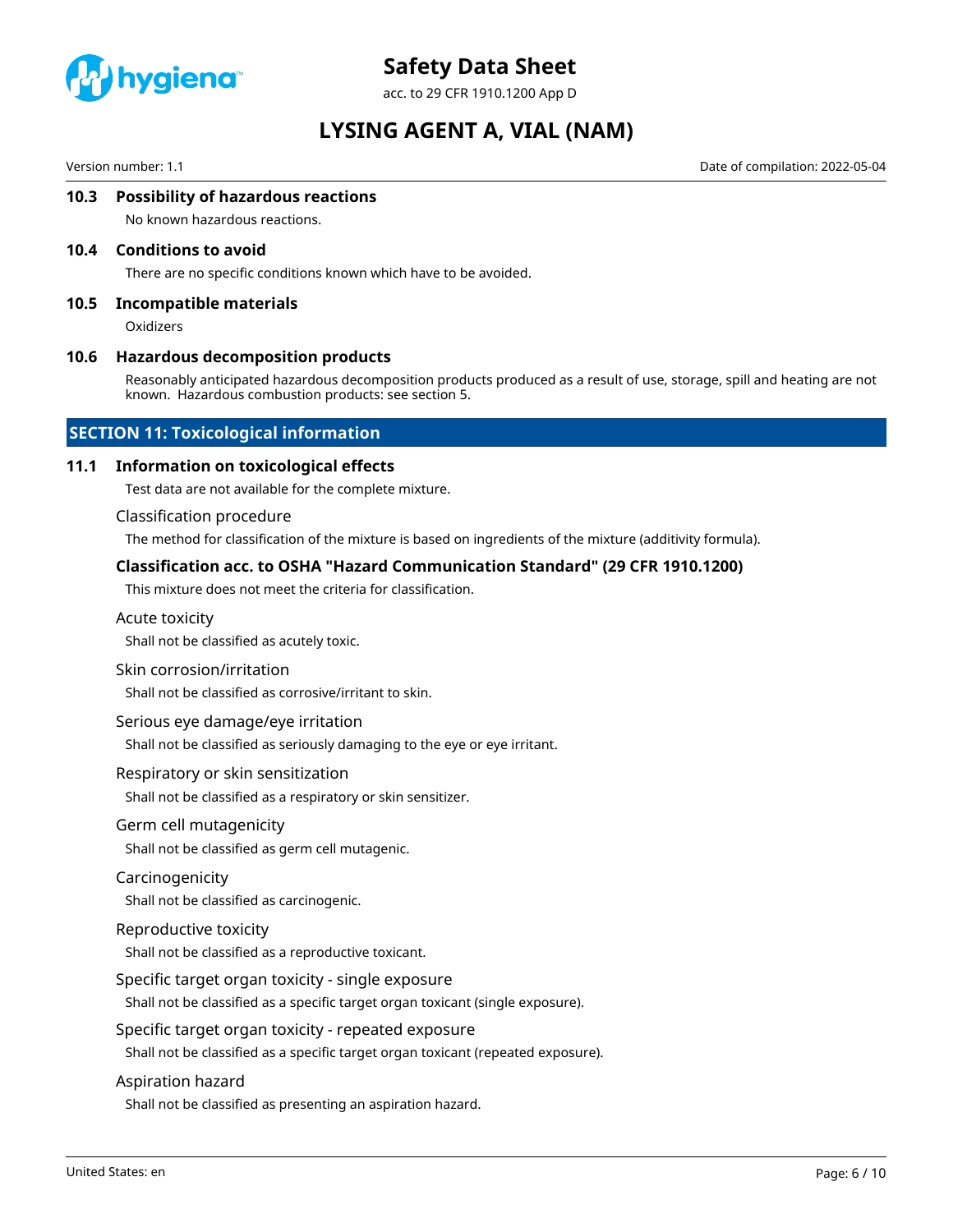

acc. to 29 CFR 1910.1200 App D

# **LYSING AGENT A, VIAL (NAM)**

Version number: 1.1 Date of compilation: 2022-05-04

# **SECTION 12: Ecological information**

#### **12.1 Toxicity**

Shall not be classified as hazardous to the aquatic environment.

**12.2 Persistence and degradability**

Data are not available.

- **12.3 Bioaccumulative potential** Data are not available.
- **12.4 Mobility in soil**

Data are not available.

- **12.5 Results of PBT and vPvB assessment** Data are not available.
- **12.6 Endocrine disrupting properties** None of the ingredients are listed.

#### **12.7 Other adverse effects**

Data are not available.

### **SECTION 13: Disposal considerations**

#### **13.1 Waste treatment methods**

Sewage disposal-relevant information

Do not empty into drains. Avoid release to the environment. Refer to special instructions/safety data sheets.

Waste treatment of containers/packages

Completely emptied packages can be recycled. Handle contaminated packages in the same way as the substance itself.

### **Remarks**

Please consider the relevant national or regional provisions. Waste shall be separated into the categories that can be handled separately by the local or national waste management facilities.

# **SECTION 14: Transport information**

- 
- **14.2 UN proper shipping name** not relevant
- **14.3 Transport hazard class(es)** not assigned
- **14.4 Packing group not assigned**
- 

### **14.6 Special precautions for user**

There is no additional information.

# **14.7 Transport in bulk according to IMO instruments**

The cargo is not intended to be carried in bulk.

United States: en Page: 7 / 10

**14.1 UN number** not subject to transport regulations

- 
- 
- 
- **14.5 Environmental hazards** non-environmentally hazardous acc. to the dangerous goods regulations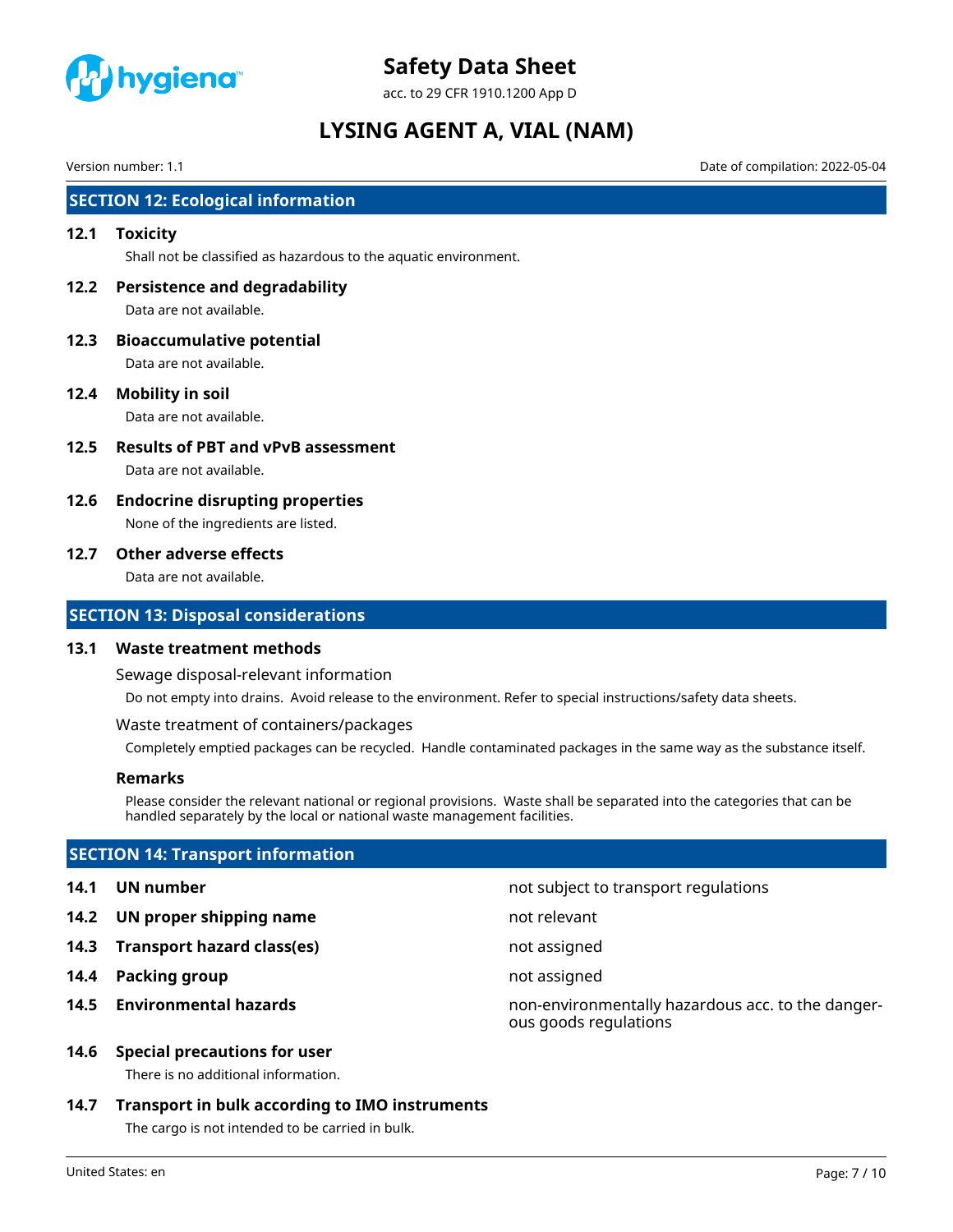

acc. to 29 CFR 1910.1200 App D

# **LYSING AGENT A, VIAL (NAM)**

Version number: 1.1 Date of compilation: 2022-05-04

# **Information for each of the UN Model Regulations**

**Transport of dangerous goods by road or rail (49 CFR US DOT) - Additional information** Not subject to transport regulations.

**International Maritime Dangerous Goods Code (IMDG) - Additional information** Not subject to IMDG.

**International Civil Aviation Organization (ICAO-IATA/DGR) - Additional information** Not subject to ICAO-IATA.

# **SECTION 15: Regulatory information**

**15.1 Safety, health and environmental regulations specific for the product in question**

### **National regulations (United States)**

### **Superfund Amendment and Reauthorization Act (SARA TITLE III )**

- The List of Extremely Hazardous Substances and Their Threshold Planning Quantities (EPCRA Section 302, 304)

none of the ingredients are listed

- Specific Toxic Chemical Listings (EPCRA Section 313) none of the ingredients are listed

# **Comprehensive Environmental Response, Compensation, and Liability Act (CERCLA)**

- List of Hazardous Substances and Reportable Quantities (CERCLA section 102a) (40 CFR 302.4) none of the ingredients are listed

### **Clean Air Act**

none of the ingredients are listed

### **Right to Know Hazardous Substance List**

- Hazardous Substance List (NJ-RTK) none of the ingredients are listed

### **California Environmental Protection Agency (Cal/EPA): Proposition 65 - Safe Drinking Water and Toxic Enforcement Act of 1987**

none of the ingredients are listed

### **Industry or sector specific available guidance(s)**

### **NPCA-HMIS® III**

Hazardous Materials Identification System. American Coatings Association.

| <b>Category</b> | <b>Rating</b> | <b>Description</b>                                        |
|-----------------|---------------|-----------------------------------------------------------|
| Chronic         |               | none                                                      |
| Health          | 0             | no significant risk to health                             |
| Flammability    |               | material that must be preheated before ignition can occur |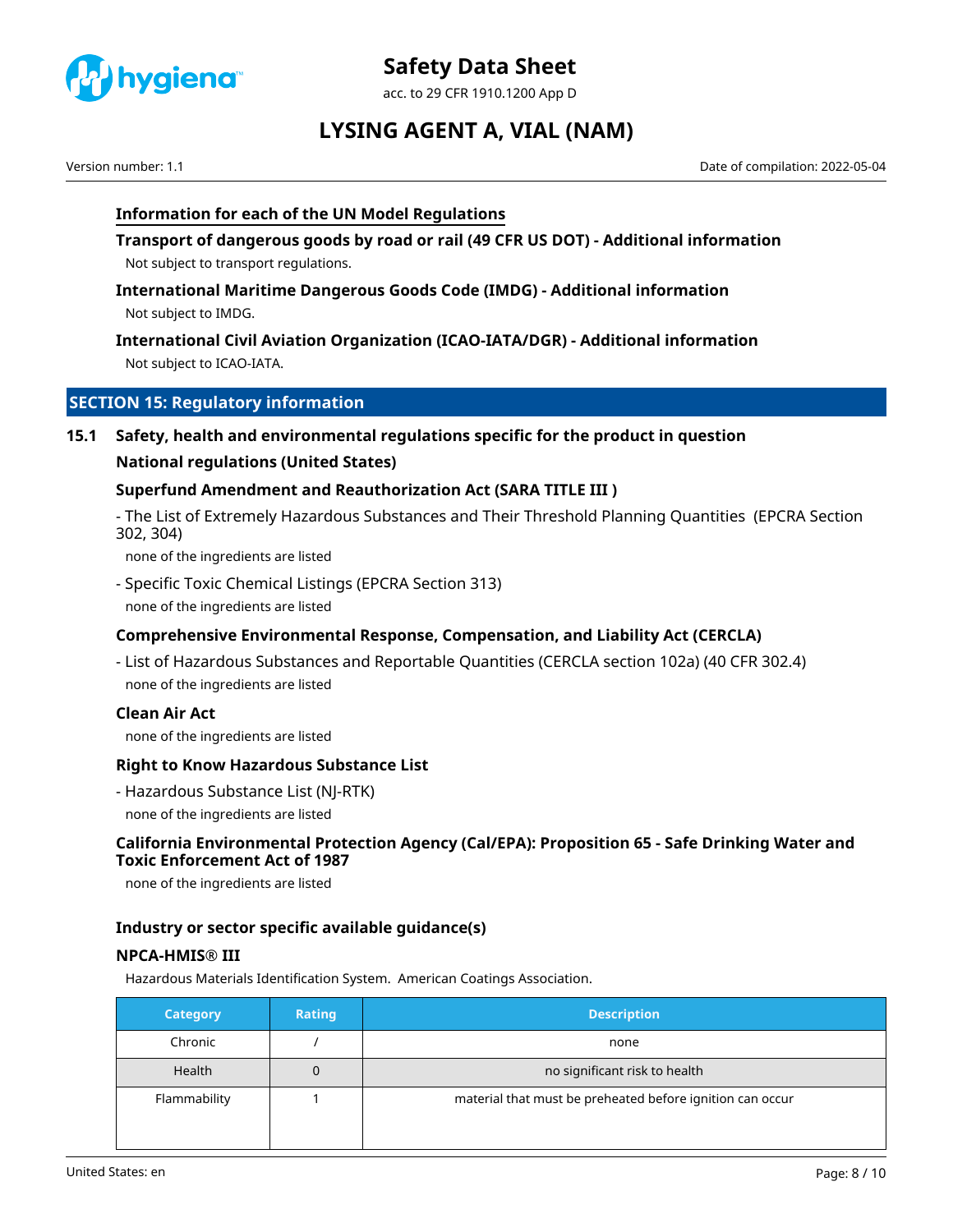

acc. to 29 CFR 1910.1200 App D

# **LYSING AGENT A, VIAL (NAM)**

Version number: 1.1 Date of compilation: 2022-05-04

| <b>Category</b>     | <b>Rating</b> | <b>Description</b>                                                                                                                                              |
|---------------------|---------------|-----------------------------------------------------------------------------------------------------------------------------------------------------------------|
| Physical hazard     |               | material that is normally stable, even under fire conditions, and will not react with water,  <br>polymerize, decompose, condense, or self-react. Non-explosive |
| Personal protection |               |                                                                                                                                                                 |

### **NFPA® 704**

National Fire Protection Association: Standard System for the Identification of the Hazards of Materials for Emergency Response (United States).

| <b>Category</b> | Degree of<br>hazard | <b>Description</b>                                                                                                 |
|-----------------|---------------------|--------------------------------------------------------------------------------------------------------------------|
| Flammability    |                     | material that must be preheated before ignition can occur                                                          |
| <b>Health</b>   | 0                   | material that, under emergency conditions, would offer no hazard beyond that of ordin-<br>ary combustible material |
| Instability     |                     | material that is normally stable, even under fire conditions                                                       |
| Special hazard  |                     |                                                                                                                    |

### **National inventories**

| <b>Country</b> | <b>Inventory</b> | <b>Status</b>                  |
|----------------|------------------|--------------------------------|
| AU             | AIIC             | not all ingredients are listed |
| CA             | <b>DSL</b>       | not all ingredients are listed |
| <b>CN</b>      | <b>IECSC</b>     | not all ingredients are listed |
| EU             | <b>ECSI</b>      | not all ingredients are listed |
| JP             | <b>CSCL-ENCS</b> | not all ingredients are listed |
| <b>KR</b>      | <b>KECI</b>      | not all ingredients are listed |
| <b>MX</b>      | <b>INSQ</b>      | not all ingredients are listed |
| NZ             | <b>NZIOC</b>     | not all ingredients are listed |
| <b>PH</b>      | <b>PICCS</b>     | not all ingredients are listed |
| <b>TW</b>      | <b>TCSI</b>      | all ingredients are listed     |
| US.            | <b>TSCA</b>      | not all ingredients are listed |

 $\frac{\text{Legend}}{\text{AIC}}$ AIIC Mustralian Inventory of Industrial Chemicals<br>CSCL-ENCS List of Existing and New Chemical Substance CSCL-ENCS List of Existing and New Chemical Substances (CSCL-ENCS)<br>DSL Domestic Substances List (DSL) DSL Domestic Substances List (DSL)<br>ECSI EC Substance Inventory (EINECS ECSI EC Substance Inventory (EINECS, ELINCS, NLP) IECSC Inventory of Existing Chemical Substances Produced or Imported in China INSQ National Inventory of Chemical Substances KECI Korea Existing Chemicals Inventory NZIoC New Zealand Inventory of Chemicals<br>PICCS Philippine Inventory of Chemicals and PICCS Philippine Inventory of Chemicals and Chemical Substances (PICCS)<br>TCSI Taiwan Chemical Substance Inventory TCSI Taiwan Chemical Substance Inventory<br>
TSCA Toxic Substance Control Act Toxic Substance Control Act